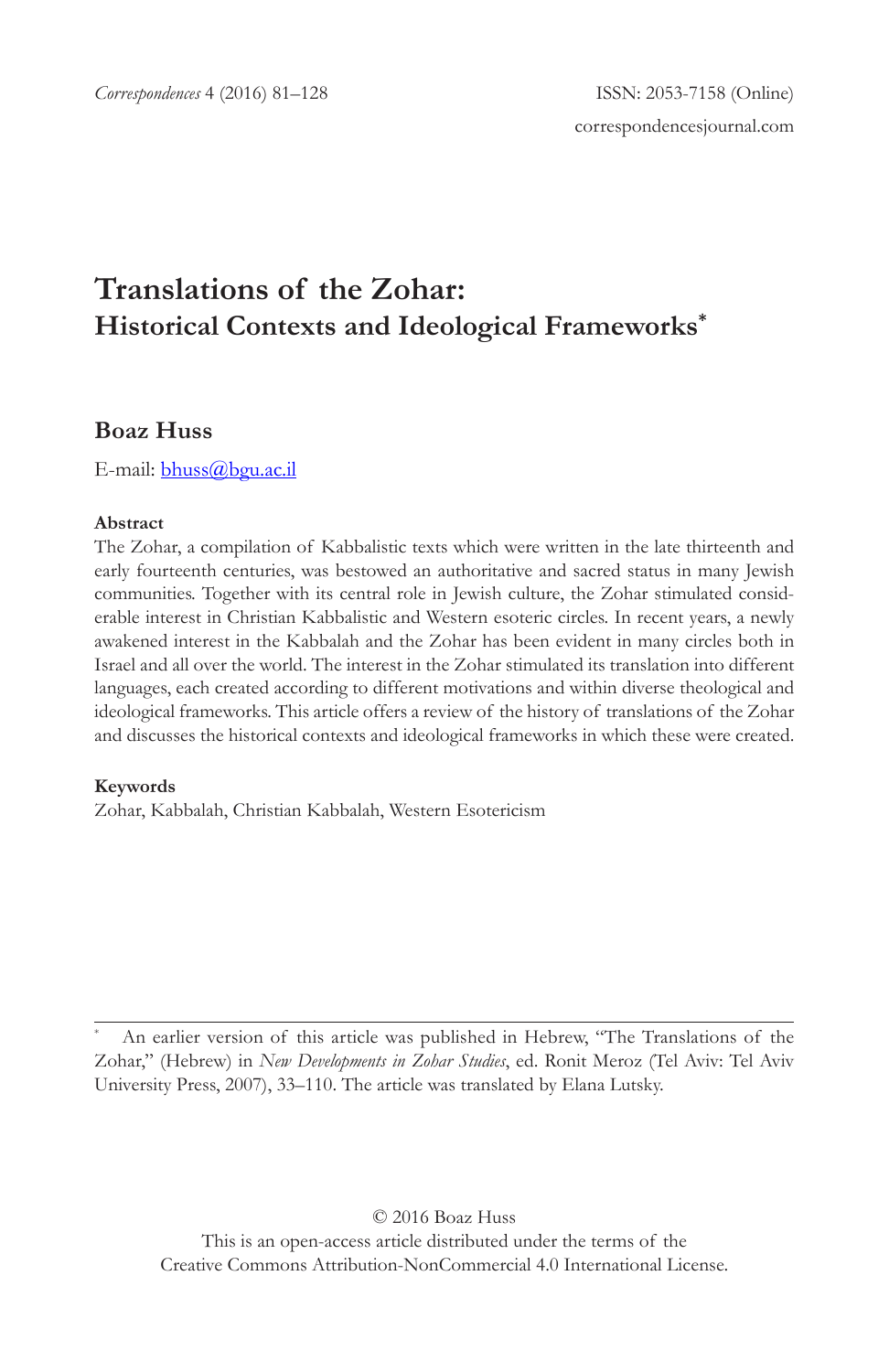## **Introduction**

The Zohar, a compilation of Kabbalistic texts, most of them probably composed in Castile in the late thirteenth and early fourteenth century, became the central book of Kabbalah and has been accepted in many Jewish circles since the early modern period as an authoritative and sacred text. It was also highly esteemed by Christian Kabbalists in the Renaissance and Baroque periods, as well as by modern Western esotericists in the nineteenth and twentieth centuries. Today, there is ongoing interest in the Zohar in many Jewish circles, as well as amongst non-Jewish spiritual seekers and scholars of Jewish and religious studies.

Most of the Zoharic texts are written in Aramaic. Since the appearance of the Zohar, parts of the text and sometimes the whole Zoharic corpus (which was printed for the first time in the sixteenth century) were translated to different languages. The different translations of the Zohar were all done for the purpose of enabling readers who could not understand Aramaic to approach the Zohar. Yet, these translations differ from one another in the reader-audience they address, in the choice of Zoharic material translated, and in the ideological, political and economic factors that stimulated and enabled the various translation projects.

Partial reviews of Zohar translations were made by Isaiah Tishby in his introduction to *The Wisdom of the Zohar*, and by Gershom Scholem in his encyclopedic article on the Zohar.<sup>1</sup> A detailed review of translations of the Zohar in English was made by Don Karr in 1985 (and updated several times since).<sup>2</sup> My study is based on these partial reviews, as well as further research in libraries (especially the Gershom Scholem Library at the National Library of Israel), catalogues and archives. The number of Zohar translations, especially anthologies of the Zohar, is very large. Many of the earlier translations were never printed, some of the translations were made in languages which are not accessible to me, and new translations may have appeared after I finished my research. Hence, although I have tried to make my study as comprehensive as possible, it is probably not exhaustive. The purpose of the study is not to provide a full list of Zohar translations; rather, it seeks to outline their history and to examine the different historical, social and ideological contexts in which they were created.

<sup>1</sup> Isaiah Tishby*, The Wisdom of the Zohar*, vol. 1 (Oxford: Oxford University Press, 1989), 101–2; Gershom Scholem, *Kabbala* (Jerusalem: Keter, 1974), 239–42 .<br><sup>2</sup> Don Kar, "Notes on The Zohar in English," <u>http://www.digital-brilliance.com/kab/karr/</u>

 $zie.pdf$  (accessed 15.11.2016).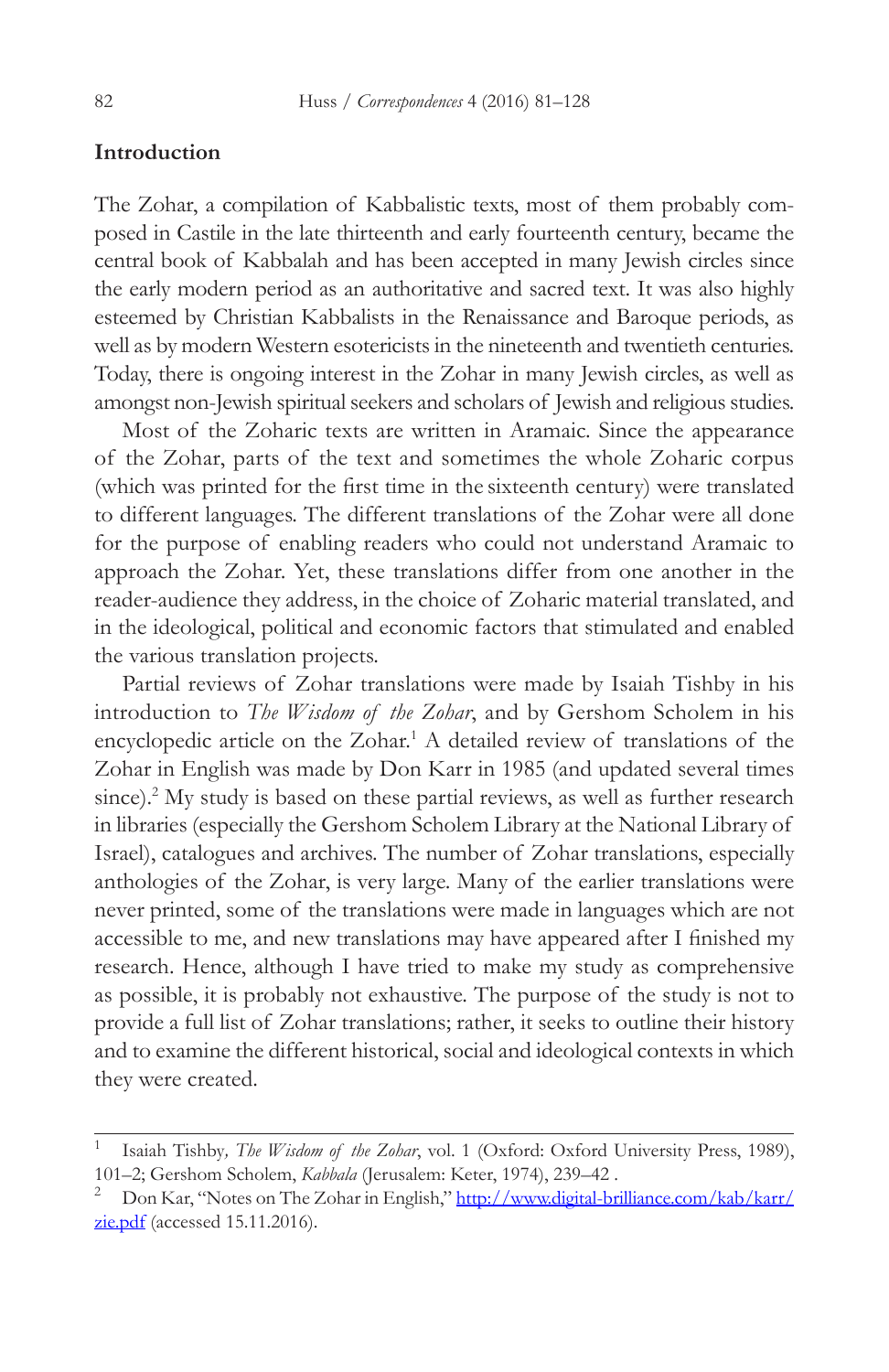In the following, I will offer a chronological survey of Zohar translations, beginning with the early translations of the Zohar into Hebrew, which were made in the fourteenth century. I will discuss the Latin translations of the Zohar made by Christian Kabbalists in the Renaissance, the translation of anthologies of the Zohar into Jewish vernacular languages in the Baroque period, and the Sabbatean inspired translations of the Zohar in the seventeenth and eighteenth centuries. I will further examine the first translations of the Zohar into modern European languages, which were made by Christian authors, as well as later translations into European languages by Western occultists as well as Jewish scholars. I will conclude the article with a discussion of twentieth and twentyfirst century scholarly translations of the Zohar, and of the recent translation projects conducted in Jewish orthodox and neo-Kabbalistic circles. Before beginning the discussion of the Zohar translations and their historical contexts, I would like to offer a short introduction on the Zohar and its reception history.

## **The Zohar and Its Reception**

As mentioned above, the Zohar is a compilation of texts which were written by several Jewish Kabbalists in Castile in the late thirteenth and early fourteenth centuries. The major part of the Zoharic canon constitutes Kabbalistic interpretations of the Torah in Aramaic, which are attributed to the second century sage Rabbi Shimon bar Yochai and his companions. Other units making up the Zoharic corpus are *Tiqqunei ha-Zohar, Ra'aya Mehemna, Midrash ha-Ne'elam, Sifra de-Zeni'uta*, and commentaries on Ruth, Lamentations, Song of Songs, and others.3 A significant part of the Zoharic texts was probably composed by the Castilian Kabbalist, R. Moshe de Leon. Yet, scholars agree that some Zoharic components, such as *Tiqqunei Zohar*, *Ra'aya Mehemna* and probably also other units, were written by different authors.<sup>4</sup>

The Zoharic texts were not at first perceived, or circulated, as one literary whole, nor were they initially called "Zohar" or attributed to R. Shimon Bar Yochai. Only in the first decades of the fourteenth century did the new notion of a literary composition called the *Sefer ha-Zohar* (The Book of Splendour) emerge among several Kabbalists. Following the emergence of this new idea, Kabbalists and scribes started collecting Zoharic manuscripts and creating compilations of what each of them perceived to be The Zohar, or part of it.

<sup>3</sup> Gershom Scholem, *Major Trends in Jewish Mysticism* (New York: Schoken, 1971), 159–62.

<sup>4</sup> Yehuda Liebes, *Studies in the Zohar (*Albany: SUNY, 1993), 85–90.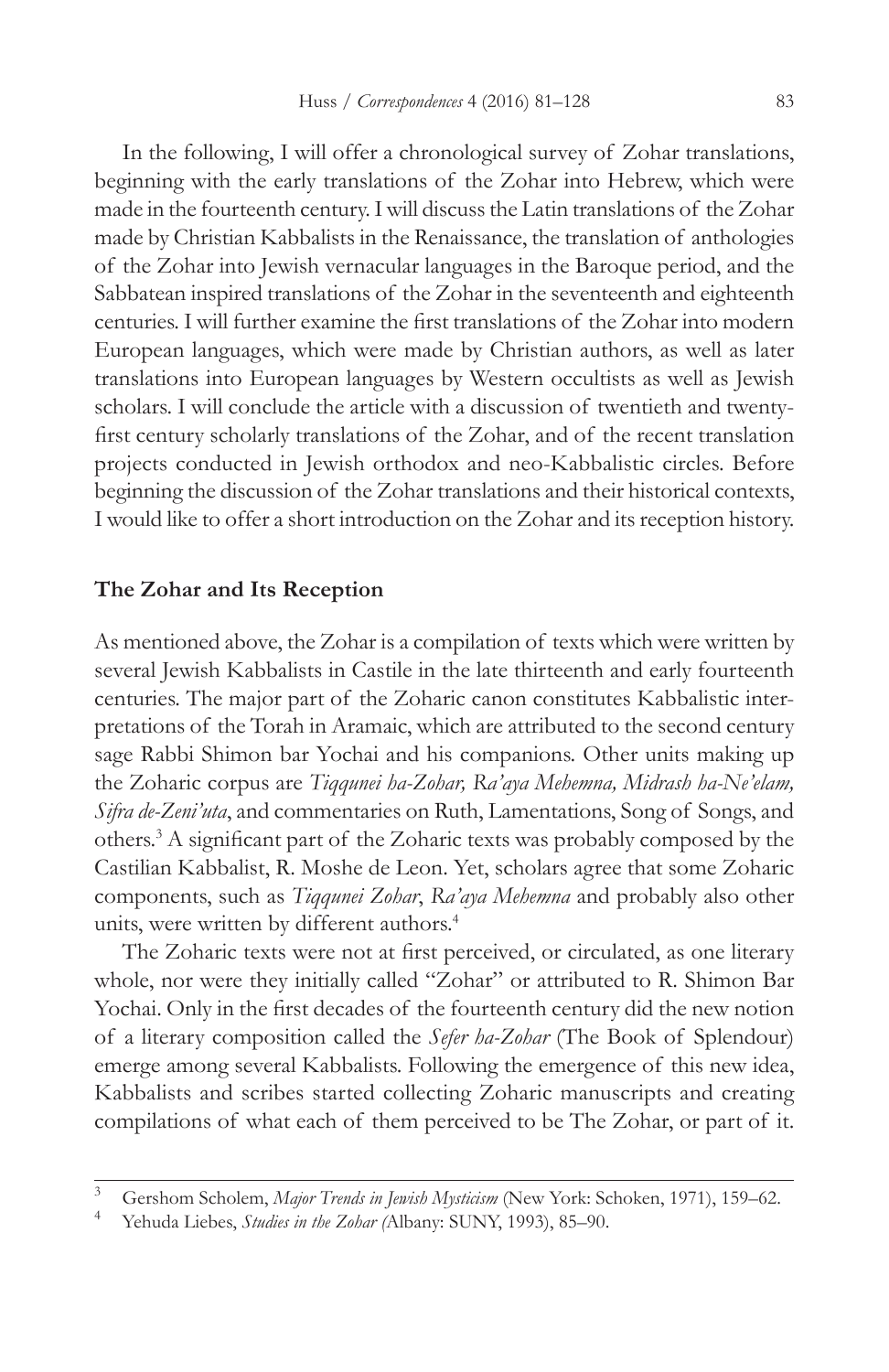Prior to the printing of the Zohar in the mid-sixteenth century, the content and scope of *Sefer ha-Zohar* was undetermined, and diverse cultural agents created different Zoharic corpora. In the vast collection of Zoharic manuscripts copied between the fourteenth and mid-sixteenth centuries, only a few are identical or can be regarded as belonging to the same family.

The first printings of the Zohar in the mid-sixteenth century created the Zoharic canon as we know it today. The corpus was printed for the first time, almost simultaneously, between the years 1557–1560 in two editions: one in Mantua by a group of Jewish printers, and the other in Cremona by Christians and converted Jews. The Mantua publishers set out by printing a volume of *Tiqqunei Zohar*, later adding three volumes of the Zohar divided according to the portions (*parshiot*) of the Torah. Apart from Zohar commentaries to the Torah, other Zoharic texts were included, such as *Midrash ha-Ne'elam, Ra'aya-Mehemna*, and *Sifra de-Zeni'uta*. At the same time, the printers in Cremona fashioned their edition in one volume, also arranged according to the Torah portions and including almost all of the texts found in the Mantua edition as well as additional texts, such as a Zoharic interpretation of the Book of Ruth, and *Sefer ha-Bahir*. The printers of both editions created their collections on the basis of several manuscripts. Some Zoharic texts that circulated in manuscript form were not incorporated into the first printed editions. A number of these texts were collected in a special volume, later known as *Zohar Hadash*, printed in 1597 in Salonica.

The Zohar was bestowed an authoritative and sacred status in many Jewish communities; first among the Kabbalist circles in Spain and later on, following the expulsion of the Jews from Spain and the printing of the Zohar, among many other Jewish communities. It was perceived as the main authoritative source on matters of the Kabbala, and was also influential on issues concerning Jewish customs and laws (*Halacha*). Together with its central role in Jewish culture, the Zohar stimulated considerable interest in non-Jewish circles: among Christian Kabbalists in the Renaissance and Baroque periods, and occult circles in the late nineteenth and early twentieth centuries. In recent years, a newly awakened interest in the Kabbala and the Zohar has been evident in many circles both in Israel and all over the world.

The interest in the Zohar stimulated its translation into different languages. Throughout the years, from the time the Zohar appeared in the late thirteenth century and up to the present, it has been translated into numerous languages. I would like to turn now to examine the first translations of the Zohar into Hebrew, which were made in the first three centuries following its appearance.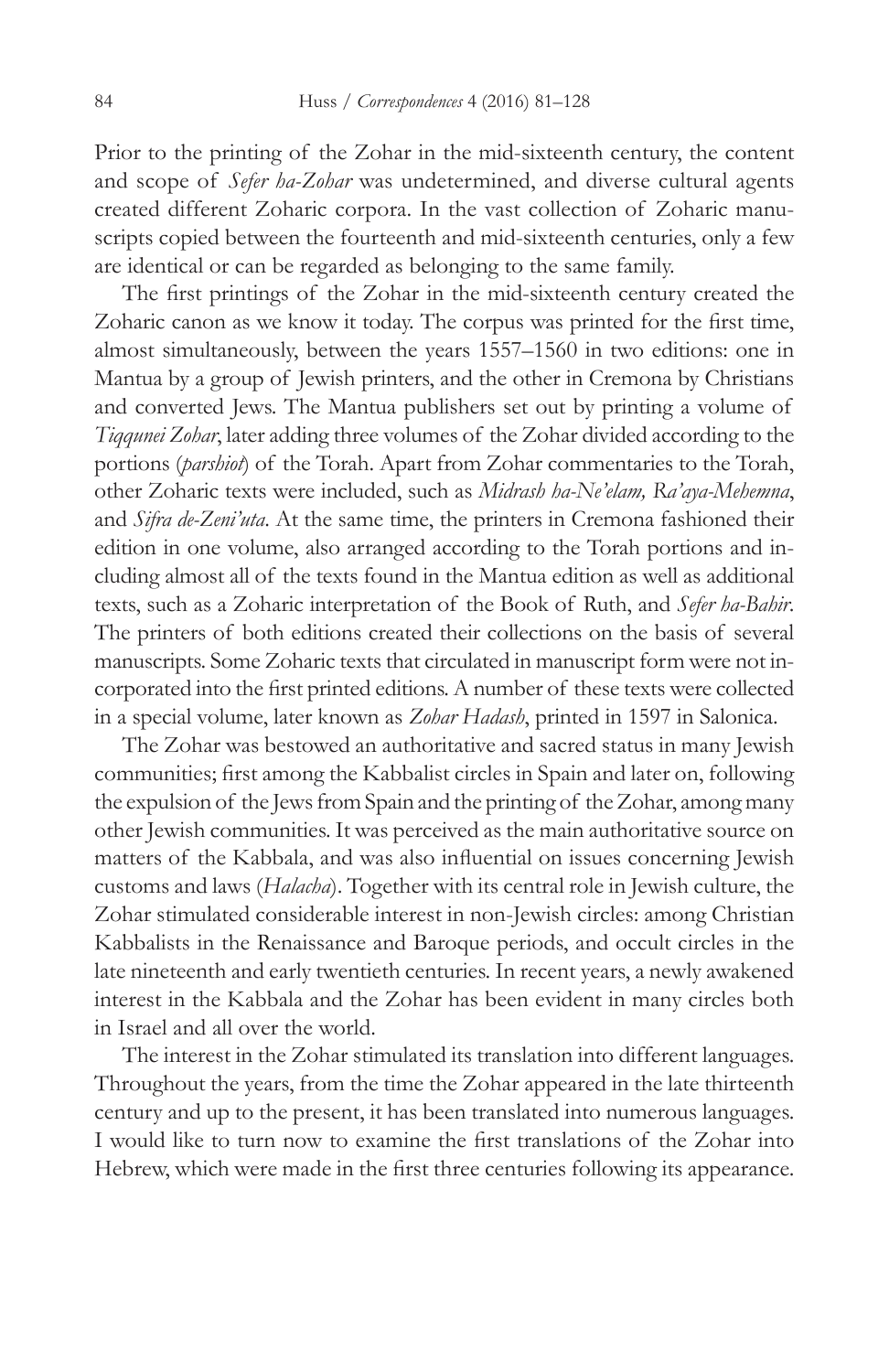### **The First Hebrew Translations of Zoharic Literature**

It is possible that some translations of passages from Zohar into Hebrew were done before the writing of the Zoharic texts was completed and before the idea of a literary unit called *Sefer ha-Zohar* was formulated. In the writings of Rabbi Yosef Gikatilla and those of Rabbi Moses de Leon, written at the end of the thirteenth century, one finds several passages written in Hebrew which are parallel to texts that appear in the Zoharic corpuses in Aramaic.<sup>5</sup> Yet, it is difficult to determine whether these passages were translated by these Kabbalists from a Zoharic Aramaic text to Hebrew, or whether the authors of the Zoharic texts translated them to Aramaic from the writings of De Leon and Gikatilla. The first comprehensive translations of Zoharic texts were probably completed in the early fourteenth century by the Kabbalist Rabbi David Ben Yehuda He-Hassid.<sup>6</sup> Nonetheless, it should be noted that Yehuda He-Hassid does not mention that these texts were translated from the Zohar, which is never mentioned explicitly in his writings.

Zoharic texts translated into Hebrew as *Midrash Yehi Or* (Homily on "Let there be light") appear in *Menorat Ha-maor*, a book by Rabbi Israel ibn Joseph Al-Nakawa, written in Toledo in the second half of the fourteenth century.7 In 1491, Rabbi Isaac Mor Hayyim, a Spanish Kabbalist living in Italy, translated and interpreted the beginning of the *Idra Zuta* (The Small Assembly) in a letter he sent to Rabbi Isaac of Pisa.8 Numerous Hebrew paraphrases of Zoharic passages appear in the early sixteenth century in the book *Tzror Hamor* by Rabbi Avraham Saba.<sup>9</sup> More comprehensive translations of the Zohar into Hebrew were produced in the late sixteenth century, including one in Egypt by Rabbi Yehuda Masud,<sup>10</sup> as well as two other anonymous translations in Egypt, one of them written in 1576.11

<sup>5</sup> Asi Farber-Ginat, *Joseph Gikatila's Commentary on Ezekiel's Chariot* (Los Angeles: Cherub Press, 1998), 29 (Hebrew); Elliot Wolfson *The Book of the Pomegranate: Moses De Leon's Sefer Harimon* (Atlanta: Scholars Press, 1988), 47–48.

Moshe Idel, "The Translation of R. David ben Judah Hehasid of the Zohar and His Interpretation of the Alfa Beita," *Alei sefer* 8 (1980): 60–73; (1981): 84–98 (Hebrew); Daniel C. Matt, *The Book of Mirrors* (Chico: Scholars Press, 1986), 13–15.

<sup>7</sup> Hyman Enelow, *Sefer menorat hama'or* by Israel ibn Joseph Al-Nakawa (New York: Bloch, 1929–1931).

Albert William Greenup, "A Kabbalistic Epistle by Isaac b. Samuel b. Hayyim Sephardi," *Jewish Quarterly Review*, 21 (1931): 370–74.

<sup>9</sup> Abraham Gross, *Iberian Jewry from Twilight to Dawn: The World of Rabbi Abraham Saba* (Leiden: Brill, 1995), 68.

 $10$  Parts of this translation are found in the following manuscripts: New York JTS MS 1769, New York JTS MS 2009, Ramat-Gan, Bar-Ilan University MS 1065, St. Petersburg MS Evr. Antonin A 9, St. Petersburg MS. Evr.II A 801, Jerusalem Rabbi Kook Institute MS 745.

<sup>&</sup>lt;sup>11</sup> Jerusalem, The National Library of Israel MS Heb. 8<sup>0</sup>147. The other translation, which was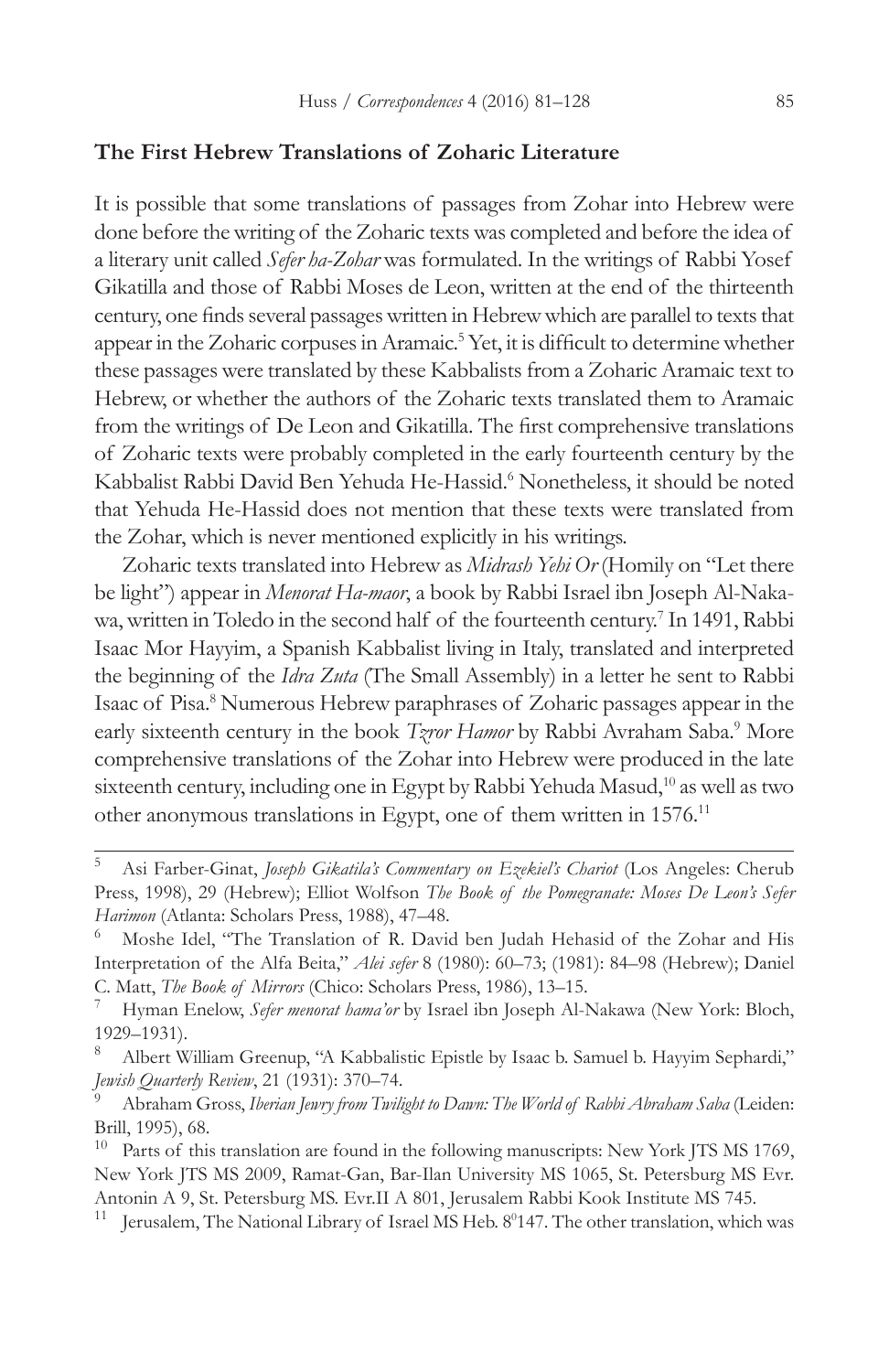The first translations of Zoharic texts into Hebrew, mainly in the late fifteenth and throughout the sixteenth century, were done in order to spread the Zohar beyond the elite rabbinical circles that were fluent in Aramaic, aimed at larger educated Jewish circles that could read Hebrew but found it difficult to read Aramaic. Thus, Rabbi Isaac Mor Hayyim explained in his letter to Rabbi Isaac of Pisa that he translated an article of the Zohar into Hebrew because Italian Jews were not proficient in Aramaic.<sup>12</sup>

The first Zohar translations into Hebrew were circulated only in manuscripts. The printing of the Zohar in the mid-sixteenth century aroused severe objections among Kabbalists who claimed that the Zohar was an esoteric text that should not be distributed publicly. It may well be that this objection was the reason that the first translations into Hebrew were not printed. As we will see later on, translations of the Zohar in Hebrew appeared in print for the first time only in the seventeenth century, in anthologies that contained only stories and moral advice from the Zohar.

### **The First Translations of the Zohar into Latin**

The first translations of the Zoharic literature were made into Hebrew by Jewish scholars for a Jewish readership. From the beginning of the sixteenth century the Zohar was also translated into Latin by Christian authors, for the benefit of Christian readers. Within the framework of the Renaissance notion of ancient wisdom - *prisca theologia* or *philosphia perennis.*<sup>13</sup> Christian scholars showed great interest in the Kabbalah and The Book of Zohar perceived to contain ancient divine wisdom. At the outset of the sixteenth century, Latin translations of passages from the Zohar (mostly based on quotes from the Zohar in Rabbi Menachem Recanati's commentary of the Torah) were included in the writings of Paul Ricius, Pietro di Galatino and Agostino Giustiniani.14 Around the same

copied in the year 1603 is found at Oxford, Bodleian Library MS 1561. Parts of this translation were printed in 1946. See Obadya Hedaya *The Complete Book of the Zohar on the Torah* (Petach Tikva: Yalkut, 1946).

<sup>12</sup> Albert William Greenup, "A Kabbalistic Epistle by Isaac b. Samuel b. Hayyim Sephardi," *Jewish Quarterly Review* 21 (1931): 370.

<sup>13</sup> On the notions of *prisca theologia* and *philosophia perennis* see Wouter Hanegraaff, *Esotericism and the Academy*: *Rejected Knowledge in Western Culture* (Cambridge: Cambridge University Press, 2012), 6–8.

<sup>14</sup> See François Secret, *Le Zohar chez les Les Kabbalistes chrétiens de la Renaissance* (Paris: Mouton, 1964), 25–34; Gershom Scholem, "Considérations sur l'histoire des débuts de la kabbala chrétienne," in *Kabbalistes Chrétiens*, eds. Gershom Scholem et al. (Paris: Albin Michel, 1979), 31; Khen-Melekh Merhavyah, "Two Quotes from *Midrash hane'elam* in a Latin Manuscript,"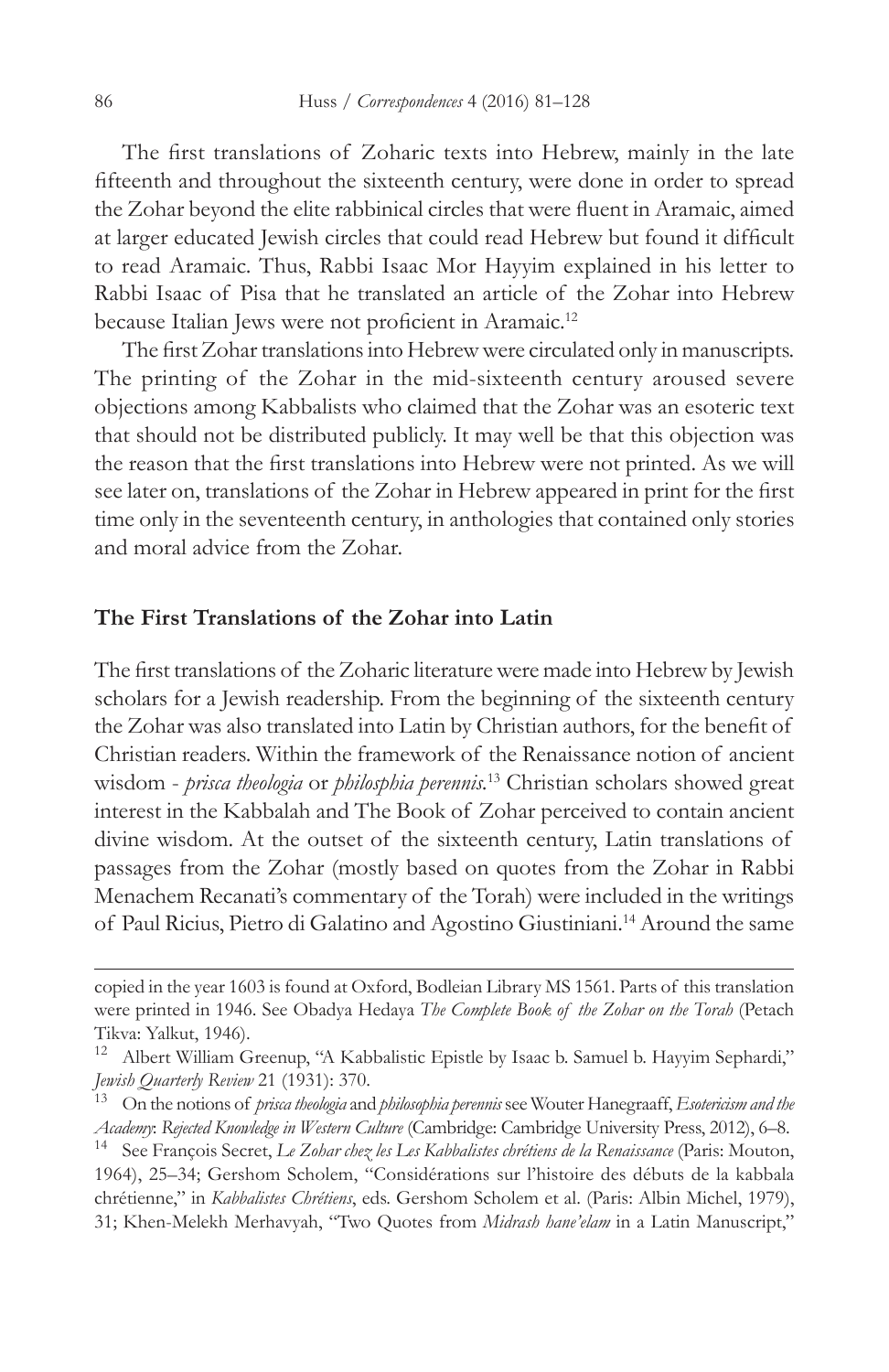time, sections of the Zohar were translated into Latin for the Cardinal Egidio de Viterbo, probably by Baruch of Benevento.<sup>15</sup> In 1553, the French Christian Kabbalist, Guillaume Postel, finished a comprehensive translation of the Zohar to Genesis, with a commentary. According to Postel, the one who helped him understand the Zohar was an illiterate Venetian nun, Mother Johanna. Postel could not find a publisher for his translation, probably because of the radical messianic commentary it contained. Because he did not receive back the manuscript of his translation, which he sent to the printer Oporinus in Basel, Poster prepared a second translation, which was based on the Cremona edition of the Zohar. This translation, which was more comprehensive than the first, was lost.<sup>16</sup> In the introduction to his second translation of the Zohar, Postel wrote that the Zohar contains the oral version of the Torah delivered to Moses on Mount Sinai and put into writing by Simeon the righteous, mentioned in the New Testament, who belonged to a secret Jewish group that believed in Jesus.<sup>17</sup> He believed that the truths of the New Testament and the Zohar were identical and that they contained the doctrine of the true religion that was abandoned by the Jews, who rejected Jesus, and forgotten by the Christians.18 Postel, who regarded himself as the "Pope of the natural Zoharic theology," viewed the translation of the Zohar as a messianic mission symbolizing the beginning of the fourth and final historical era that follows the third era considered to have begun with Christ's birth .19

Translations of the Zohar into Latin in the sixteenth century were done with the perception that that the Kabbalah in general and the Book of Zohar in

<sup>(</sup>Hebrew), *Kiryat sefer* 23 (1968): 566–67. A few short texts from the Zohar were translated into Latin earlier, most likely in the fourteenth century. See ibid., 568.

<sup>15</sup> François Secret, *Le Zohar chez les Les Kabbalistes chrétiens de la Renaissance* (Paris: Mouton, 1964), 23, 34–42.

<sup>16</sup> Ibid., 23, 51–63; Marion L. Kuntz, *Guillaume Postel, Prophet of the Restitution of all Things: His Life and Thought* (Hague: Nijhof, 1981), 110, 112–13, 137; Judith Weiss, "Guillaume Postel's Introduction to His First Latin Translation and Commentary on the Book of Zohar" (Hebrew), in *And This Is for Yehuda: Studies Presented to Our Friend, Professor Yehuda Liebes*, eds. Maren R. Niehoff, Ronit Meroz, and Jonathan Garb (Jerusalem: The Bialik Institute, 2012), 258–59; Ronit Meroz and Judith Weiss, "The Source of Guillaume Postel's 1553 Zohar Latin Translation," *Renaissance Studies* 28, no. 4 (2014): 1–14; Wilhelm Schmidt-Biggemann *Geschichte der Christlichen Kabbala*, vol. 1 (Stuttgart: Frommann-Holzboog, 2012), 582–96.

Bernard McGinn, "Cabbalists and Christians: Reflections on Cabala in Medieval and Renaissance Thought," in *Jewish Christians and Christian Jews*, eds. R.H. Popkin and G.M. Weinder (Dordrecht: Springer, 1994), 25.<br><sup>18</sup> Ibid. 26

 $\frac{18}{19}$  Ibid., 26.

Ibid., 25.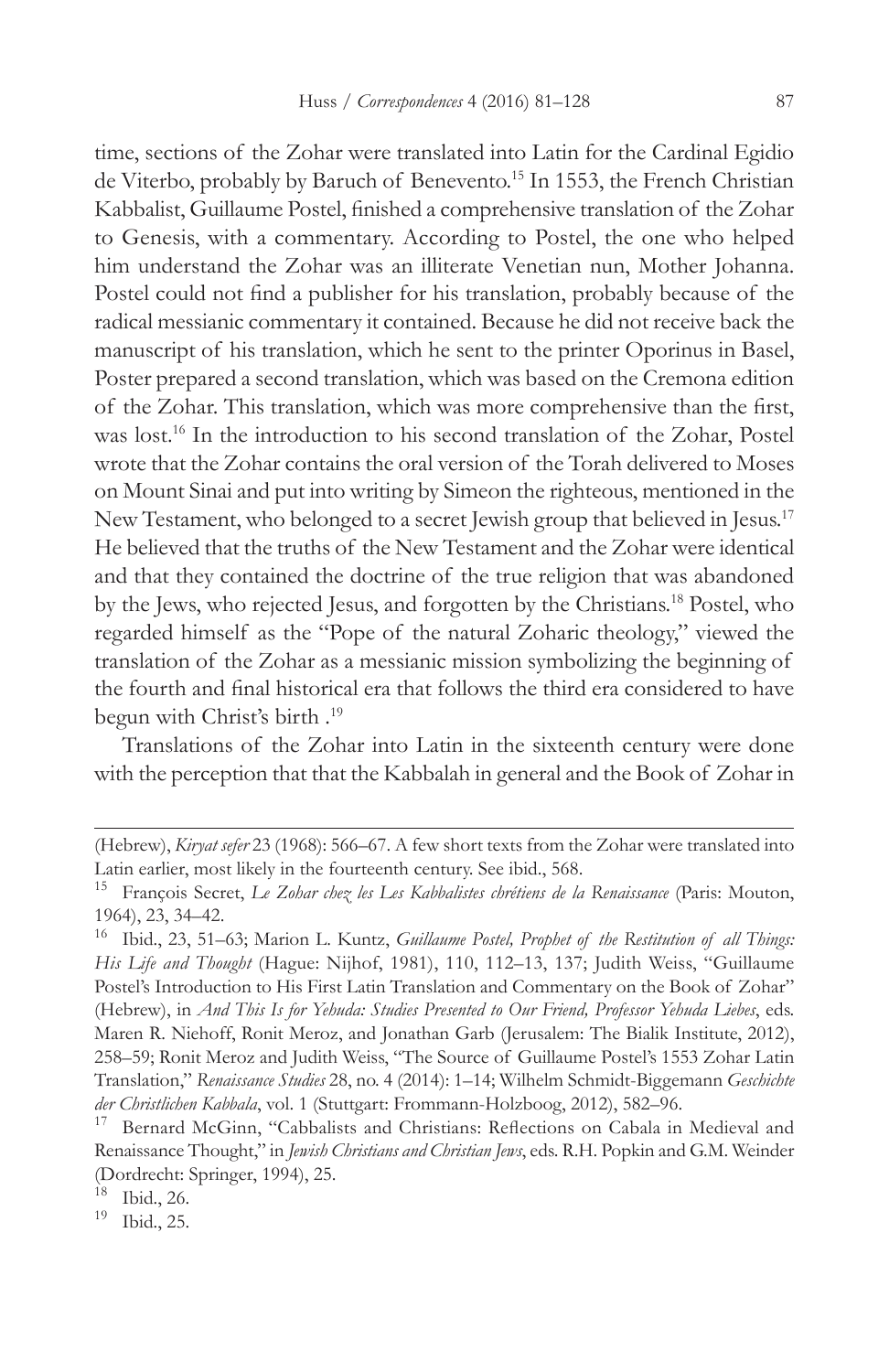particular contain ancient divine knowledge, as well as hermeneutic techniques that reveal and prove the truths of Christian doctrines. Consequently, Christian Kabbalists were greatly interested in broadening the acquaintance with the Zohar among the Christians through its translation into Latin, and among the Jews through its distribution in the original languages. Therefore, in addition to the Latin translations of the Zohar, Christian Kabbalists took part in copying Zohar manuscripts and were involved in printings of the Zohar in Italy in the mid-sixteenth century.

The Latin translations and the Christians' involvement in printing the Zohar had an influence on the internal Jewish controversy regarding its publication. Rabbi Jacob Israel Finzi, one of those most vehemently opposed to the printing of the Zohar, claimed that its publication would play into the hands of Christians interested in its translation: "Thus, God forbid, it would get into the hands of the nations and they would copy it into their language and do with it as they please."<sup>20</sup> Rabbi Emmanuel of Benevento, one of the printers of the Mantua edition of the Zohar, dismissed Finzi's objection, arguing that the Christians already had access to Kabbalistic writings: "Both in manuscripts and in print in their tongue."21

### **Anthologies of Zohar Translations in Hebrew and Yiddish**

As mentioned above, the translations of the Zohar into Hebrew did not appear in print in the sixteenth century, most likely because of the objection to distributing the Zohar to the public that followed the controversy of its first printings. Translations of the Zohar into Hebrew, as well as into Yiddish, were first printed in the seventeenth century. These were mostly anthologies of Zohar passages that were perceived as exoteric and not comprehensive translations. A short anthology of Zohar translations in Hebrew, *Mekor Hokhmah,* by Rabbi Issachar Baer of Kremnitz, was published in Prague in 1611. An adaptation in Yiddish of a passage from the Zohar describing the righteous women's palace in the Garden of Eden was published as an appendix to Sefer *Olam Haba* in Hanau in 1620. In 1660 Constantinople, a comprehensive anthology of Zohar articles translated into Hebrew was printed in the book *Me'ulefet Sapirim* by Rabbi Shlomo Algazi. Stories from the Zohar (as well as from other Kabbalistic sources) translated into Yiddish were published in *Ma'seh Adonai* by Rabbi Simeon Akiva Baer ben

<sup>&</sup>lt;sup>20</sup> Simcha Assaf, "The Controversy over the Printing of Kabbalistic Literature" (Hebrew), *Sinai* 5 (1939): 8. 21 *Ma'arechet Ha'Elohut* (Mantua, 1558), 4a.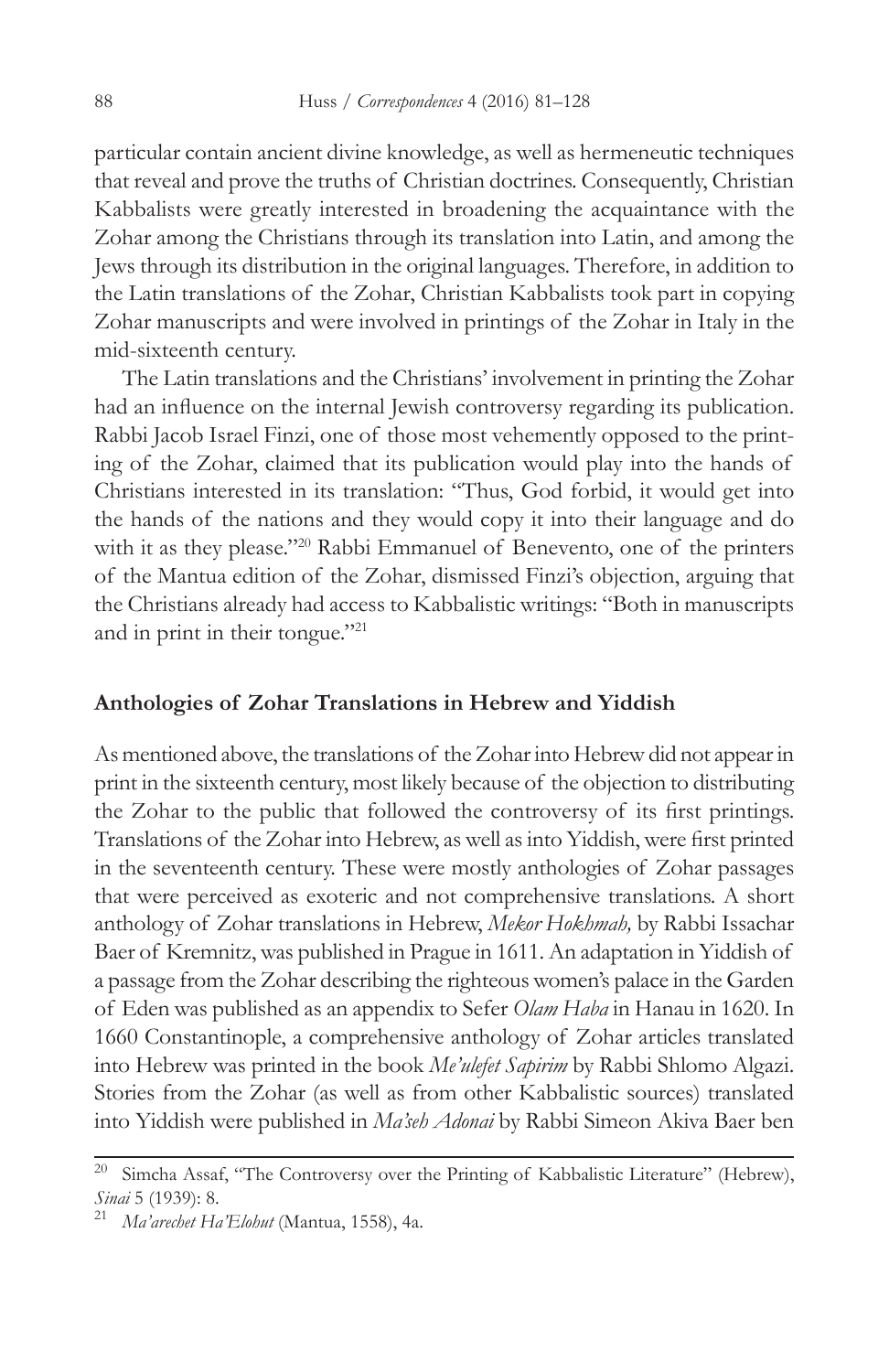Joseph, which was first published in the beginning of the seventeenth century in Frankfurt-am-Main. The same author also included tales from the Zohar in Yiddish in *Abir Ya'akov*, first published in Sulzbach in 1700.

As stated, translations of the Zohar were meant to expand the circle of its availability to an audience that was unable to read it in its original form. Yet, because the Zohar was perceived as an esoteric text that roused animated controversy even when printed in Aramaic, the Jewish scholars who translated it into Hebrew and Yiddish had to justify their actions. The authors of the first printed anthologies of Hebrew translations of the Zohar justified their translations by distinguishing between the esoteric and exoteric sections of the Zohar and by claiming that the anthologies contained "*peshat*" (the simple, literal meaning of texts) articles which are allowed to be distributed to the public. Rabbi Issachar Baer of Kremnitz describes his book, *Mekor Hokhmah,*  as "*peshtei* Zohar" intended for the "masses of the world", Rabbi Shlomo Algazi also stressed that his anthology contained a collection of Zohar articles "according to the way of *peshat*." The distinction between *peshat* articles of the Zohar and its secretive parts (*sodot*) enabled the distribution of Zohar passages to the larger public through their translation into Hebrew and Yiddish, while preserving the image of the Zohar as an esoteric text.

### **Printing of Latin Translations of the Zohar**

We have seen above that the Zohar was already translated into Latin in the sixteenth century. However, large parts of Zoharic literature appeared in Latin in print only in the late seventeenth century, in the second volume of the highly influential book by the Christian Kabbalist Christian Knorr von Rosenroth, *Kabbalah Denudata* (Frankfurt-am-Main, 1684). Differing from the Jewish scholars who translated and published only passages perceived as exoteric in the seventeenth century, Knorr von Rosenroth translated the sections perceived to be the most esoteric: *Sifra diTzni`uta*, *Idra Raba* and *Idra Zuta*. Up until the twentieth century, von Rosenroth's book was the most important source for spreading the Kabbalah in general and the Book of Zohar in particular in European culture. As we will see further on, some of the translations of the Zohar into European languages that were published in the nineteenth and twentieth centuries were based on the Latin translations of Knorr von Rosenroth.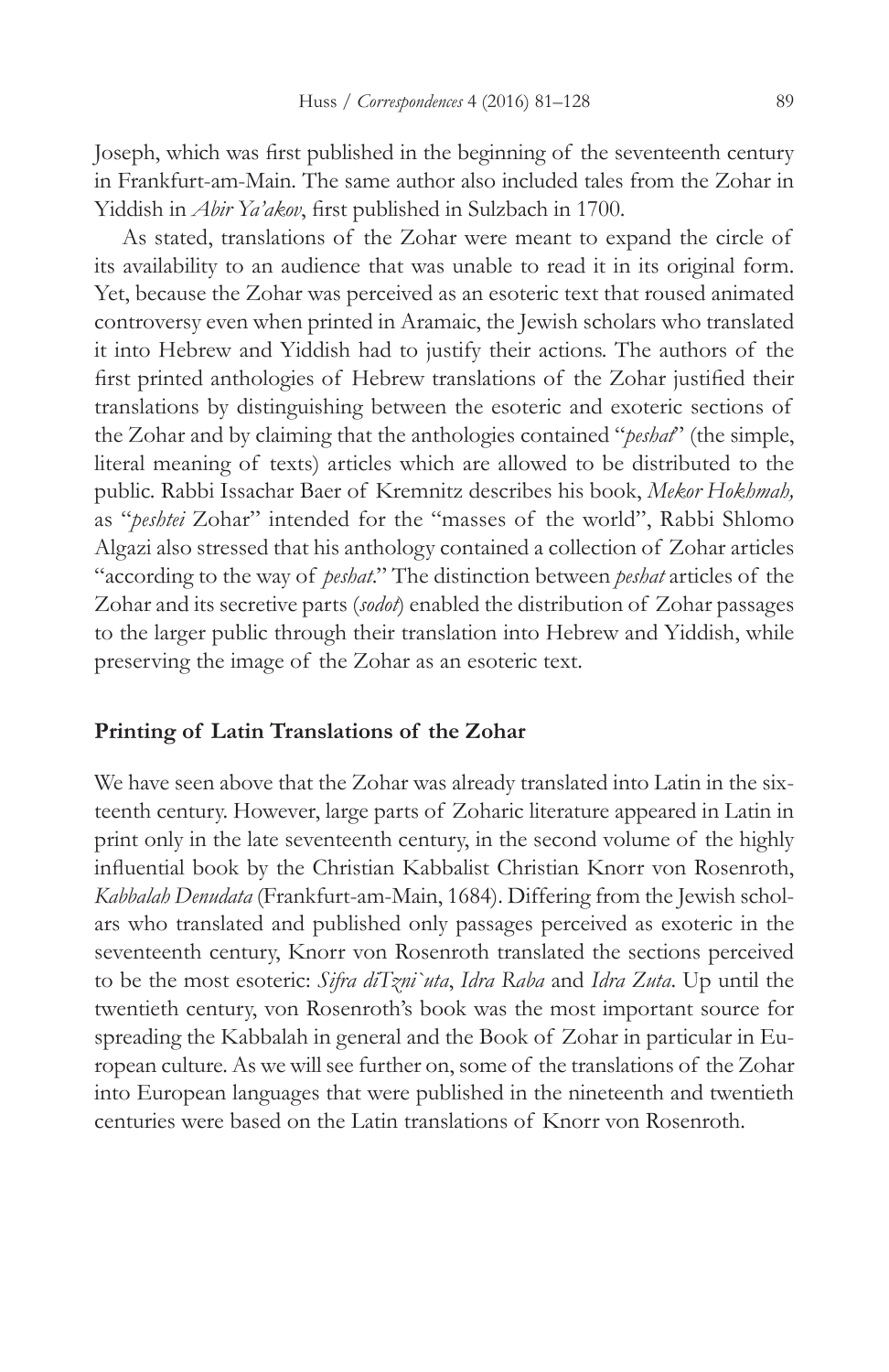Similar to Christian Kabbalists of the sixteenth century, von Rosenroth found in the Zohar the pure and ancient source of ancient wisdom that had been passed on from generation to generation:

In the Cabbalist writings of the Jews I hoped I would be able to discover what remained of the ancient Barbaric-Jewish philosophy… I had no greater wish than that I might be permitted to enjoy the sun itself and its bright light once all the clouds of obstructions and hindrances were scattered. I scarcely hoped I would be able to catch sight of this light unless I followed in the footsteps of that river and arrived at the spring itself. I believed that I would discover this spring in these very ancient books.<sup>22</sup>

Following the Christian Kabbalists of the Renaissance period, Knorr von Rosenroth and the Christian Kabbalists who worked with him in the court of Count Christian August in Sulzbach viewed the Kabbalah and the Zohar as an effective means of converting Jews. In the first volume of *Kabbalah Denudata*, von Rosenroth asserted that from experience he had learned that deepening Christians' knowledge of the Kabbalah enabled a better dialogue with the Jews. He believed that presenting the truths of Christianity in terminology accepted by the Jews could persuade them to convert to Christianity. Translations of the Zohar and other Kabbalistic writings in *Kabbalah Denudata* were intended to deepen Christian knowledge of the Kabbalah; he hoped that this would help convince the Jews to read the Christian scriptures: "by which means at length the Jews would be able to read our writings and gradually be drawn back into the way of truth."23

From this perspective, translation of the Zohar into Latin was only part of a broader mission of the Kabbalistic-Christian collaboration of von Rosenroth and members of his circle. In 1684, the same year von Rosenroth's translations of the Zohar into Latin were published, the Christian Kabbalists in Sulzbach initiated and financed the printing of the Zohar (in its original language) in Uri Ben Shraga Bloch's publishing house. This edition was no doubt intended to broaden the Jews' acquaintance with the Zohar, which, as said, was perceived by Christian Kabbalists to be consistent with Christian doctrines. That same year, the Christian-Kabbalistic collaboration in Sulzbach was concluded with a printing of the Syriac New Testament in Hebrew type, *Ditika Hadata*. It may well be that this printing was meant to enable Jews proficient in Zoharic

<sup>22</sup> Knorr von Rosenroth, *Kabbalah Denudata* (Sulzbach 1677). I follow the translation of Allison P. Coudert, *The Impact of the Kabbalah in the Seventeenth Century* (Leiden: Brill, 1999), 111. <sup>23</sup> Knorr von Rosenroth, *Kabbalah Denudata* (Sulzbach, 1677), 74; Allison P. Coudert, *The Impact of the Kabbalah in the Seventeenth Century*, (Leiden: Brill, 1999), 113.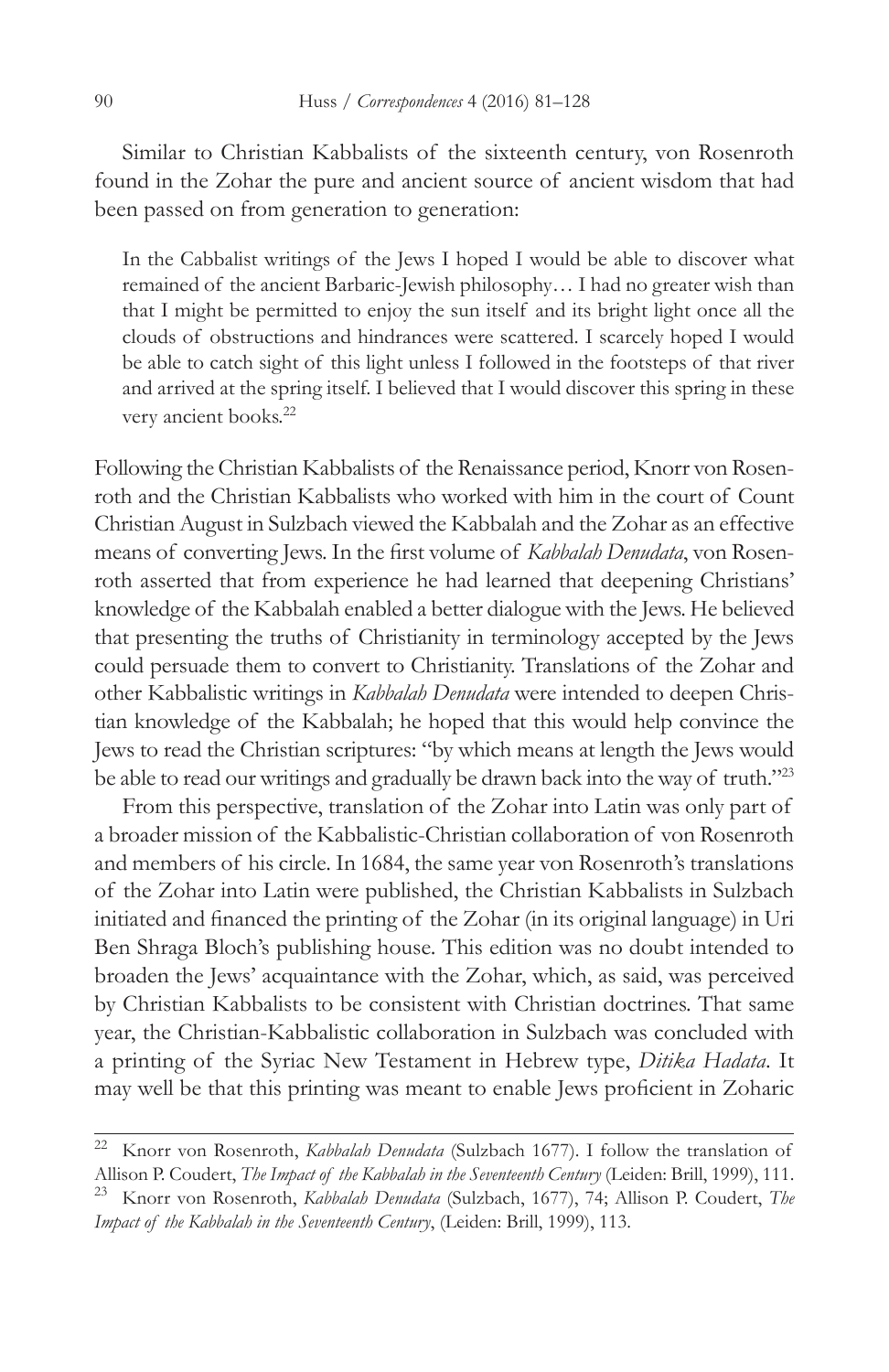Aramaic to read the New Testament in a similar language and, as von Rosenroth had hoped, discover the similarity between the Zohar and Christianity.<sup>24</sup>

Knorr von Rosenroth's translations of the Zohar into Latin were not only intended for a missionary purpose, they were also motivated by internal Christian interests. Von Rosenroth, who attributed post-Reformational discord amongst the Christians to their reliance on Greek philosophy, argued that returning to the original source of Christianity, which was found in the Kabbalah, would unite the Protestants and the Catholics (as well as the Jews), in the single, true faith:

Because I suspected that so great a separation of Christian religions arose from no other cause than from such great diversity among Christians of philosophical principles and metaphysical definitions… it immediately occurred to me that I should hunt out that same ancient philosophy which flourished at the time of Christ and the Apostles… As I was about to examine those ancient opinions about God and other spiritual and theological matters, I fell upon this most ancient book of the Jews, which is called Sohar, or Book of Splendor… I discovered that the chapters themselves and teachings, which ought rather to be called fragments, are ancient enough and amply set forth the most ancient opinions and hypotheses.<sup>25</sup>

Despite von Rosenroth granting the Kabbalah great importance, there is also an apparent ambivalence in his evaluation of the Zohar, which he describes as dirt containing nuggets of gold and precious gems within it:

I entered the path, worn by few, traversed by no one I knew, and, furthermore, filled with so many hard stones, uneven places, chasms, precipices, and such mud that it is not surprising that so many, filled with dread, abandoned it with disgust… I shall sketch for you in a few words what gold and whatever gems I have thus far dug out of this dirt and what hope leads me further.<sup>26</sup>

In the beginning of the eighteenth century two additional anthologies of Latin translations of the Zohar were printed. In 1720, in Amsterdam, the Swedish Hebraist, Andreas Norrelius published a short book called: *Phosphoros Orthodoxae Fidei Veterum Cabbalistarum*. This anthology contains Zoharic passages with

<sup>24</sup> Boaz Huss, "The Text and Context of the Zohar Sulzbach Edition," in *Tradition, Heterodoxy and Religious Culture: Judaism and Christianity in the Early Modern Period*, eds. Chanita Goodblatt and Howard Kreisel (Be'er Sheva: Ben-Gurion University Press, 2006), 117–38.

<sup>25</sup> Knorr von Rosenroth, *Kabbalah Denudata* (Sulzbach, 1677), 74. I follow the translation of Coudert, *The Impact of the Kabbalah*, 114.

<sup>26</sup> Knorr von Rosenroth, *Kabbalah Denudata* (Sulzbach, 1677), 4. I follow the translation of Coudert, *The Impact of the Kabbalah*, 114–15.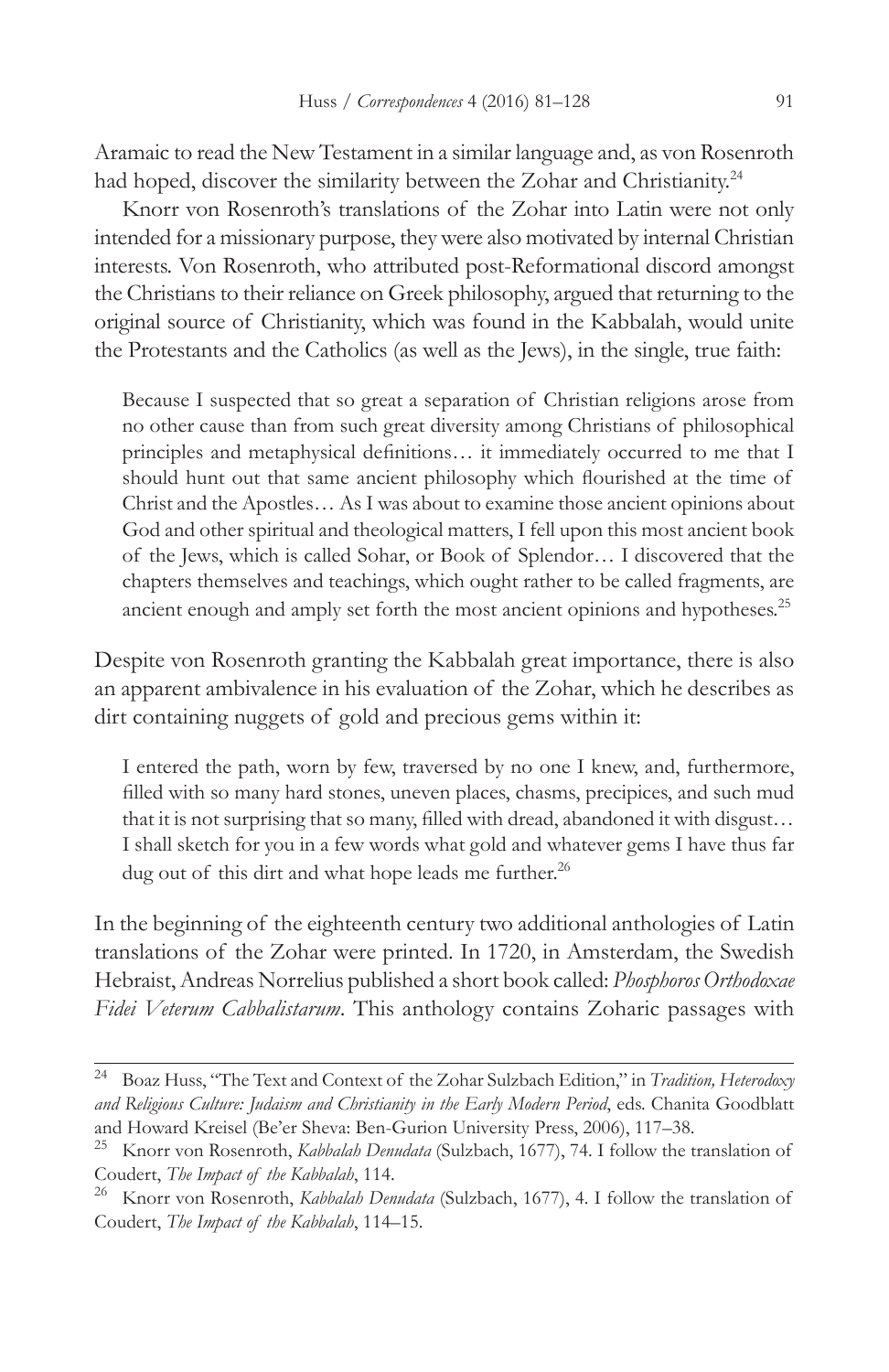Christological interpretations, taken from the book *Mateh Moshe* (The Rod of Moses), the Zohar interpretation of Norrelius's teacher, the converted Jew Johan Kemper (formerly Moshe Ben Aharon Cohen of Krakow).27 The Zohar passages and interpretations from Kemper's work are incorporated in the original language (Aramaic and Hebrew) and translated into Latin, with specific comments by Norrelius, who opened his book with a lengthy introduction that includes a Latin translation of the famous liturgical poem *Bar Yochai* by Rabbi Shimon Ibn Lavi. Norrelius's book was printed a second time, in a French translation, in the beginning of the twentieth century.28

Norrelius also accepted the early dating of the Zohar and its attribution to Rabbi Shimon bar Yochai (whom he identifies as Simeon the righteous, who, according to the Gospel of Luke, received the baby Jesus into his arms).<sup>29</sup> Norrelius, like his teacher Kemper, assumed that the Zohar contained original Jewish doctrines identical to the teachings of early Christianity. Like von Rosenroth and his circle, Norrelius had missionary aspirations in translating the Zohar. In the opening pages of his book he declared that it was intended for both Jews and Christians and as aforesaid, he printed the Zoharic passages and Kemper's Christological interpretation in the original language as well. In the introduction he stated that his aim was to spread among the Jews – and strengthen among the Christians – belief in the trinity, and called upon the Jews to recognize that the Christians maintained the pure and true belief of their forefathers.30 Norrelius tried, unsuccessfully, to print the translation of the New Testament in Hebrew written by Kemper. This is a further similarity between Norrelius and Kemper's activities in Uppsala in the beginning of the eighteenth century, and the project of Knorr von Rosenroth and his circle in Sulzbach in the late seventeenth century.

Norrelius's translation project was connected to the Sabbatean movement.

<sup>27</sup> See H. J. Schoeps, "Rabbi Johan Kemper in Uppsala," *Kyrkohistorisk Årsskrift* 46 (1945): 146–75; Shifra Asulin, "Another Look at Sabbateanism, Conversion, and Hebraism in Seventeenth-Century Europe: Scrutinizing the Character of Johan Kemper of Uppsala, or Moshe Son of Aharon of Krakow" (Hebrew), in *The Sabbatean Movement and Its Aftermath: Messianism, Sabbateanism and Frankism,* ed. Rachel Elior, vol. 2 (Jerusalem: The Hebrew University, 2001), 423–70; Elliot Wolfson, "Messianism in the Christian Kabbalah of Johann Kemper," in *Millenarianism and Messianism in the Early Modern World*, eds. M. Goldish and R. H Popkin (Dordrecht: Kluwer, 2001), 139–87.<br><sup>28</sup> The French translation by Jean de Paul

<sup>28</sup> The French translation by Jean de Pauly was published as *Aurore de la Foi Orthodoxe des Anciens Cabbalistes* in the occultist journal, *Le Voile D'Isis*, vol. 38, 1933, by Paul Vulliaud. I will expand on other translations of the Zohar by de Pauly and Vulliaud later on.

<sup>29</sup> Andreas Norrelius, *Phosphoros Orthodoxae Fidei Veterum Cabbalistarum* (Amsterdam, 1720), 6. Ibid., 22.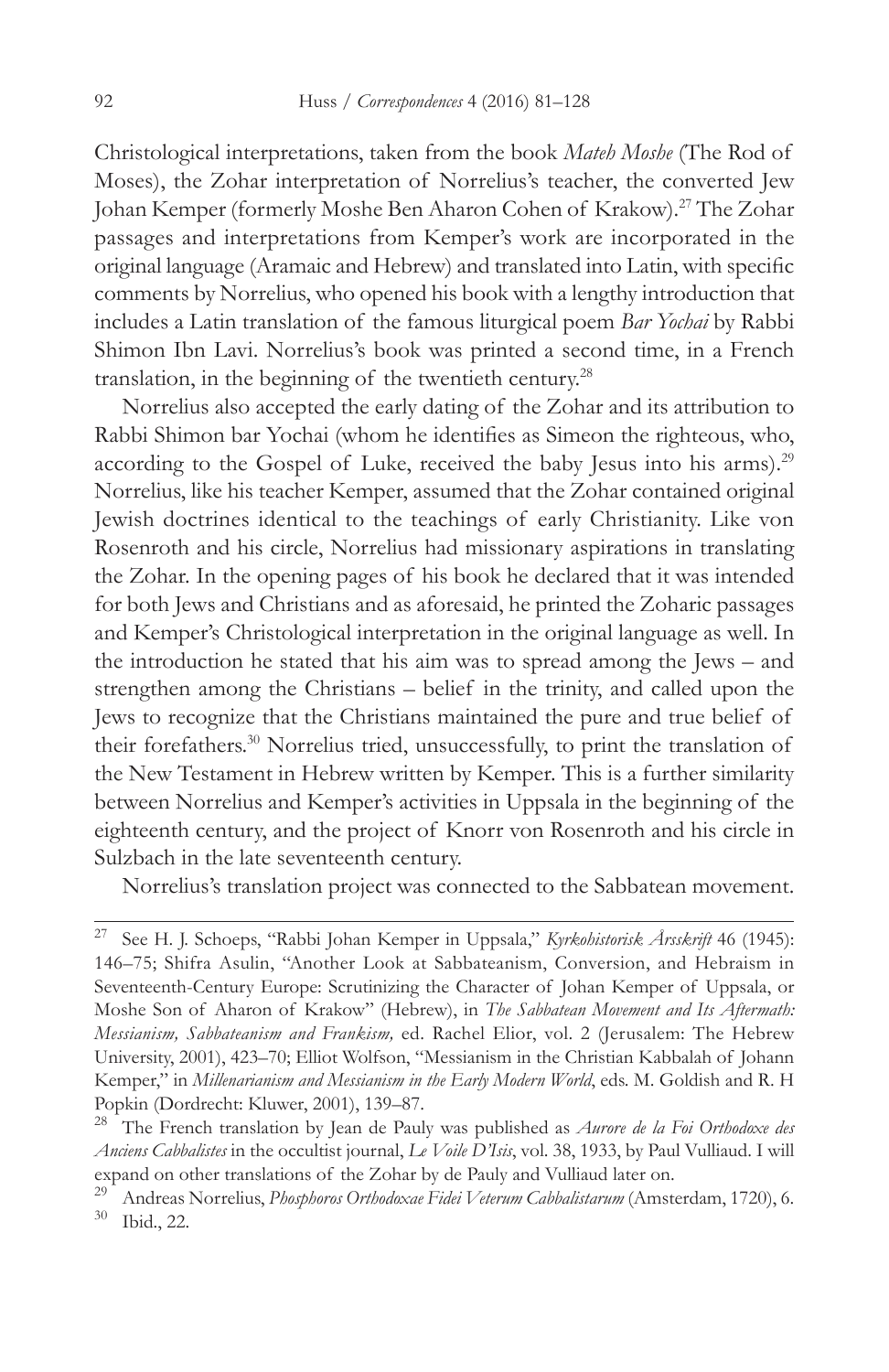The Zoharic texts that he translated are taken from the book *Mateh Moshe*, by Johan Kemper, who was a Sabbatean prior to his conversion. Shifra Asulin demonstrates that Kemper did not abandon his Sabbatean ideology after his conversion, and several Sabbatean concepts and doctrines can be found in his commentary.31 Norellius probably was not aware of his teacher's hidden Sabbatean agenda. Yet, interestingly, he noticed the similarities between his teacher's doctrines and those of the Sabbatean Nehemia Hiya Hayun in his book *Oz le-Elohim* (a chapter of which Norrelius translated into Latin).<sup>32</sup>

Additional translations of the Zohar into Latin from the beginning of the eighteenth century are found in the anthology by Gottfried Christoph Sommer, *Specimen Theologiae Soharicae* (Gothae, 1734). Similar to the translations of von Rosenroth and Norrellius, there was also a missionary Christian-Kabbalistic motive behind Sommer's translation. Sommer, who divided his book into twenty sections based on various Christian dogmas, believed in the compatibility between the Zohar and the New Testament, and included articles from the Zohar in his book that he felt were in affinity with Christian doctrines. As I will show later on, a translation of Sommer's book into German was included in Friedrich Christoph Oetinger's *Offentliches Denkmal der Lehrtafel Prinzessin Antonia*, printed in Tübingen in 1763. Translations into German and Yiddish, based on Sommer's book, appeared in the nineteenth century.

Knorr von Rosenroth's translations were also the basis for translations of the Zohar into English and French in the late nineteenth and early twentieth centuries, the same period in which Norellius's book was translated into French. Hence, these Latin translations of the Zohar, mainly von Rosenroth's but also those of Norellius and Sommer, became the central source of acquaintance with the Zohar in European non-Jewish culture up to the beginning of the twentieth century.

### **Yiddish and Ladino Translations of the Zohar**

I would like to turn back to Jewish translations of the Zohar. In the period that Christian Kabbalists were translating the Zohar to Latin, several translations appeared in Jewish vernacular languages – Yiddish and Ladino (Jewish Spanish). As mentioned, several short passages, mostly tales, from the Zohar had already been published in Yiddish translation in the late seventeenth century. A more comprehensive translation of Zoharic articles in Yiddish, the

<sup>&</sup>lt;sup>31</sup> Shifra Asulin, "Another Look at Sabbateanism," 438–58.<br><sup>32</sup> Norgelius, *Phochharas Orthodoxee Eidei Veterum Cohhalistary* 

<sup>32</sup> Norrelius, *Phosphoros Orthodoxae Fidei Veterum Cabbalistarum*, 22–23, 353.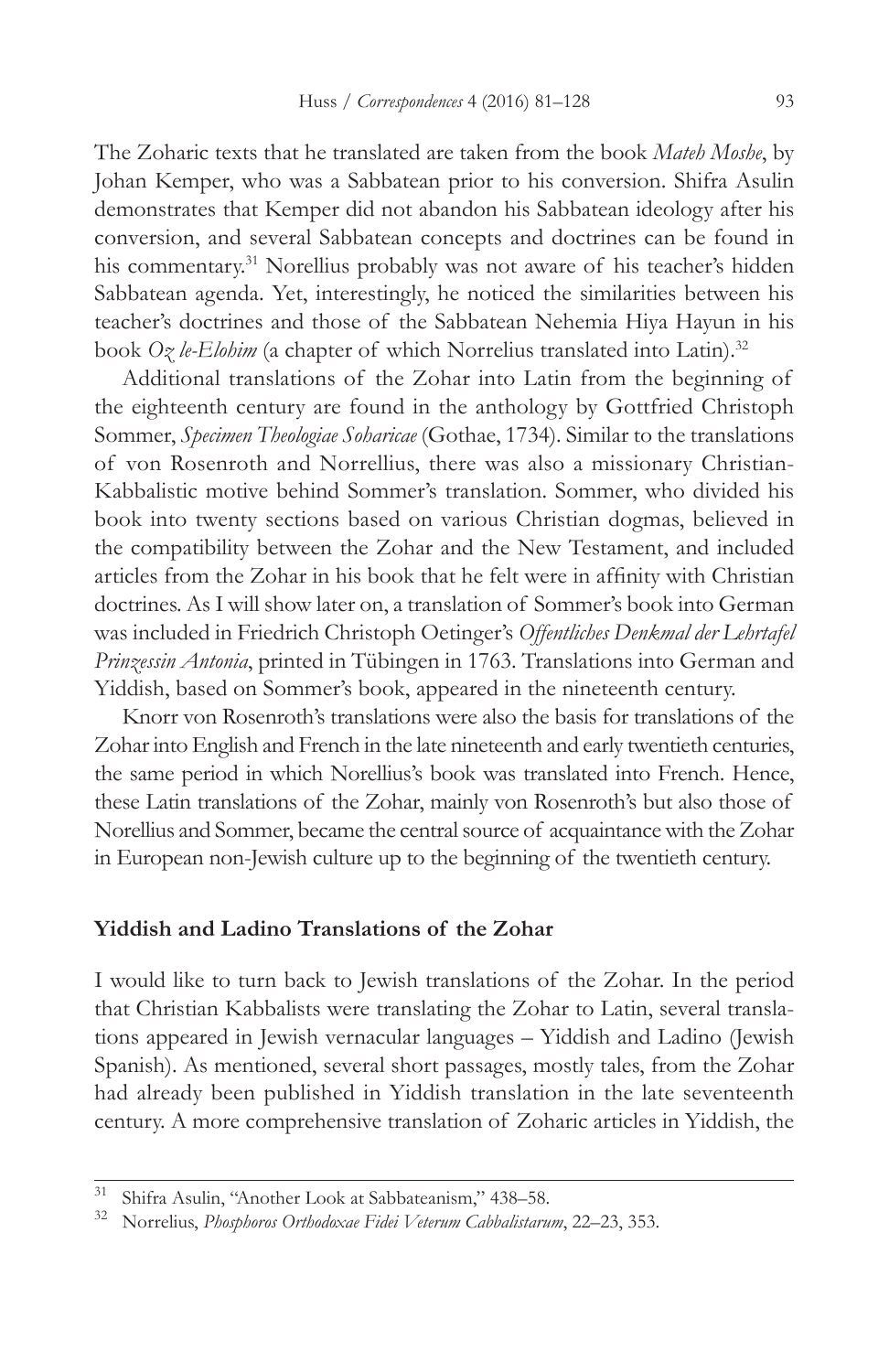book *Nahalat Tzvi,* was first printed in the beginning of the eighteenth century (Frankfurt-am-Main, 1711). The translation written by Rabbi Zelig Chotsh was published by his great-grandson, the Sabbatean sage Rabbi Tzvi Hirsh Chotsh. This translation was published in numerous editions in the eighteenth and nineteenth centuries, some under the title *Nofet Tsufim*.

In contrast to the translations of the Zohar into Hebrew and Latin intended for educated circles that were proficient in these high culture languages, translations of the Zohar into Yiddish were intended for wider circles, including women. Thus, the title page of the book *Nahalat Tzvi* carried the following verse: *Assemble the people, men, women and little ones and the sojourner within your gates so that they may hear* (Deuteronomy 31:12).

Like the editors of anthologies of Zohar articles translated to Hebrew, Rabbi Tzvi Chotsh and those who approbated his book defined the Zoharic articles in *Nahalat Tzvi* as "*peshatim*" (simple meanings) and "words of moral." Rabbi Naphtali Hakohen Katz of Frankfurt wrote in his approbation: "He [i.e., Chotsh] wishes to print here *peshatim* and words of moral from the Book of Zohar in the language of Ashkenaz [i.e., Yiddish] to merit the masses, the young and the old, the women and the simple people..."33

Alongside the claim that the texts included in the book *Nahalat Tzvi* belong to the *peshat* level of the Zohar, Rabbi Naphtali Hakohen Katz presents another justification for printing the Zohar in Yiddish:

If I would have said that it should not be printed in the language of Ashkenaz, because of the holiness of the Zohar…it is to the contrary. Rabbi Shimon bar Yochai himself wrote in a foreign language, the language of translation [i.e., Aramaic] spoken at that time by the whole nation. And although there are reasons and deep explanations for his writing in the language of translation (as is explained in revealed and concealed books), nonetheless, he was not concerned whether women and simple people would read it [i.e., the Zohar].<sup>34</sup>

According to Katz's claim, the Book of Zohar – in its entirety – was written as an esoteric text from the outset and therefore its distribution should not be prevented but encouraged through translation into the colloquial language.

A different justification for the translation of the Zohar into Yiddish was raised by Rabbi Wolf of Dessau, who claimed in his approbation to *Nahalat Tzvi* that the secrets of the Kabbalah should be revealed in the days of the Messiah:

<sup>33</sup> Chotsh, *Nahalat Tzvi* (Frankfurt-am-Main, 1711)*,* Rabbi Naphtali Hakohen Katz of Frankfurt approbation.

<sup>34</sup> Chotsh, *Nahalat Tzvi,* Rabbi Naphtali Hakohen Katz of Frankfurt approbation.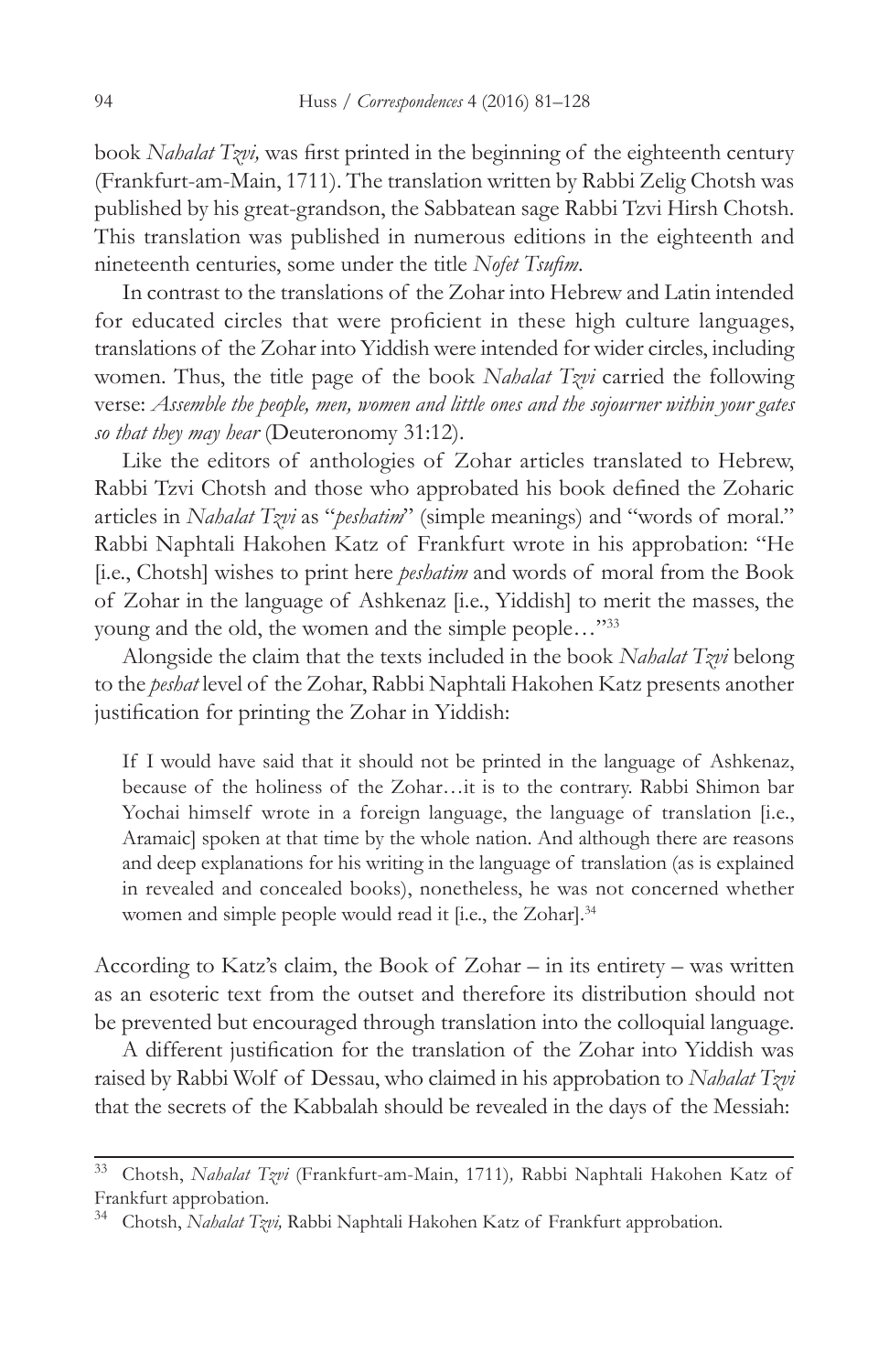And now he [i.e., Chotsh], thought to print revealed articles from the Book of the Zohar, in the language understood by women and those whose strength is as women`s, so that they will know God and the land will be filled with knowledge. As it is written in the holy Book of the Zohar: "When the days of the Messiah are near, even children will explore the secrets of wisdom."35

The claim that in the age of redemption the limitations on revealing Kabbalistic knowledge and teaching the Zohar are void, which originates in Zoharic literature itself, appeared in many sources in the first half of the sixteenth century and served to justify the first printings of the Zohar.

The first translations of the Zohar in Ladino were most likely written during this same period. These translations, whose original date of writing is unknown, are found in manuscripts from a later period that were held by the Donmeh - the Sabbateans who converted to Islam.<sup>36</sup> This, added to the fact that Rabbi Tzvi Chotsh, who printed the translation of the Zohar in Yiddish, was also a Sabbatean, indicates that Sabbatean circles stood behind the spreading of the Zohar in spoken languages in the first half of the eighteenth century. Rabbi Moshe Hagiz's critique of translating the Zohar into spoken languages and teaching it to young boys and women, published in his book *Mishnat Hakhamim* (1733), is also directed, most likely, against Sabbateans who spread the Zohar among the uneducated echelons of society:

Now every empty-headed, mischievous, poor youth takes the Book of Zohar in his hand and goes out with it to the public and boasts throughout the city that he knows to explain and clarify and translate it from language to language and reads it before women and children in a foreign language [i.e., vernacular].<sup>37</sup>

Translations into the vernacular in the eighteenth century were done within the Sabbatean effort to spread the Zohar, which as mentioned held a central position in their movement. Sabbatean circles were involved in the printing of Zoharic literature in the first half of the eighteenth century and in spreading ritualistic reading customs; most of the commentaries on the Zohar that were printed during this period were written by Sabbateans.38

<sup>35</sup> Chotsh, *Nahalat Tzvi,* Rabbi Wolf of Dessau approbation (According to Zohar, vol. 1, 117b).

<sup>&</sup>lt;sup>36</sup> A translation of the Idra Rabba is found Jerusalem, National Library MS heb 8<sup>0</sup>917. A translation of the Idra Zuta is found in Jerusalem, National Library MS. heb 8<sup>0</sup>918 and heb 8<sup>0</sup>2086. Translations of Zohar passages to Ladino are found also in Cambridge, Harvard MS. Heb 79.

<sup>37</sup> Moshe Hagiz, *Mishnat Hakhamim*, (Wandsbeck, 1733), 56b.

<sup>38</sup> Boaz Huss, *The Zohar: Reception and Impact* (Oxford: The Littman Library of Jewish Civilzation, 2016), 223–32.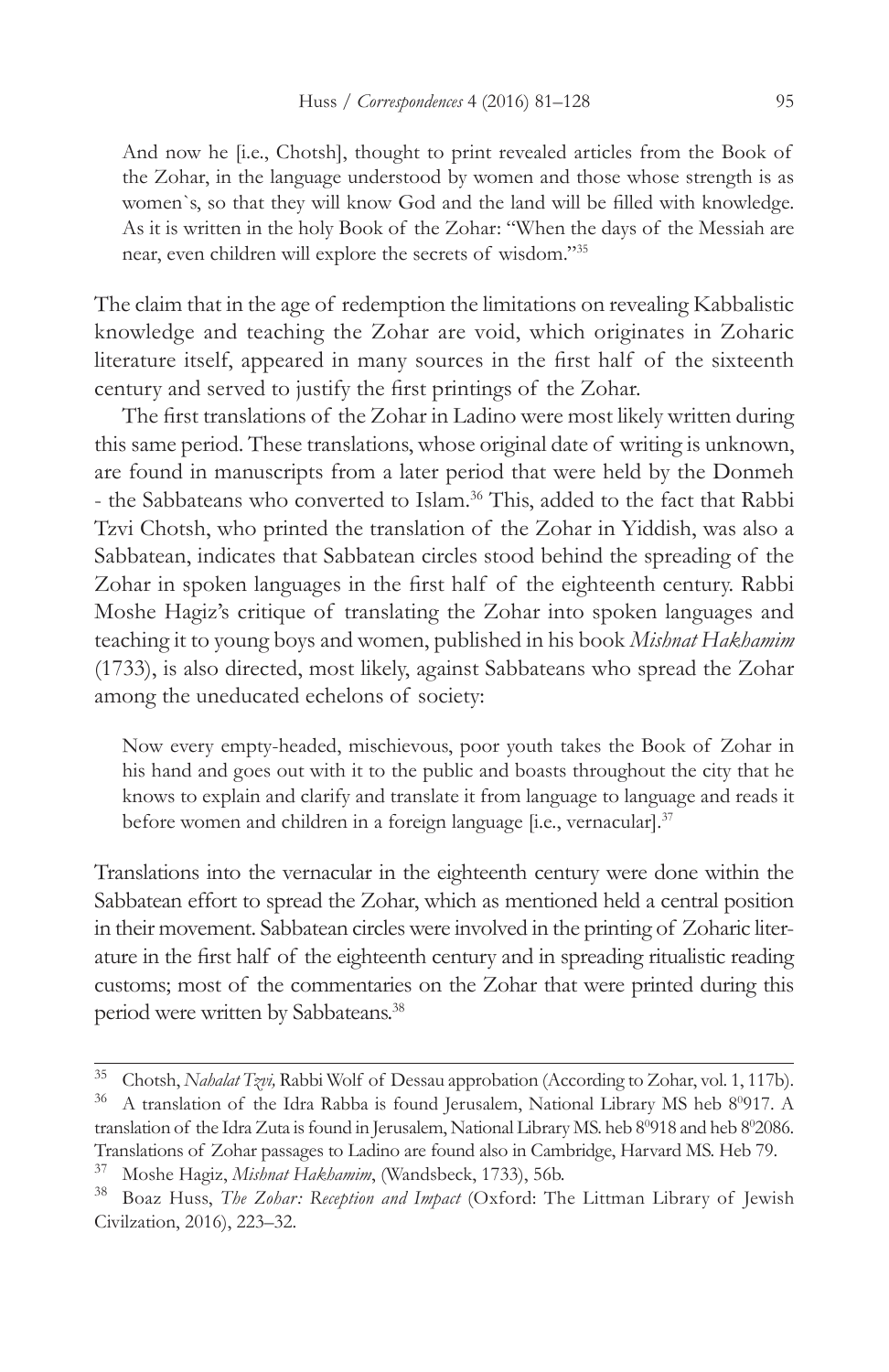### **The First translations of the Zohar into German**

In the late eighteenth century the first Zohar translations into a modern European language appeared. As mentioned above, the German Lutheran theologian, Friedrich Christoph Oetinger included in his book *Die Lehrtafel der Prinzessin Antonia* (Tübingen, 1763) a German translation of Zohar texts (done by his friend Karl Hartman), printed in Latin in the above-mentioned book by Gottfried Christian Sommer. In 1824, in Berlin, an additional translation of Zoharic texts into German appeared (printed aside the Aramaic original), also based on Sommer's anthology, by the Protestant theologian and orientalist Friedrich August Tholuck, entitled *Wichtige Stellen des Rabbinischen Buches Sohar*. In the introduction, Tholuck reiterates the Christian-Kabbalists' notion that the Zohar contains equivalents of the Christian doctrines.<sup>39</sup> The purpose of the anthology of translations of the Zohar, says Tholuck, is to broaden Christian theologians' knowledge of Kabbalah and provide them with an arsenal in their mission to spread the Christian Gospel to the Jews:

From this important book we provide here a series of noteworthy articles that a Christian scholar, Sommer, has previously collected. They are mainly these, which greatly agree with the Christian doctrine. The missionaries of the Christian faith among the Jews will be able to use these to reach, by themselves, a deeper insight of ancient rabbinical scriptures, and to persuade the Israelites that so much of what they condemn in Christianity has already been declared by their forefathers as holy teaching … Through these the distinguished missionary of faith among the Israelites will be given a new arsenal with which he will enlighten some of the sons of Abraham and awaken the will of Christian theologians to study the scriptures of the Jews and to spread Christian knowledge among them.40

Tholuck hoped that the Jews would also read his book and in his introduction – he also appealed to the "Sons of Israel who are reading these pages." Later, in Warsaw, 1844, Tholuck's anthology was published in a Yiddish translation by the Anglican mission.<sup>41</sup>

In the second half of the nineteenth century, additional editions of Tholuck's German text were published as well as another edition of Oetinger's book.<sup>42</sup>

<sup>39</sup> August Tholuck, *Wichtige Stellen des Rabbinischen Buches Sohar* (Berlin, 1824), 6.

Ibid., 5–6.

<sup>&</sup>lt;sup>41</sup> The Zohar texts from this book were reprinted (in the original Aramaic) by Ephraim Deinard in the framework of his polemics against the Zohar, in order to show that it is "full of Christian opinion." Ephraim Deinard, *Alatah* (St Louis, 1927), 51.

<sup>42</sup> Gerhard Scholem, *Bibliographia Kabbalistica* (Leipzig: W. Drugulin 1927), 116, 154.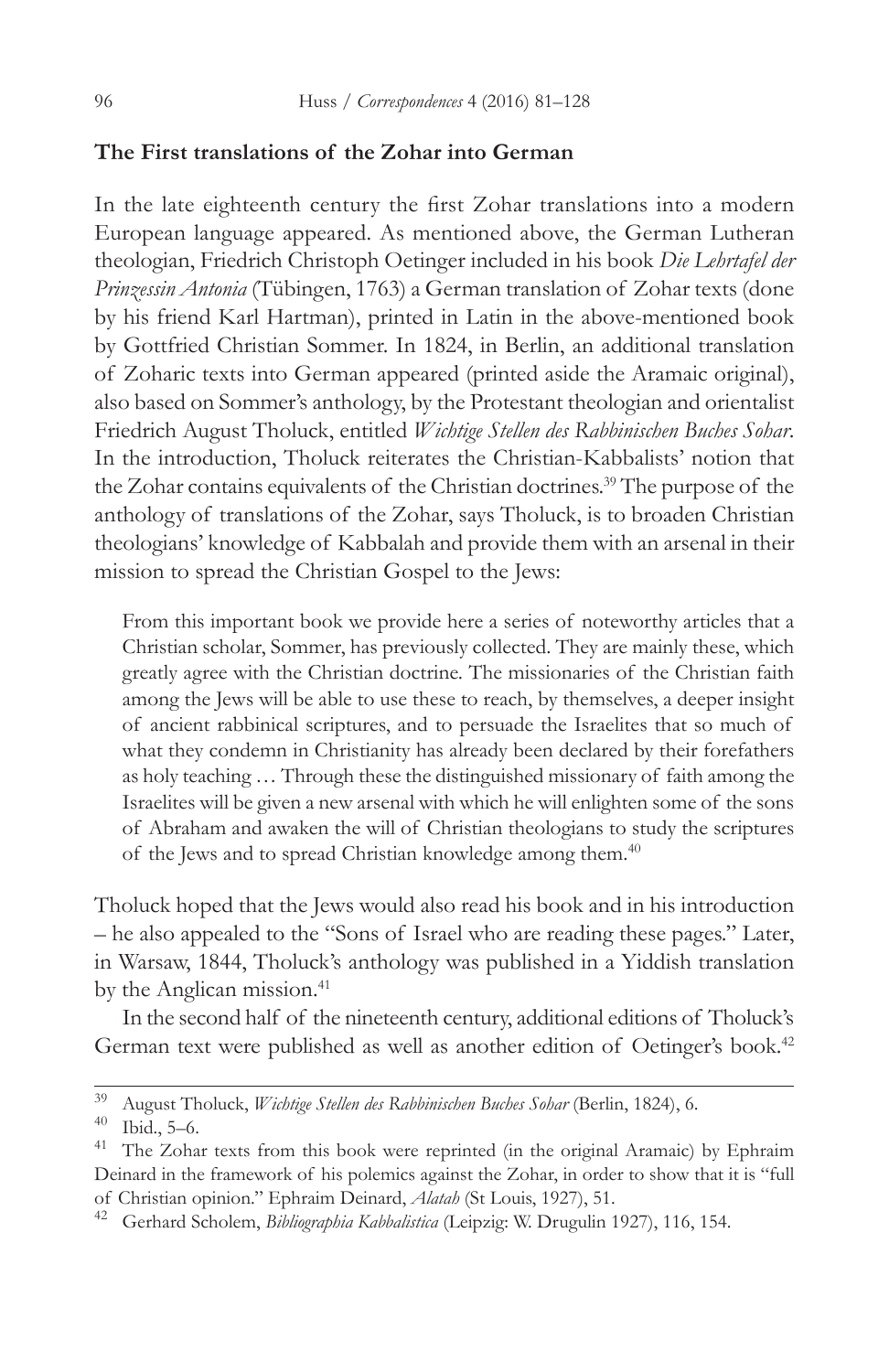A new translation into German of the Zohar articles translated by Sommer and Tholuck, prepared by the Jewish convert to Christianity, Johann Heinrich Raphael Biesenthal, was published in Berlin in 1854 under the title *Auszüge Aus dem Buche Zohar*. In the introduction, Biesenthal claims that his translations, based on the original text, are better than those of his predecessors, notwithstanding the difficult language, and the "exceptional dark mysticism" of the Zohar.<sup>43</sup>

During this same period, translations of the Zohar came out for the first time in other European languages: English and French. These translations also relied on Latin versions (though on Knorr von Rosenroth's rather than Sommer's). Nevertheless, as I will show in the following, these translations were not done out of Christian-missionary ideology, but rather in the framework of the esoteric and occultist trends of the turn of the nineteenth century. Before I turn to discuss these translations, I would like to give a short review of a few translations of the Zohar done by Jews in the nineteenth century.

# **Jewish Translations of the Zohar in the Nineteenth Century**

In contrast to the eighteenth century, during which, as we saw above, several translations of the Zohar were written in Yiddish and Ladino, throughout most of the nineteenth century very few translations were written that were intended for the Jewish audience. In the 1830s, Rabbi Elyakim Milzahagi of Brody prepared a large translation in Hebrew, which was part of a comprehensive commentary to the Zohar that he wrote which was never printed and was lost.44 Milzahagi was affiliated with the Haskalah (Jewish enlightenment) circles in Galicia, and his text was, most likely, the first Zohar translation written in the framework of the Jewish enlightenment movement. In 1859, an anthology of Zohar texts in Ladino, *Sefer Leket HaZohar in Ladino*, prepared by Avraham Ben Moshe Finzi, was published in Belgrade. The translation included 248 Zohar articles, mainly tales and moral sayings. Translations of Zohar texts in French appeared in the book by Michel Weill, Chief Rabbi of Algeria, *La Morale du Judaïsme*, printed in Paris in 1875.<sup>45</sup> As we will see in the following, we see the first translations of Zohar texts into French (based on the Latin

<sup>43</sup> Johann Heinrich Biesebthal, *Auszüge aus dem Buche Sohar mit deutscher Übersetzung* (Berlin: P.G Löw, 1854). I am grateful to George Kohler, who helped me read the introduction.

<sup>&</sup>lt;sup>44</sup> Elyakim Milzahagi mentions this in his unprinted book found in MS Jerusalem 4<sup>0</sup>121 Heb, 4a.

<sup>&</sup>lt;sup>45</sup> Zoharic texts translated into French were included earlier in a book by the scholar Adolphe Franck, *La kabbale ou, La philosophie religieuse des Hébreux* that was published in Paris in 1843 (and translated a year later into German by Adolf Jelinek)*.*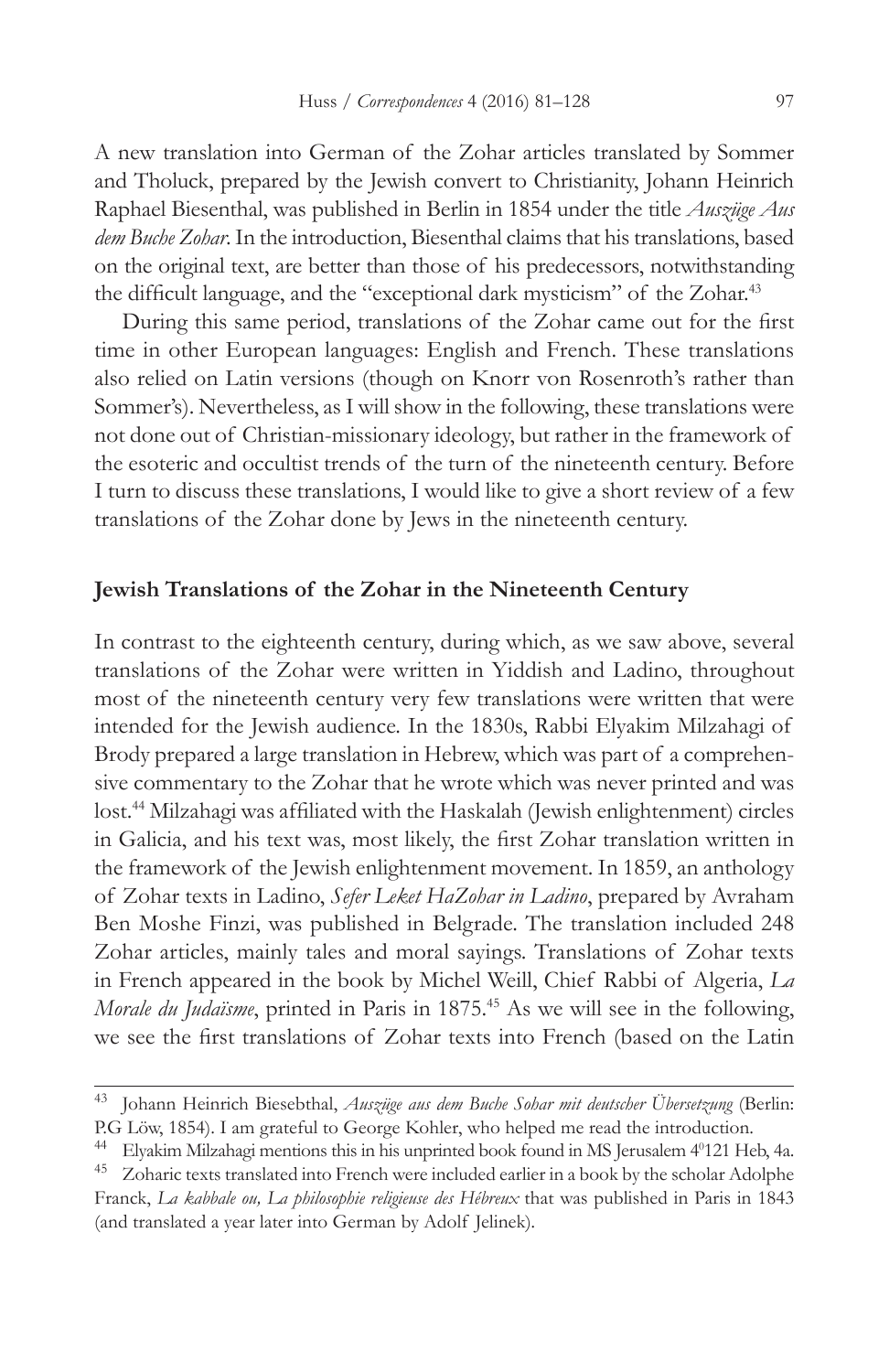translations of Knorr von Rosenroth) at about the same time in non-Jewish occultist circles as well.

In 1887, the first – and as far as I know the only – translation of the Zohar in Jewish-Arabic was printed in Pune, India. Differing from the anthology of Zohar texts in Ladino that included texts perceived as *peshat*, the translation printed in Pune is of one of the most esoteric portions of the Zohar, the *Idra Zuta*. The book, entitled *Idra Zuta, or the Lesser Holy Assembly, Translated from the Aramaic Chaldee into Arabic [in Hebrew Characters]*, was translated and printed by Avraham David Ezekiel, a member of the Iraqi Jewish community in India. The translation of the *Idra Zuta* was the first of nine Arabic-Jewish publications (most of them translations of Kabbalistic texts. including *Sefer Shomer Emunim* and *Sefer Yetzira*) that were printed by Ezekiel in the printing house he founded in Pune, in the years 1878–1888.<sup>46</sup> The Translation of the *Idra Zuta* into Jewish-Arabic enraged the rabbis of Jerusalem, Hebron and Baghdad. A decree against Ezekiel's translation, signed by the chief rabbis of Jerusalem, was published in the Jerusalem Hebrew newspaper, *Havatzelet*:

We are thus obliged to decree in the power of the Divine Presence (*Shechina*) which never left the Wailing Wall, and in the power of the holy *Torah*, that no son of Israel should be allowed to read the above mentioned printed *Idrot* in other languages, under any circumstance. Furthermore, every person called by the name of Israel, has the obligation to make an effort to keep and hide the translations in a place where no foreign hand can reach them, and eliminate them from the world.<sup>47</sup>

In response, Ezekiel wrote the rabbis a letter in which he defended his translation.48 Ezekiel asserted that far from being forbidden to translate the *Idra*, it is "a religious obligation (*mizvah*) to study and teach and write and translate it into Arabic, which is the accustomed language amongst us."<sup>49</sup> He relies on a passage from Hayim Vital's introduction to *Etz Hayim*, to the effect that it is a *mizvah* to reveal kabbalistic secrets of the *Zohar*, as this revelation will bring forth redemption. He adduces several examples of kabbalistic texts written in foreign languages, or translated into them. He writes, defiantly, that the decree did not

<sup>46</sup> Boaz Huss, "The Sufis From America: Kabbalah and Theosophy in Puna in the Late Nineteenth Century," in *Kabbalah and Modernity: Interpretations, Transformations, Adaptations*, eds. Boaz Huss, Marco Pasi, Kocku von Stuckrad (Leiden: Brill, 2010), 167–93.

<sup>47</sup> *Havazelet* 18 (18), 24 February 1888 (12 Adar 5648), 138–39.

<sup>48</sup> The letter was published by Pinchas Grayevsky, "On the Translation of the Idrot to Arabic" (Hebrew), *Meginzei Yerushalaim* 2 (1930): 15–16.

Ibid.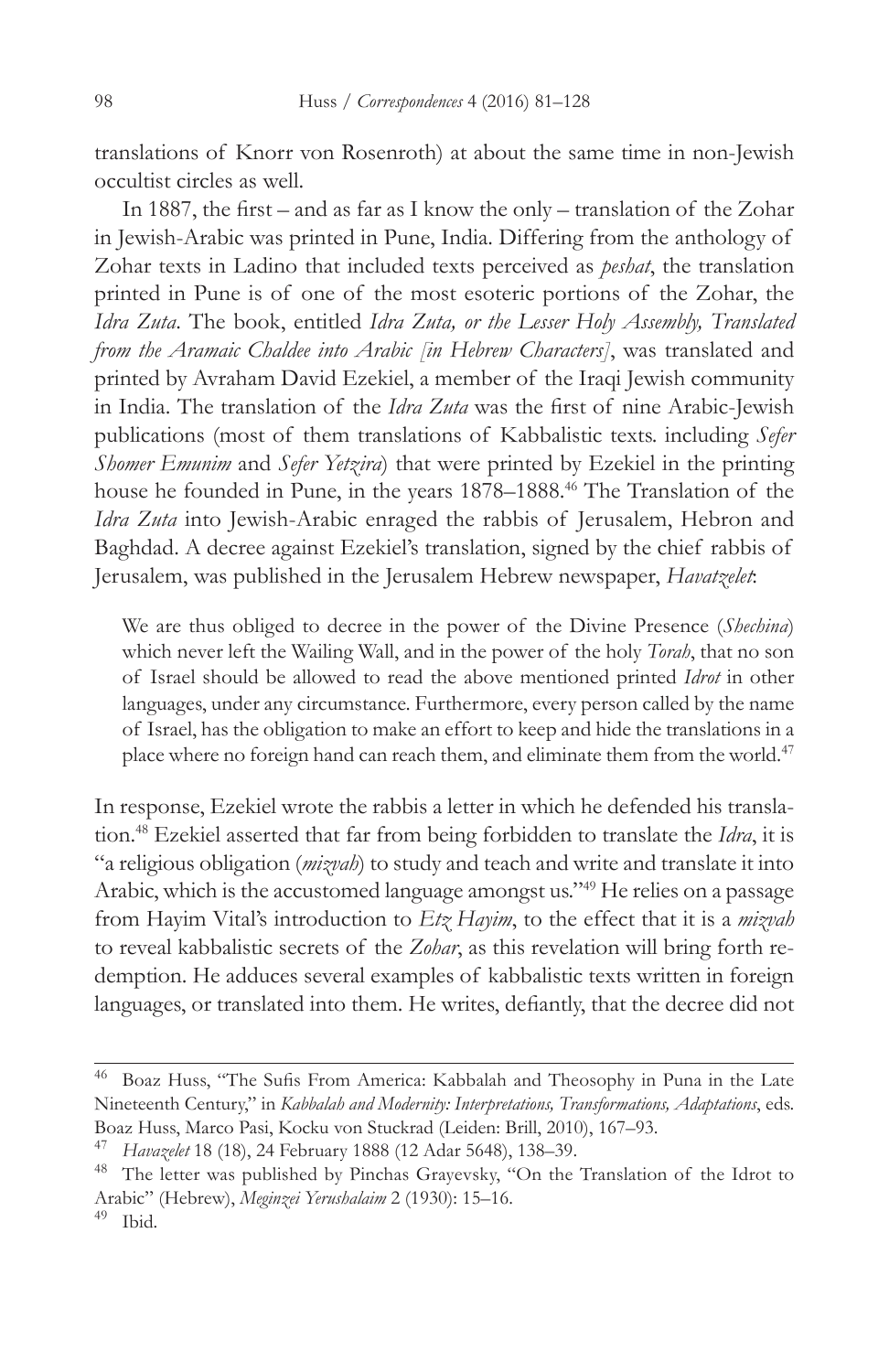achieve its goal, but on the contrary enhanced the sales of the book, which was now out of stock. As mentioned, contrary to most of the prior translations into Jewish languages, which avoided translating the esoteric portions of Zoharic literature, Ezekiel chose to translate and print one of the most secretive texts of the Zohar. Why did Ezekiel choose this specific portion and bring upon himself the wrath of the rabbis of Baghdad, Hebron and Jerusalem?

The answer to this lies in Ezekiel's membership in the Theosophical Society and his connections with its leaders, Madame Helena P. Blavatsky and Colonel Henry Steel Olcott.<sup>50</sup> Blavatsky and other members of the Theosophical Society (and, as will be shown later, also members of other Western esoteric movements that were active during the same period) were greatly interested in the Kabbalah. Because their knowledge of it was drawn mostly from the Christian Kabbalistic tradition, the Zoharic texts that they were acquainted with were mainly texts owing to Knorr von Rosenroth's translation. In exactly the same year that Ezekiel's Jewish-Arabic translation of the *Idra Zuta* was printed in Pune, an English translation of the text was printed by Samuel Liddel Mac-Gregor Mathers, who was also affiliated with the Theosophical Society. The connection between the two translations is revealed by the fact that in both the *Idra Zuta* is translated into English as "The Lesser Holy Assembly."

### **Western Esoteric Translations of the Zohar into English and French**

Samuel Liddel MacGregor Mathers, the first translator of the Zohar into English, was a member of various English occultist groups and one of the founders of the Hermetic Order of the Golden Dawn. In London, in 1887, he published English translations of the Zohar, based on Knorr von Rosenroth's Latin translation of *Sifra Detzniuta, Idra Raba* and *Idra Zuta.* Similar to the Christian Kabbalists of the Renaissance and Baroque periods, Mathers saw in the Zohar a means of unveiling the original message of Christianity. However, Mathers, like other esotericists of his period, opposed institutionalized Christianity, and hoped for a spiritual Christian revolution that the translation of the Zohar would serve to advance:

I say fearlessly to the fanatics and bigots of the present day. You have cast down the Sublime and Infinite one from His throne, and in His stead have placed the demon of unbalanced force; you have substituted a deity of disorder and of jealousy for a God of order and love; you have perverted the teaching of the crucified One.

<sup>50</sup> Boaz Huss, "The Sufis From America," 167–93.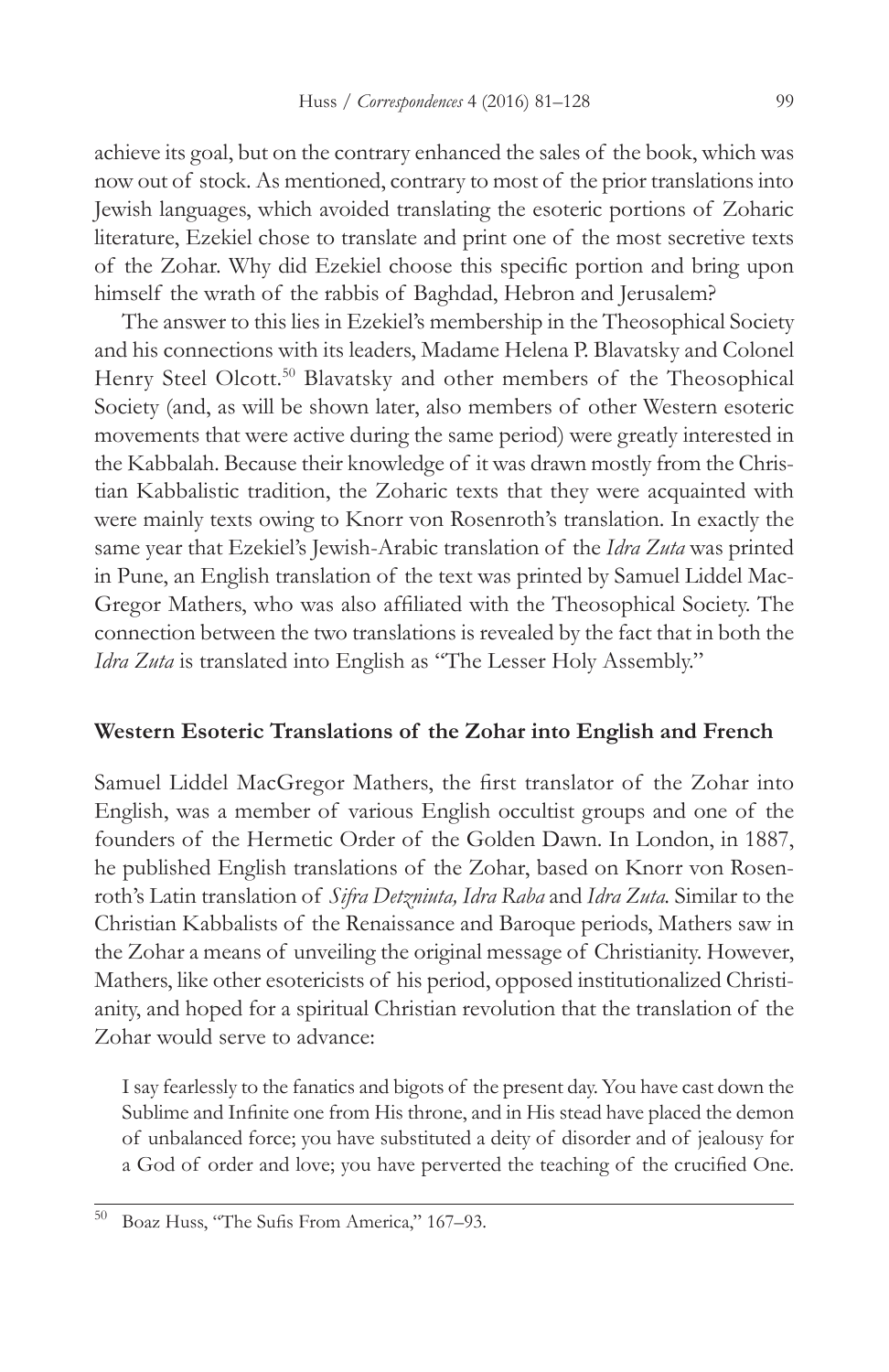Therefore at this present time an English translation of the Qabbalah is almost a necessity, for the Zohar has never before been translated into the language of this country nor as far as I am aware, into any modern European vernacular.<sup>51</sup>

During the same period additional English translations of the Zohar were printed in the United States; these were written from a similar perspective by the independent scholar and freemason Isaac Myer.<sup>52</sup> In contrast to Mathers, Myer did not base his translations on those of Knorr von Rosenroth, rather he translated from the original Aramaic. His Zohar translations were included in his book *Qabbalah: The Philosophical Writings of Solomon Ben Yehuda Ibn Gabirol*, printed in Philadephia in 1888. Similar to Mathers, Myer accepted the antiquity of the Kabbalah in general and the Zohar in particular, however he placed less of an emphasis on the Kabbalah's similarity to original Christianity, and instead emphasized its similarity to Asia's "Ancient Wisdom Religion":

The Qabbalah of the Hebrews is undoubtedly of great antiquity, a reminiscence of an ancient "Wisdom Religion" of Asia, for we find its doctrines, in germ, in the ancient Buddhist, Sanskrit, Zen, and Chinese books, also examples of its peculiar exegesis in the occult book, Genesis, and in Jeremiah. The present text-book of the Qabbalah is the Sepher ha-Zohar, Book of Illumination, or Splendor.<sup>53</sup>

English translations from the Zohar, which were prepared by Nurho de Manhar (also known as William Williams), a member of The Golden Dawn, were published in the early twentieth century in the occult journal, *The Word*, edited by Harold Percival in New York.<sup>54</sup>

In the late nineteenth and early twentieth centuries several translations of the Zohar were printed in French; these were also written in the framework of increasing interest in esoteric and occult teachings at the turn of the century. The first of these translations is that of the *Idra Raba* by Eliphas Lévi (Alphonse Louis Constant, 1810–1875), which is based on Knorr von Rosenroth's *Kabbalah Denudata.* Lévi's translation was included in *Le Livre des Splendeurs*, which was

<sup>51</sup> Samuel Liddel MacGregor Mathers, *The Kabbalah Unveiled* (London: G. Redway, 1887), 2.

Many more translations from the Zohar into English, based on earlier translations, as well as on the original Zohar, are found in Myer's archive in New-York public library. http:// archives.nypl.org/mss/2090#detailed (accessed 15.11.2016).

<sup>53</sup> Isaac Myer, *Qabbalah: The Philosophical Writings of Solomon Ben Yehuda Ibn Gabirol* (Philadelphia: The author, 1888), 439.

<sup>54</sup> The translations were published in the volumes of *The Word* printed 1906–1913 (vols, 4–12). The translations, compiled by John H. Drais, were reprinted in Nurho de Manhar, *Zohar: Bereshith, Genesis, and expository translation from Hebrew* (San Diego: Wizards Bookshelf, 1978).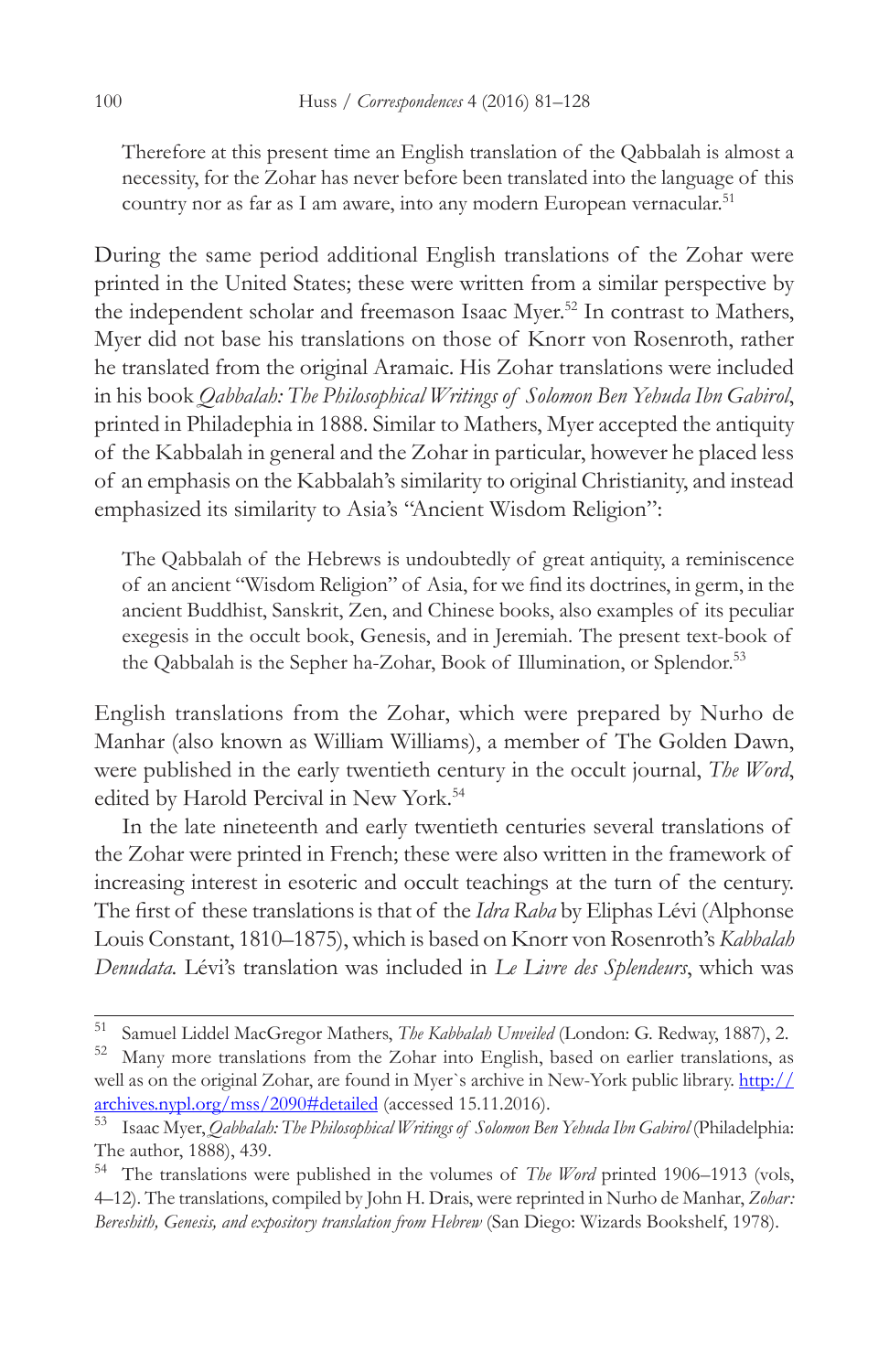printed in 1894 by his follower Papus (Gérard Encausse, 1865–1919). Eliphas Lévi emphasized the antiquity of the Kabbalah, which according to him was known to Jesus and John the Apostle (but not to Paul, who only had a notion of its existence).55 According to Lévi's outlook, the Zohar contains the universal secrets of revelation of which Judaism informed the world, secrets shared with Freemasonry, Gnosticism, the Templars and other occult movements.<sup>56</sup> Eliphas Lévi 's translation of the Idra Rabba was intended to spread the universal gospel of the Kabbalah, which would unite Jews and Christians, remove ignorance and fanaticism, and serve as a basis for world peace:

Study of the Kabbalah will turn the Jews and Christians into a single and united nation. Ignorance and fanaticism will in vain aspire to perpetuate war. Peace is already presented in the name of philosophy, and tomorrow it will be implemented by religion, liberated from the control of the desires of humanity. We must prepare for this tremendous event by revealing the concealed treasures of the Jewish wisdom to men of science. And for this we are publishing the translation and commentary of the theogeny of the Zohar found in the *Sifra Detzniuta*. 57

In 1895, a year after the printing of Eliphas Lévi's *Le Livre des Splendeurs*, French translations from other Zoharic units in the *Kabbalah Denudata* were published by Henri Chateau, a member of L`Ordre Kabbalistique de la Rose-Croix, with an introduction by Papus.58 A translation of the *Sifra Detzniuta* entitled *La Clef du Zohar* by Albert Jounet (1863–1923), a Christian socialist and a member of the French Theosophical Society, was printed in Paris in 1909. Jounet, whose translation was written from an occult-Christian perspective, assumed that despite the Zohar's being written in the thirteenth century, it contains ancient doctrines that concord with Christian esoteric teachings and with the Egyptian, Assyrian, Babylonian, Persian, Chinese, Indian, Celtic and Greek mysteries.<sup>59</sup> Following Lévi, Albert Jounet also viewed spreading the Zohar as a means of mending the rift between Jews and Christians. However, differing from Lévi and other occultists, Jounet presented a clear Christian missionary position, very close to that of the Christian Kabbalists from earlier periods. According to Jounet, becoming acquainted with the Zohar would enable Christians to acknowledge the esoteric truths found in the Old Testament, and the Jews to

<sup>55</sup> Eliphas Lévi, *Le Livre des Splendeurs* (Paris: Chamuel, 1894), 2.

 $\frac{56}{57}$  Ibid., 3–4.

 $^{57}$  Ibid., 6–7.

<sup>&</sup>lt;sup>58</sup> Henri Chateau, *Le Zohar* (Paris: Chamuel, 1895).<br><sup>59</sup> Albert Jounet, *La Clef, du Zohar* (Peris: Bibliothèe

<sup>59</sup> Albert Jounet, *La Clef du Zohar* (Paris: Bibliothèque Chacornac, 1909), 1.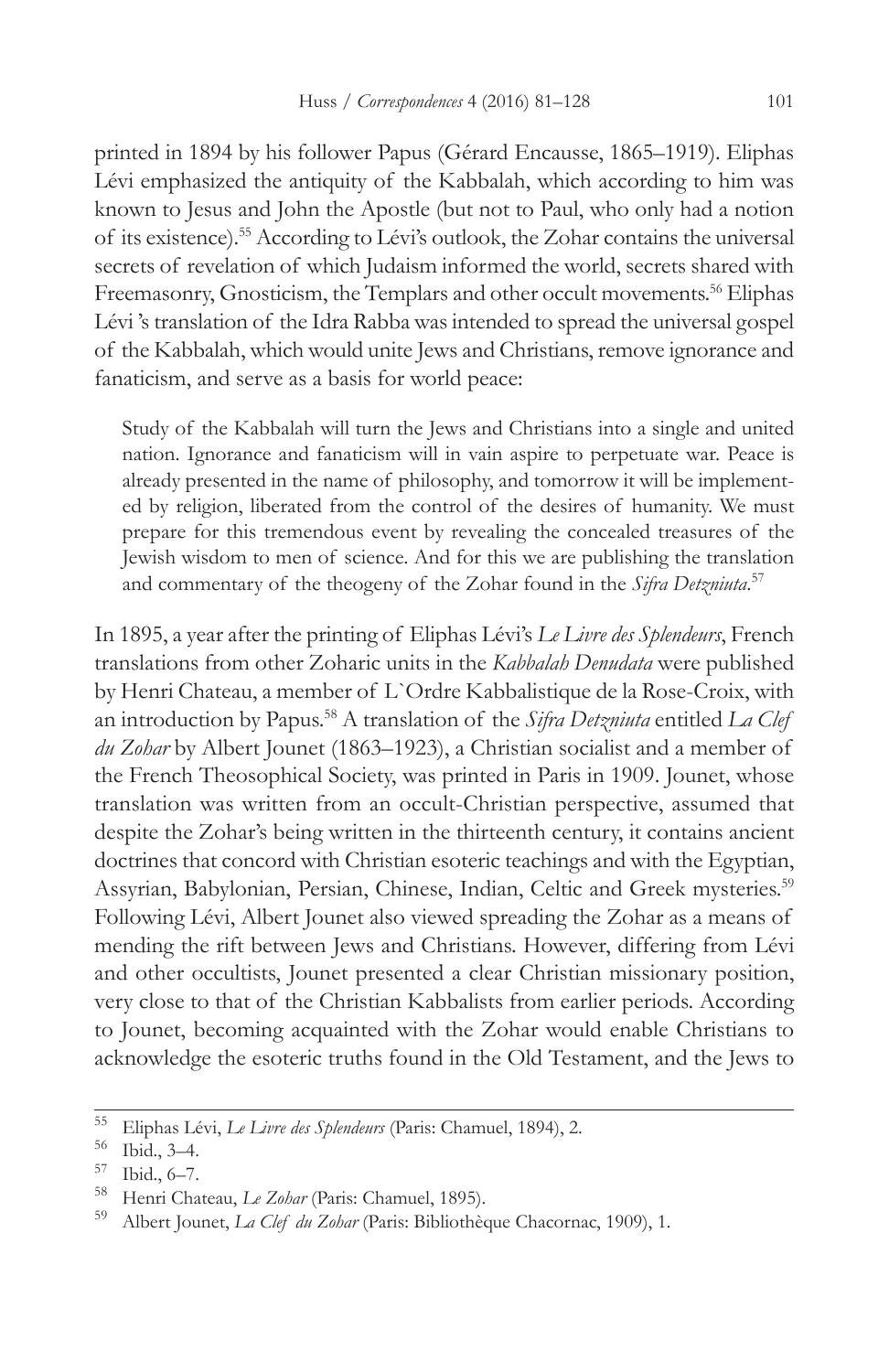understand the truths of Christianity.<sup>60</sup> Then "the Jews and the Christians will unite in prayer to Jesus, who dwells in eternity and awaits their reconciliation, to reveal his glory to the world."61 Jounet concluded his introduction with "the Kabbalistic promise that the Messiah will come to this world because of the Book of Zohar."62 Despite his great admiration of the Zohar, "whose religious and philosophical sublimity cannot be contested",<sup>63</sup> Jounet displayed an orientalist ambivalence regarding the Zohar:

Like most of the Oriental books, and particularly those written through initiation, the Zohar appears chaotic. First of all, it is compiled of varied works, mixed up without any order. Secondly, these works do not adhere to the logical methods of the West. The authors of the Orient follow the rules of musical composition more than they do the rules of literary composition.<sup>64</sup>

As we will see in the following, similar orientalist ambivalence is also expressed in the writings of Jewish scholars who studied and translated the Zohar at the same period.

The first comprehensive translation of the Zohar into French (and into a European language in general), was printed in Paris by Emile Lafuma between 1906–1912. The author of the translation, Jean de Pauly – who claimed he was an Albanian aristocrat but was most likely the notorious converted Jew, Paul Meyer – died in 1903 before his translation was printed.<sup>65</sup> De Pauly accepted the early origins of the Zohar and, following the Christian Kabbalists who preceded him, claimed that the Zohar contains Christian doctrines. In his words, the Zohar is: "An appropriate book to enlighten men and to contribute to the glory of God… There is nothing better suited to achieve this goal than a translation of the Zohar whose doctrines, even if these precede Christianity, reinforce the Christian truths."66 The publisher, LaFume, who shared the view that the Zohar contains Christian doctrines,<sup>67</sup> also expressed ambivalence

- $\frac{61}{62}$  Ibid., 4.
- $rac{62}{63}$  Ibid.

 $^{60}$  Ibid., 3-4.

 $\frac{63}{64}$  Ibid., 2.

 $^{64}$  Ibid.<br> $^{65}$  Scho

<sup>65</sup> Scholem, *Bibliographia Kabbalistica*, 120; Paul Fenton, "La Cabbale et l'academie," *Pardes*, 19–20 (1994): 229; Dominique Bourel, "Notes sur la première traduction française du Zohar," in *Jüdisches Denken in einer Welt ohne Gott, Festschrift für Stéphane Mosès*, eds. J. Mattern, G. Motzkin and S. Sandbank (Berlin: Vorwerk 8, 2000), 120–29.

<sup>66</sup> De Pauly wrote this in a letter to LaFume, dated 1900, that is quoted in Bourel, "Notes sur la première traduction," 125.

<sup>67</sup> Jean de Pauly, *Le Livre de la splendeur: Doctrine ésotérique des Israélites*, (Paris: LaFume, 1906), 4.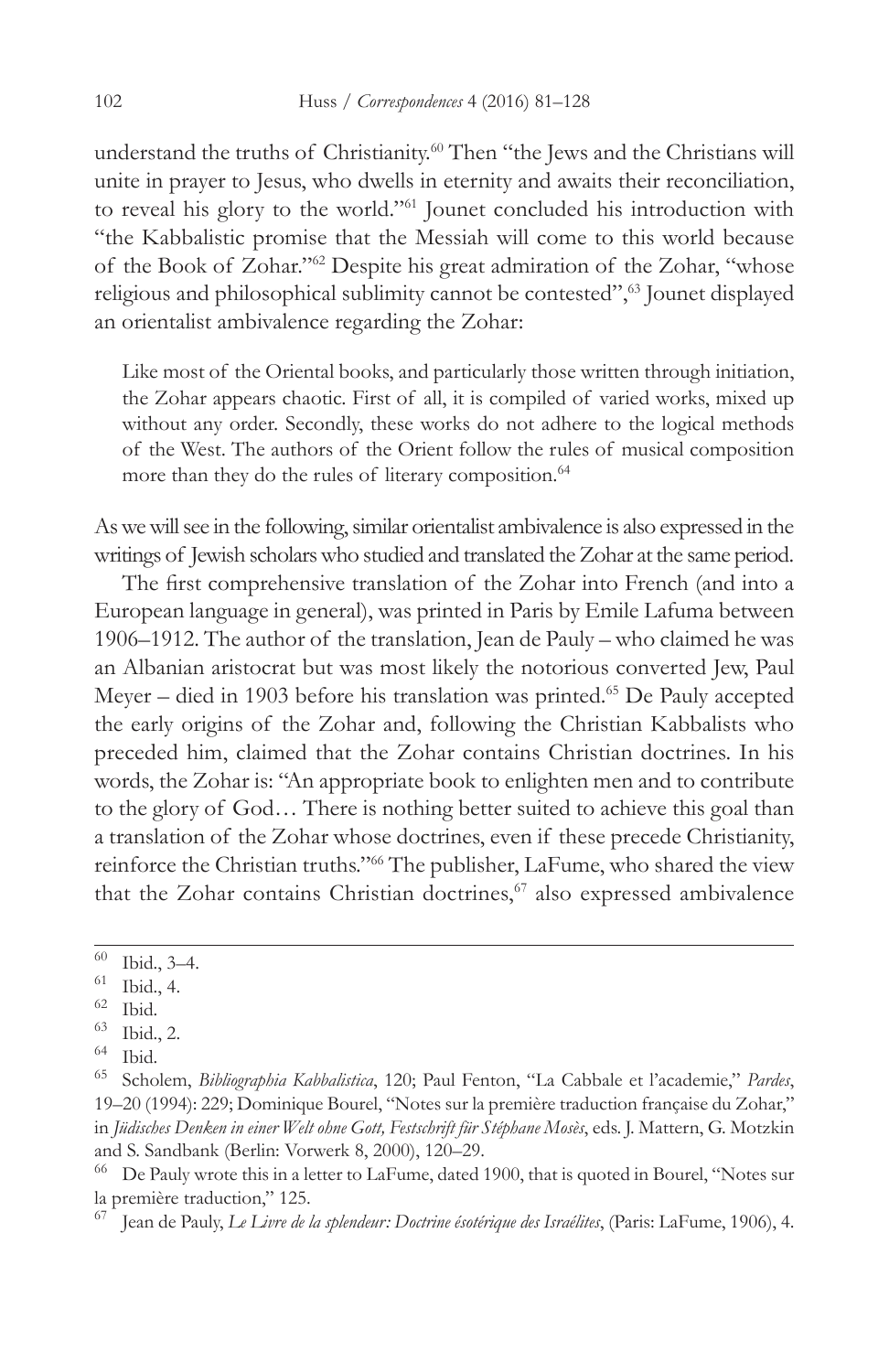toward it. LaFume compared the Zohar to a great river at whose source (the ancient Jewish-Christian tradition) the water is pure, but which becomes polluted with erroneous doctrines and traditions as time goes on.<sup>68</sup> Despite this, he claimed the enlightened reader could find "pure lumps of gold and precious stones" in its waters.<sup>69</sup>

When it was published, De Pauly's translation caused great reverberations, and throughout the twentieth century several anthologies of the Zohar in French were based on it.<sup>70</sup> De Pauly also translated into French the anthology of Zoharic articles in Latin by the Swedish Hebraist, Andreas Norellius, which was discussed above. The translation was printed in 1933 by Paul Vulliaud, in *Le Voile d'Isis* under the heading: "Aurore de la Foi Orthodoxe des Anciens Cabalistes." In 1930, Vulliaud published a translation of the *Sifra Detzniuta*, based on de Pauly's translation.<sup>71</sup>

# **Jewish Neo-Romantic and Zionist Translations**

In the late nineteenth and early twentieth centuries several Jewish European scholars worked on translating the Zohar into various languages, influenced by turn-of-the-century neo-romantic and orientalist perspectives. As we will see in the following, some of these translations integrated Western esoteric perceptions of the Kabbalah with a Jewish nationalist approach.

Naphtali Herz Imber (1856–1909), a Hebrew poet whose song "ha-Tikva" ("the Hope") became the anthem of the Zionist movement (and later of the State of Israel), translated several Zoharic passages into English. These translations were published posthumously in his book, *Treasures of Two Worlds*.<sup>72</sup> Imber, who was associated with theosophical and occult circles, related that the reform rabbi, Shlomo Schindler, and the president of the Boston branch of the Theosophical Society, George Ayers, proposed in 1893 to fund a complete translation of the Zohar into English.73 Similar to other Jewish nationalist

 $^{68}$  Ibid., 5.

Ibid.

 $70$  Bourel, "Notes sur la première traduction," 127–28. De Pauly's translation was reprinted in Paris in 1970.<br> $\frac{71 \text{ Paul } V_{\text{full}}}{2}$ 

<sup>71</sup> Paul Vulliaud, *Traduction intégrale du Siphra Di-Tzeniutha, le livre du secret* (Paris: E. Nourry, 1930)

<sup>72</sup> Naphtali Herz Imber*, Treasures of Two Worlds: Unpublished Legends and Traditions of the Jewish Nation* (Los Angeles: Citizens printing shop: 1910), 76–110.

<sup>73</sup> Imber referred to this plan in an article he wrote in the journal he edited, *Uriel*, published (in only one volume) in 1895. See Naphtali Herz Imber, "What is the Cabbala?" *Uriel* 1(1), (1895): 19. See Boaz Huss, "Forward to the East: Naphatali Herz Imber's Perception of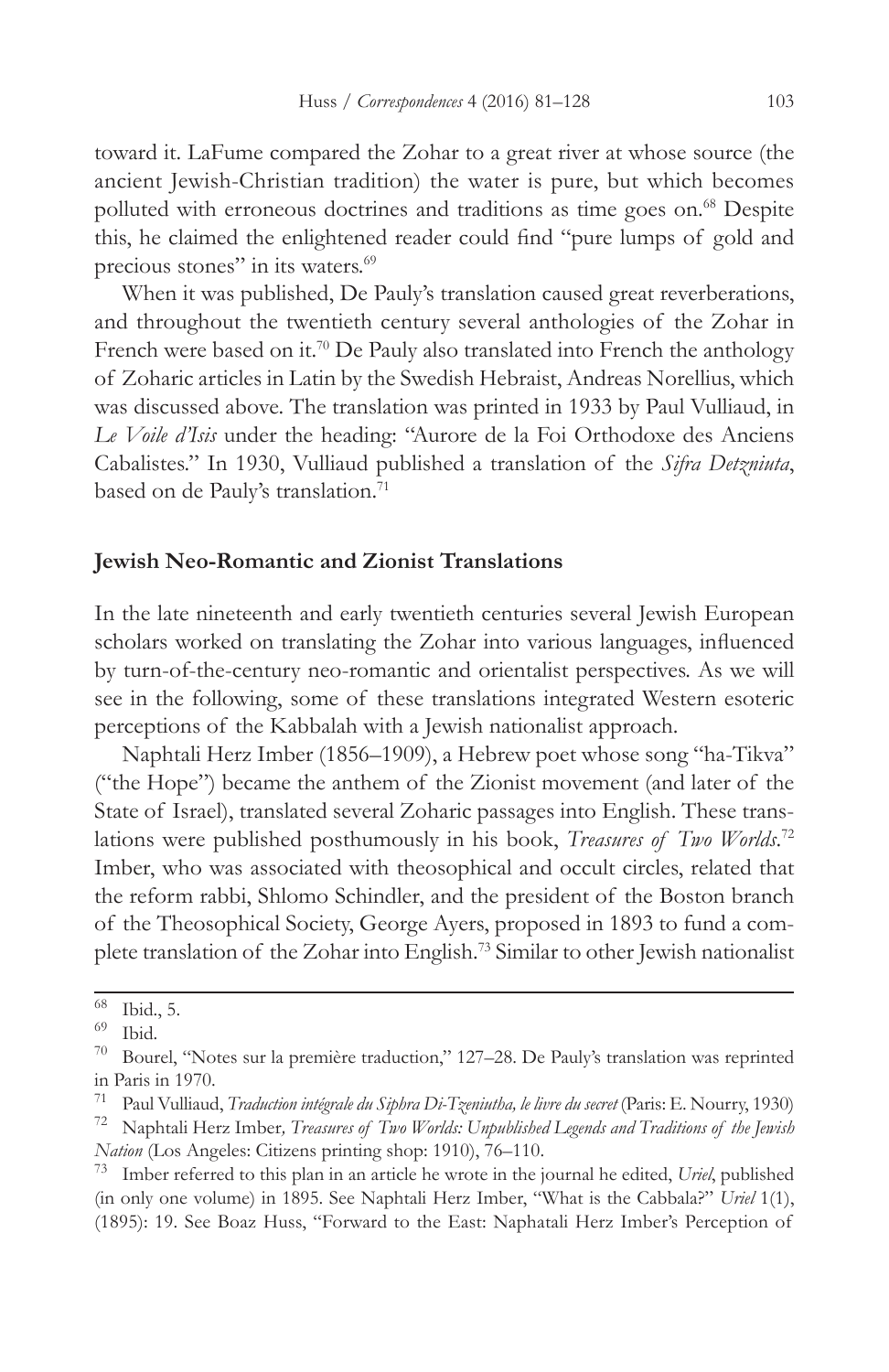thinkers, who will be discussed later, Imber viewed the Kabbalah in general and the Zohar in particular as a vital spiritual Jewish tradition, juxtaposed to the dogmatic rabbinical tradition: "That book is in opposition to Rabbinical tradition: as it explains the laws according to their esoteric meanings and spiritual solutions, which are in conflict with the dim, dogmatic dead letter."<sup>74</sup>

Within the context of large projects which translated Jewish literature into German, such as Buber and Rontzweig's translation of the Old Testament and Buber's translations from Hassidic literature, several translations of the Zohar appeared. Christian Ginsburg related that Ignatz Stern, a Jewish Hungarian scholar active in the late nineteenth century, prepared a German translation of the *Sifra Detzniuta*, and of the *Idra Raba* and the *Idra Zuta,* which remained archived in manuscripts.<sup>75</sup> In 1913, Ernst Müller and Shmuel Hugo Bergman, who were both active in the Zionist movement and later became interested in Rudolph Steiner's Anthroposophy, published translations of several Zoharic passages at the end of the volume *Vom Judentum*, prepared by the Zionist student union of Prague, Bar Kochba.<sup>76</sup> Müller published further translations of Zoharic articles in the journal *Der Jude*, between 1913 and 1920.77 In 1920, he published a book about the Zohar including translations, and in 1932 he published an anthology of Zoharic articles translated into German.<sup>78</sup> An additional anthology of Zoharic articles translated into German was published in Berlin by Jankew (Jakob) Seidmann, who was also associated with Zionist circles.79

In the same period, Jewish scholars in Eastern Europe began to translate Zoharic texts into Hebrew and Yiddish. In 1921, in the second part of his Hebrew article "The Key to the Book Zohar", published in parts in the journal *Ha-Tekufa* in Warsaw, Hillel Zeitlin published an anthology of translated Zoharic texts with a commentary. Zeitlin introduces his anthology with an enthusiastic description of the Zohar:

What is the Zohar? The Zohar is a sublime, divine soul that descended suddenly

Kabbalah," *Journal of Modern Jewish Studies* 12, no. 3 (2013): 404.

Imber, "What is the Cabbala?" 16.

<sup>75</sup> Christian D. Ginsburg, *The Kabbalah*: *Its Doctrines, Development, and Literature* (London: Longmans, Green, Reader and Dyer, 1955), 230.

<sup>76</sup> *Vom Judentum*: *Ein Sammelbuch* (Leipzig: K. Wolff, 1913), 274–84.

<sup>77</sup> Eleonore Lappin, *Der Jude 1916–1928* (Tubingen: Mohr Siebeck, 2000), 362.

<sup>78</sup> Ernst Müller, *Der Sohar und Seine Lehre: Einleitung in die Gedankenwelt der Kabbalah* (Wein & Berlin: R. Löwit, 1920); Ernst Müller, *Der Sohar: Das Heilige Buch Der Kabbalah, Nach dem Urtext* (Wien: Heinrich Glanz, 1932).

<sup>79</sup> Jankew Seidman, *Aus dem heiligen Buch Sohar des Rabbi Schimon ben Jochai* (Berlin: Im Welt, 1932).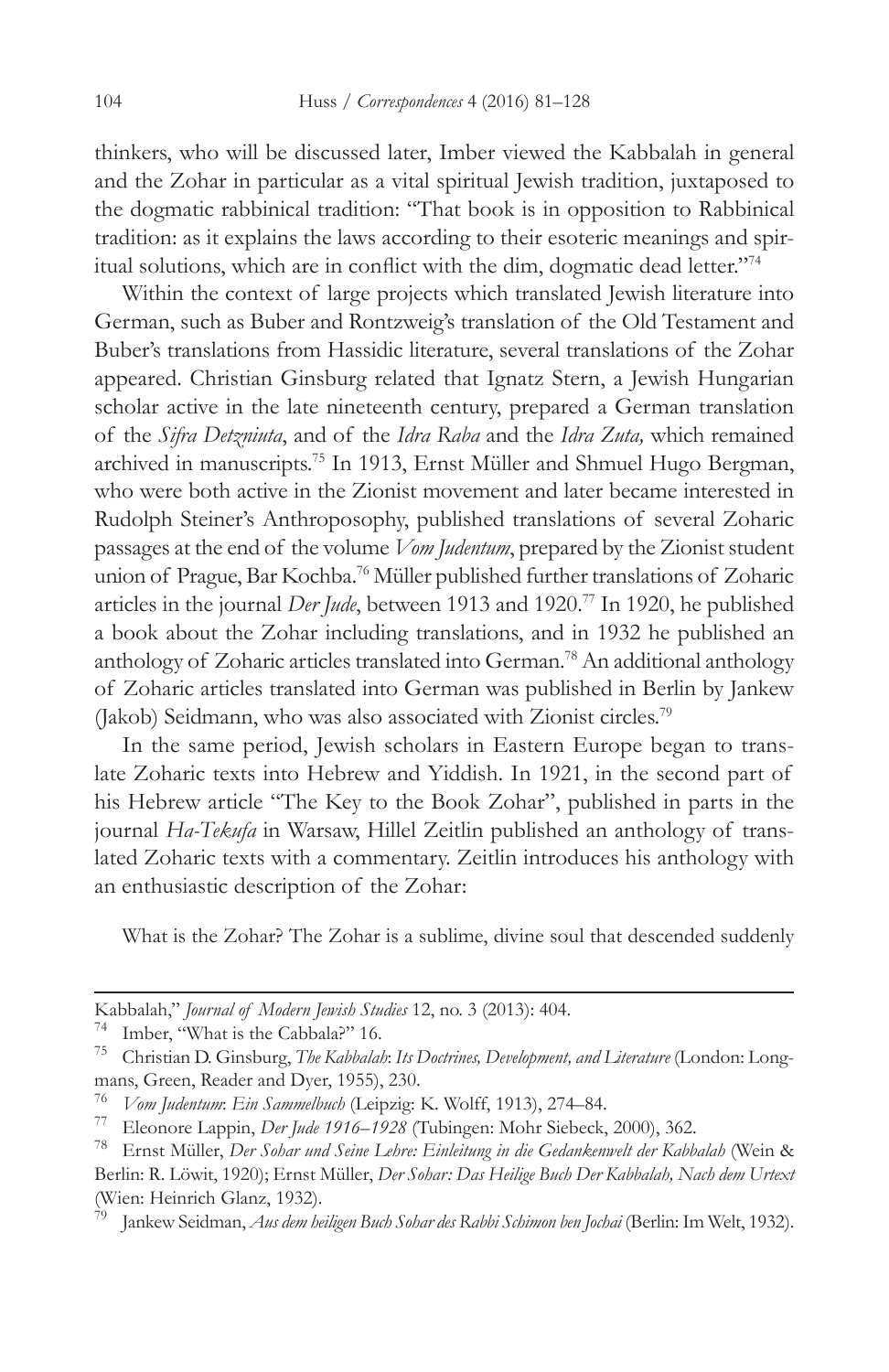from the world of emanation down to earth in order to be revealed to the eyes of man in millions of lights and shadows, colours and hues. God, blessed be He, picked one precious stone from his crown and threw it down, and the stone shattered and scattered, sowing myriads of sparks, elating, rejoicing, and delighting in myriads of shapes and shades that emerged from eternity to illuminate all the dark corners and to satisfy all that craves and yearns for light; and to sustain and warm everything that had been killed by the chill of science and the darkness of ignorance, and the blindness, and the burden of nature, and the malice and the hardship, and the cruelty of mankind. The Zohar was revealed to the people of Israel and to the entire world through visions, parables, tales, and flashing words, piercing thoughts, the heights of heaven, the depths of the abyss, the glory of the stars, the language of divine heights, the murmur of eternal trees, the depth of the forest thicket<sup>80</sup>

However Zeitlin's position on the Zohar is not unequivocal. His neo-romantic enthusiasm from the Zohar is ambivalent and coupled with disdain, reminiscent of the attitude of Knorr von Rosenroth and other non-Jewish translators of the Zohar:

The Zohar – a mixture of the deepest of the deep truisms and fantasies, straight and crooked lines, straight and misleading paths, fit, perfect, and clear sketches and alien and strange ones, the strength of a lion and the weakness of a child, the sound of cascading waters and the whisper of a spring, pits of darkness and caves of mysteries, brevity, clarity, and acuity of eternal wisdom and prolonged discussions that continue endlessly, infiltrating one another and interweaving as in a long and complex dream . . . according to its content and its richness, the Zohar is all – divinity; its exterior often confusing and uncertain. $81$ 

In 1922–1923 an anthology of Zoharic tales by the writer and historian Azriel Nathan Frenk (1863–1924) was printed in two volumes. Frenk, like other thinkers of his time, emphasized the value of the Zohar as a national Jewish text:

This is how the Zohar shed its spirit over all of us, over all the sons of our nation; it was absorbed in our blood, our soul, our spirit and our essence, and it implanted within us gentleness and innocence, mercy and forgiveness, the aspiration for greatness, glory, magnificence; it ridiculed the sufferings of exile and the tortures of this world, mocked the obstacles and hurdles in our lives, which characterize our people and are rarely found among the nations. The Zohar planted all these

<sup>80</sup> Hilel Zeitlin, "The Key to the Book Zohar" (Hebrew), *Ha-Tkufah* 6 (1920): 314.

Ibid.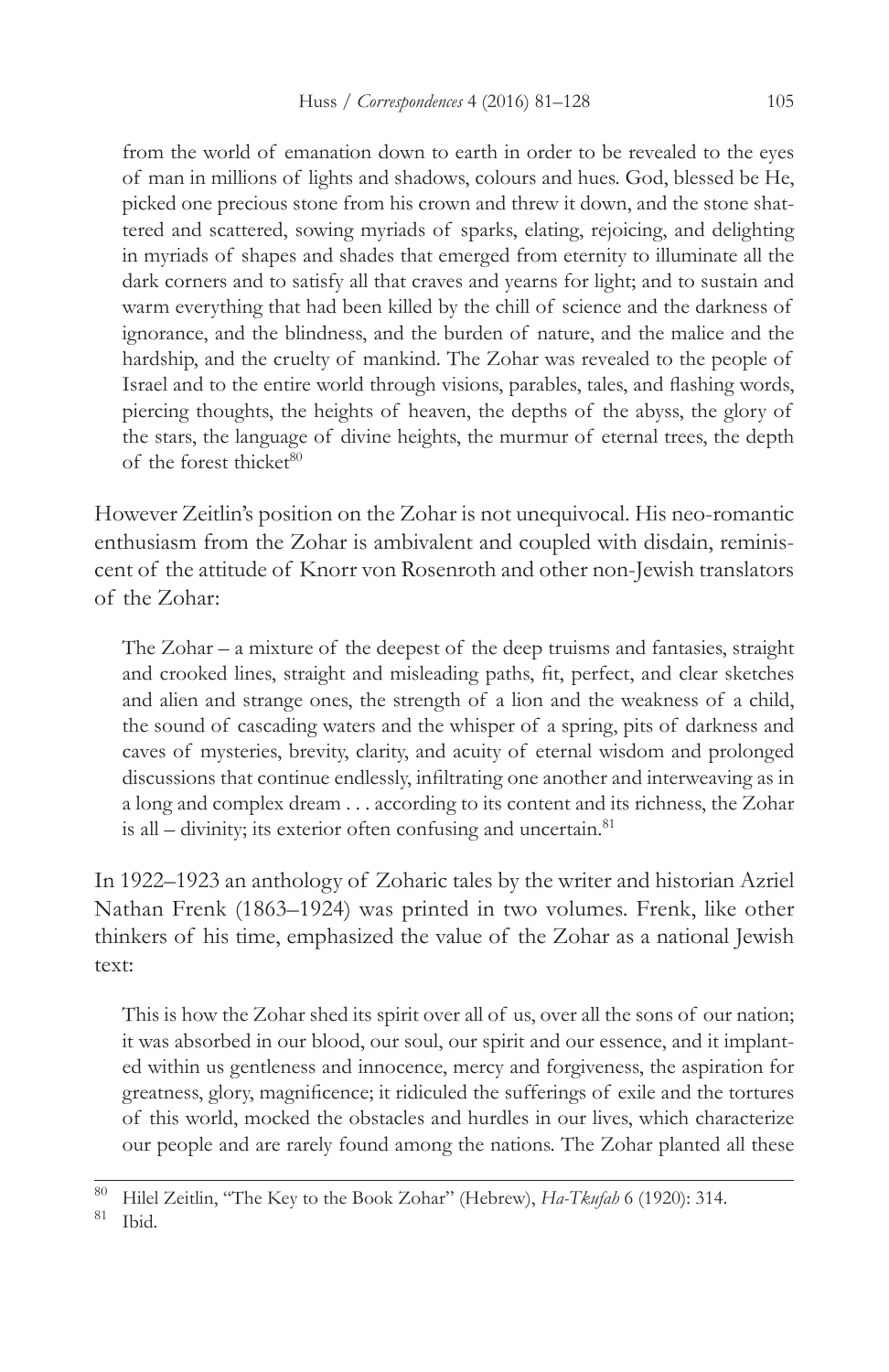[traits] in the hearts of those who studied it, and they disseminated it among all the people of our nation that they led.<sup>82</sup>

Frenck emphasized the national merit of translating the tales of the Zohar into Hebrew:

The purpose is to allow those who know Hebrew, in abundance or little, at least something from something out of the beauty found in the Zohar, from these things that became, as said, a part of our soul, our spirit, our essence, we decided to choose a collection of tales from this book and edit these in a way that they would be understood by anyone, young and old, those who learned Hebrew and are used to reading a bit in the Holy books… We believe that in this book we will successfully integrate the beauty of the books of Kabbalah into the new Hebrew literature, intended for both those who know and those who are learning Hebrew.<sup>83</sup>

However, as with Zeitlin, there is an apparent ambivalence toward the Zohar in Frenk's words. Alongside his great admiration for the Zohar he claims: "In addition, there are many mistakes in the Book of Zohar, things are twisted, confused, and missing…"84

During this same period Shmuel Hirsh Setzer (1882–1962), a scholar from Eastern Europe who later settled in the United States (and immigrated to Israel in his final years), published translations of Zoharic articles in Yiddish, and later on in Hebrew.85 Like other Jewish thinkers of his time, Setzer described the Zohar in enthusiastic, poetic language: "The book of the glory and foundation of the secret doctrine, the Book of Zohar, the big and deep mystical sea, whose waves rise to the heights of human imagination and crash in the lofty space into splinters of color and shades the eye will never be satiated from viewing."<sup>86</sup> Setzer reflects about his translations:

My main worry was that the gentle intoxicating scent that emanates from the original words would not dissipate in translation. That nothing would be lost from the wonderful poetic spirit, from the lofty vividness that they excel in, by its being

<sup>82</sup> Azriel Nathan Frenk, *Sefer agadot hazohar* (Warsaw: Achiasaf, 1923–4), vol. 1, 12 (Hebrew).

<sup>83</sup> Ibid., 14–15.

<sup>84</sup> Ibid., 14.

<sup>85</sup> Setzer's translations of the Zohar into Yiddish were published in the journal *Das Wort*, volumes 1–4 (1921–1924). Zoharic articles translated into Hebrew were printed by Setzer in volumes 24–23 and 38–39 of the journal *Ha-Doar* (1954). These translations were reprinted after he died in Shemuel Tsevi Setzer, *Selected Writings* (Tel Aviv: Mahbarot le-Sifrut, 1966), 110–17. <sup>86</sup> Ibid., 113.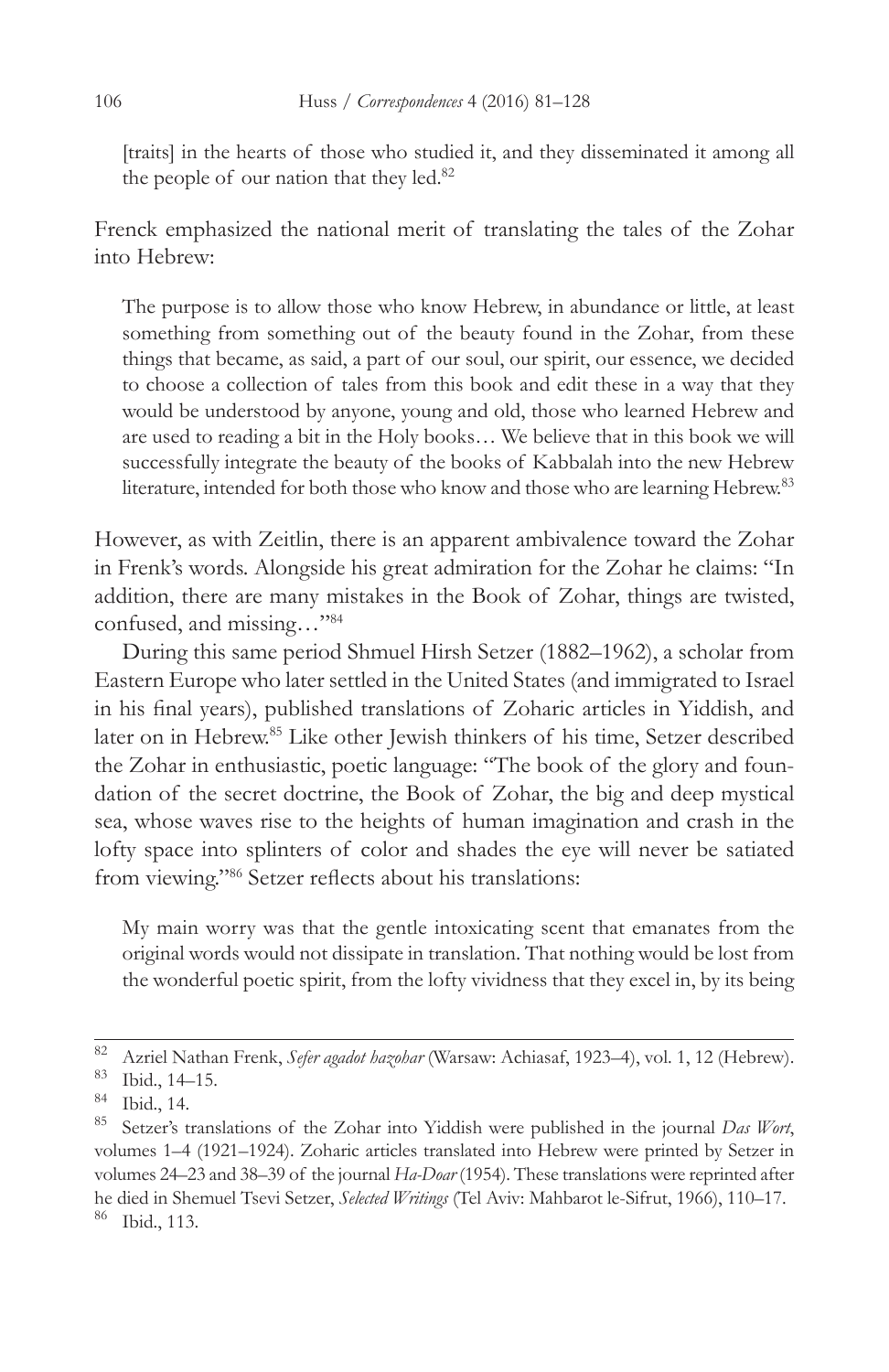poured from vessel to vessel. That as far as possible nothing would be lost from the enormous impression the words in their original form can have on the reader even when these will be read from my translation.<sup>87</sup>

Alongside these scholars one must also note the Hebrew author and Nobel Prize laureate, Shmuel Yosef Agnon (1887–1970), who included passages of the Zohar translated into Hebrew in his book *Yamim Noraim* (Days of Awe), first printed in Jerusalem in 1938.

In the interval between the two world wars, two publishing houses initiated a comprehensive undertaking of translating the Zohar into Hebrew. Working in Berlin, the national poet Hayim Nahman Bialik (1873–1934) introduced a plan to publish the Zohar in Hebrew with Dvir publishing house, however the plan was never consummated.88 At the same time Hillel Zeitlin began a project of translating the Zohar into Hebrew, initiated by Ayanot publishing house, also operating in Berlin. According to Simon Rawidowicz who managed the publishing house, translation of the Zohar was among the first priorities of Ayanot, who viewed this undertaking as "a unique national obligation."<sup>89</sup> In the end, only the translation of the introduction to the Zohar was published, after Zeitlin perished in the Holocaust.<sup>90</sup>

Increasing interest in the Zohar and in Kabbalah in general in the first half of the twentieth century led to competition between different translators. This competition was expressed in Hillel Zeitlin's critique of the unbecoming rabbinical language used by Rabbi Yudel Rosenberg in his translation of the Zohar, *Sefer Shaarei Zohar Torah* (which will be discussed in the following). He also criticized Rosenberg's (whom he refers to as "Rosentzweig"!) choice to only translate the Zohar partially: "This translation has no scientific or religious value. The rabbi who translated it (his name is Rosentzweig) only collected a few homilies from each portion and translated them into imprecise and unbecoming rabbinical Hebrew."91 Zeitlin wrote an even harsher critique of the anthology by Azriel Nathan Frenk: "Its value is much less than that of the book *Shaarei Zohar Torah,* because it contains only a few pages and has absolutely nothing in it; there are only a few parts translated from a few easy

 $\begin{array}{c} 87 \\ 88 \end{array}$  Ibid., 73.

Jonatan Meir, "Hillel Zeitlin's Zohar: the History of a Translation and Commentary Project" (Hebrew), *Kabbalah: Journal for the Study of Jewish Mystical Texts* 10 (2004): 124.

<sup>89</sup> *HaMetzuda* 1 (1942): 36.

 $^{90}$  Ibid., 40–81.

<sup>91</sup> Hillel Zeitlin, "A letter to Simon Rawidowicz," *HaMetzuda,* vols. 3–4 (1945): 340.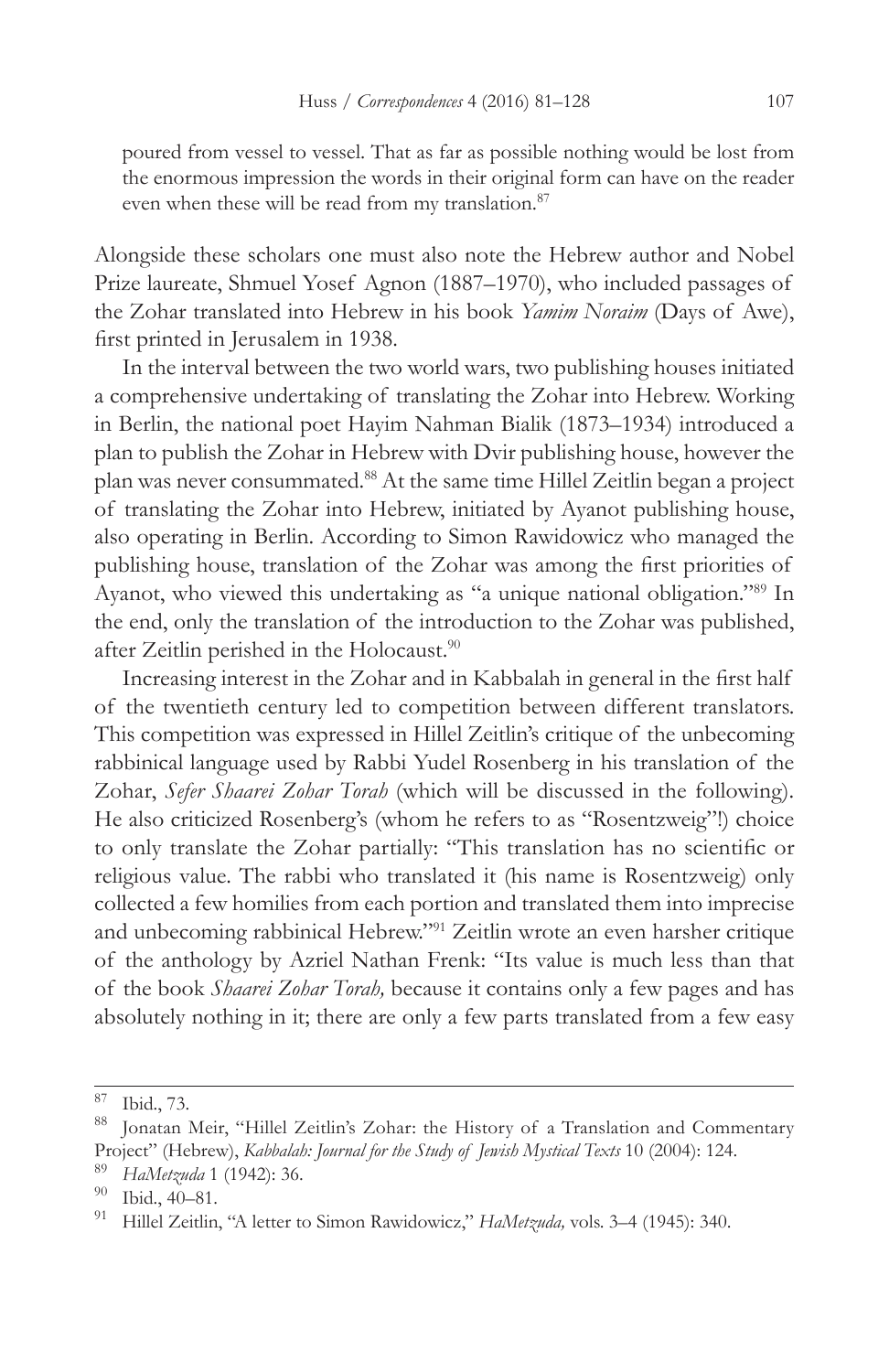places. It is only suitable for young people."92 On the other hand, Bialik, who as mentioned aspired to do a translation of the Zohar for Dvir, raised doubts before Rawidowicz whether Zeitlin was the best person to translate the Zohar, and claimed, most likely in an attempt to thwart Zeitlin's translation project, that he had a translation in hand, ready to go to print!<sup>93</sup>

# **The Soncino Zohar Translation**

As we saw above, in the framework of increasing interest in the Kabbalah in general and the Zohar in particular in the beginning of the twentieth century, the Zohar was translated in its entirety into French by the converted Jew Jean de Pauly. At that time, only the Zoharic units published in Latin in Rosenroth's *Kabbalah Denudata* had been translated into English, by Samuel MacGregor Mathers, along with a few additional Zoharic articles translated by Isaac Myer and Naftali Hertz Imber. A comprehensive edition of the Zohar in English was prepared for the first time only in the 1930s, by the Soncino Press. The translators were the Jewish scholars Maurice Simon and Harry Sperling, and Paul Phillip Levertoff, a Jewish-born convert to Christianity. They were assisted by the scholar, rabbi, and Theosophist Joshua Abelson, who wrote the introduction to the edition. In his introduction, Abelson described the Zohar as "a compilation of a mass of material drawn from many strata of Jewish and non-Jewish mystical thought and covering numerous centuries."94 Abelson also expressed the national, neo-romantic idea that the Zohar in particular and the Kabbalah in general represent the mystical spirit that grants vitality to rabbinical Judaism:

Indeed herein may be said to lie the undying service which the Cabbalism has rendered Judaism, whether as creed or as life. A too literal interpretation of the words of Scripture giving Judaism the appearance of being nothing more than an ordered legalism, an apotheosis of the "letter which killeth" a formal and petrified system of external commands bereft of all spirit and denying all freedom of the individual – these have been, and are still in some quarters, the blemishes and shortcomings cast in the teeth of Rabbinic Judaism. The supreme rebutter of such taunts and objections is Cabbalah. The arid field of Rabbinism was always kept well watered and fresh by the living streams of Cabbalistic lore.<sup>95</sup>

 $^{92}$  Ibid., 341.

<sup>93</sup> Simon Rawidowicz, *My Conversations with Bialek* (Jerusalem: Dvir, 1983), 41, 46 (Hebrew).

<sup>94</sup> Maurice Simon, Harry Sperling and Paul Levertoff, *The Zohar*, vol. 1 (London: Soncino, 1931–34), xi.

Ibid., xiv.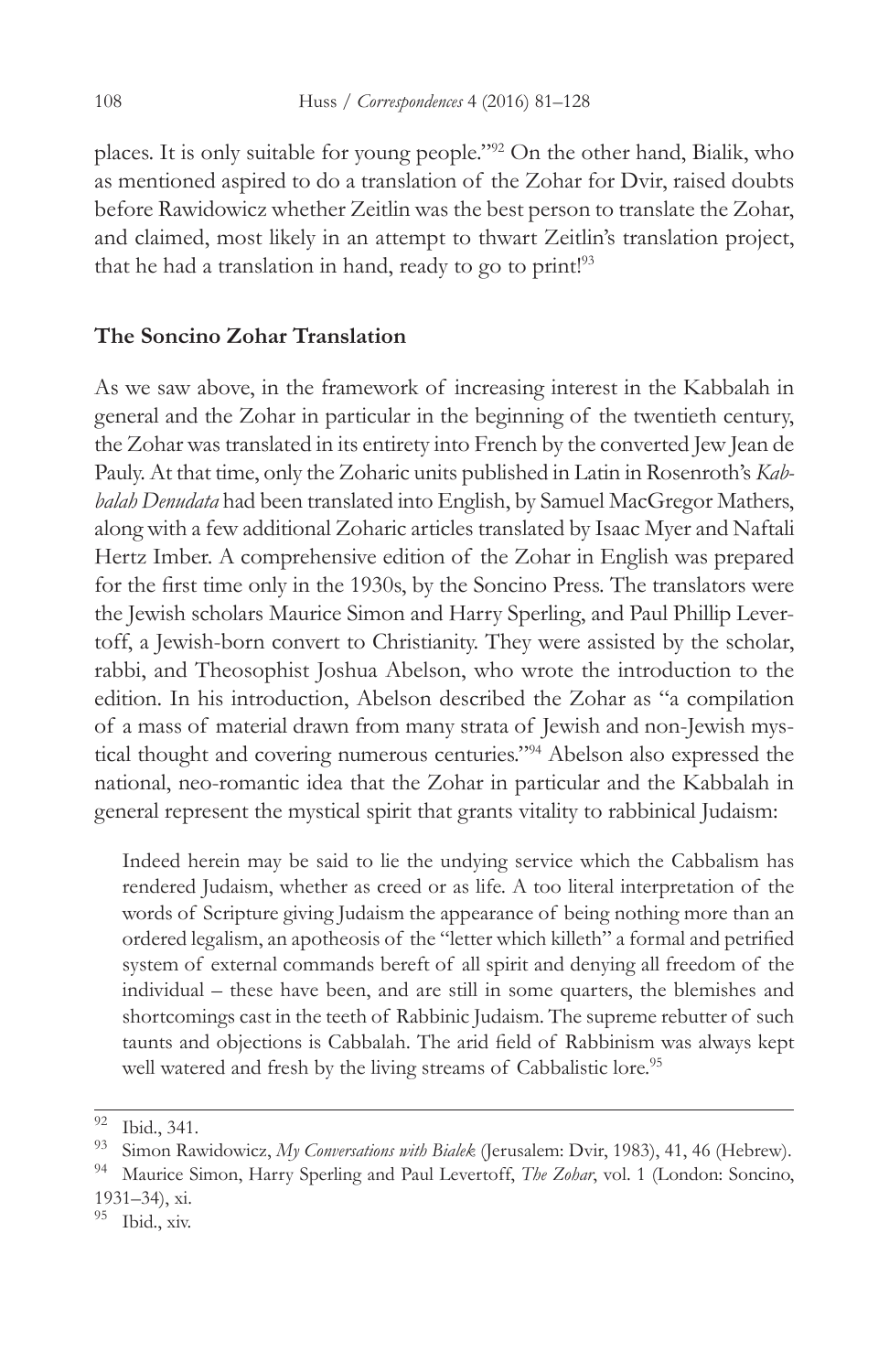However, Abelson too expresses an ambivalent stance, characteristic of the modernist scholars, in describing the Zohar as "a veritable storehouse of anachronisms, incongruities and surprises."96

The Soncino edition was the main source of acquaintance with the Zohar for the English speaking world in the twentieth century. Only in the past few decades, as we will see, have additional comprehensive translations into English been done, with the intention of replacing this edition.

## **The Hebrew Translations of Rabbi Yehuda Yudel Rosenberg and Rabbi Yehuda Ashlag**

In the same period, the Zohar was also translated into Hebrew among traditional circles in response to the awakening interest in the Zohar among Jewish scholars and Zionists (and perhaps also in response to the interest non-Jews showed in the Kabbalah and the Zohar at the time). Rabbi Yehuda Yudel Rosenberg (1859–1935), a Hassidic Polish rabbi who immigrated to Canada in 1913, translated large portions of the Zoharic literature (a translation which, recall, won a belittling critique from Hillel Zeitlin). Rosenberg began his project of translating and editing the Zohar in Hebrew in Poland and continued in Canada. He edited the Zoharic articles in the order of the Torah portions, and printed his translation with a short commentary called *Ziv HaZohar* (the light of the Zohar), alongside the Aramaic source. Like the traditional translators preceding him, Rosenberg refrained from translating the more esoteric sections of the Zohar, such *as Sifra Detzniuta* and the *Idrot*. The first volume was published in Warsaw in 1906 and the complete translation was published later in Montreal and New York, between 1924–1930.97 In the introduction to his book, Rosenberg repeats the claims justifying the spreading of the Zohar that were used in earlier periods, first and foremost the claim that the Zohar will be revealed in the final generation before redemption: "It is explained…that the Book of Zohar will be revealed in a new and celebrated way in the final generation, and this revelation is its spreading among the general public of Israel."98

Rosenberg's project of translating the Zohar was related to the national Jewish awakening of the time, the increase in the scope of Hebrew readers, and the publication of secular literature in Hebrew. Rosenberg presents his

 $\overline{96}$  Ibid., xii.

<sup>97</sup> Yehuda Yudel Rosenberg*, Sha'arei Zohar Torah* (Warsaw: Edelstein, 1906); *Zohar Torah al Hamishah Humshei Torah*, vols. 1–5 (Montreal, 1924–5. Reprint New York: Rosalg, 1955). Ibid., vol. 1, 5a.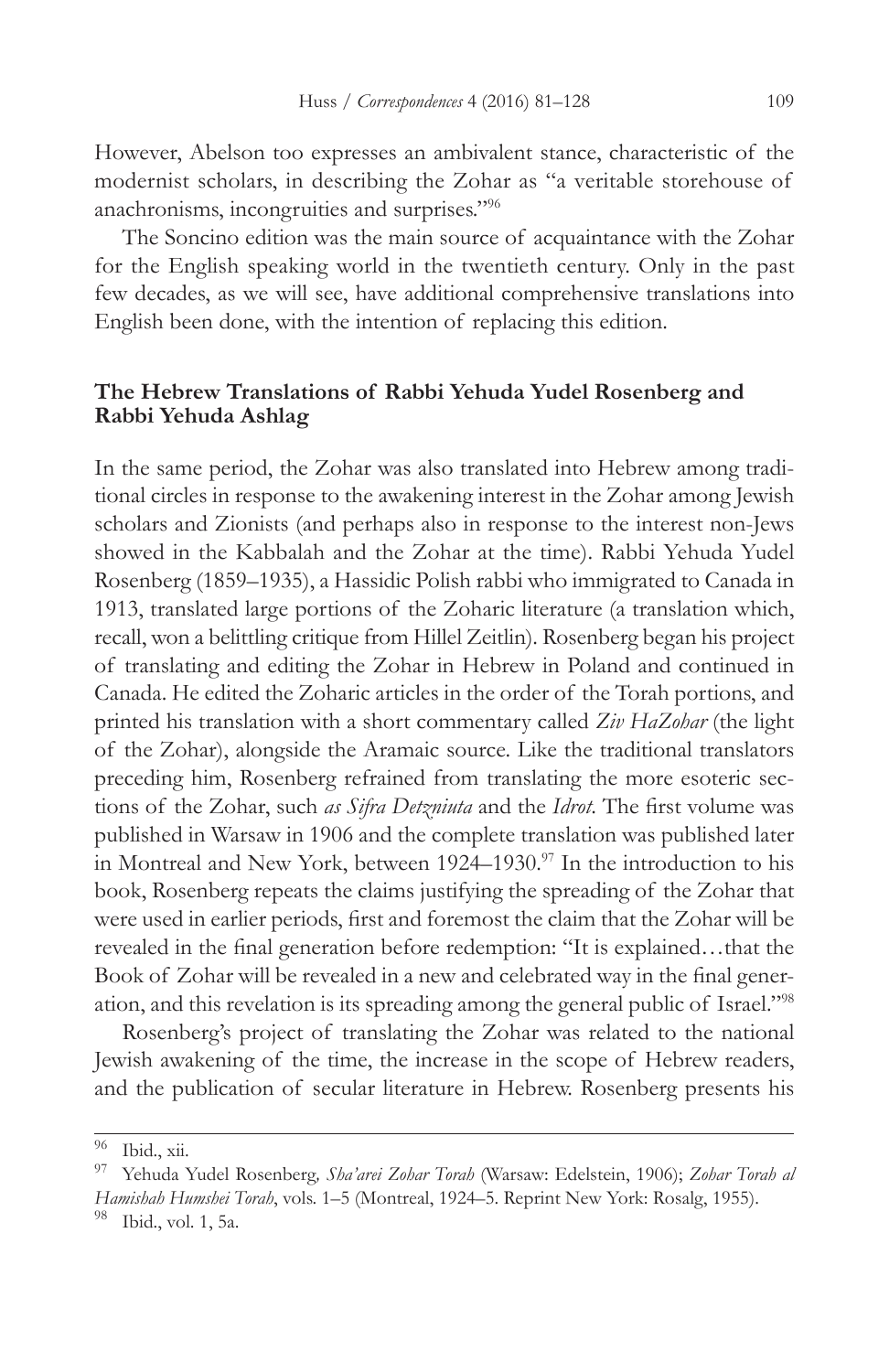translation of the Zohar as a response to the rise of Jewish secular literature, which he describes as "books of heresy":

And we see that because of our numerous transgressions books of heresy are greatly increasing during these times and their buyers are many. They succeed in catching souls in their net by glamorizing the books in all kinds of embellishment. This is principally because these books are written in a clear and easy language. And the holy books, full of the light of the holy Torah, are set aside in the corner. In particular the holy book of Zohar which is regarded as something that is obscure, that is not understood, like some kind of amulet.<sup>99</sup>

Due to the fact that Aramaic was much less known among Jews in the modern era, Rosenberg asserts that the Zohar must be translated into Hebrew: "This idea did not let my eyes sleep or my soul rest for a long time and forced me to take upon myself this difficult task to translate to the holy tongue all the articles and in-depth commentaries from the book of Zohar so that they could be understood by the community of Israel."100 Despite the fact that the perspective of Rosenberg's translation is traditional and the background for his project, he says, is the struggle against secular education, the effect of the national Jewish awakening is apparent in his words. Thus, in his paraphrase of the words of the sixteenth-century Kabbalist Rabbi Avraham Azulai, Rosenberg identifies Schechina, the Divine presence, as the national light: "And know that the main purpose of the Rabbi Shimon bar Yochai in writing the Zohar was that at that time the national light (i.e., the Shechina) was without abundance, without support and with no assistance."<sup>101</sup>

The most comprehensive translation of the Zohar into Hebrew written in the modern period is the famous translation and interpretation of Rabbi Yehuda Ashlag (1884–1954), who was associated with Hassidic circles in Poland prior to his emigration to Palestine in 1921. The translation and interpretation of the Zohar, *Hasulam* (the ladder) is the final literary undertaking of Rabbi Ashlag, who previously had worked mainly on writing commentaries on Lurianic texts, which is the context in which he developed his unique Kabbalistic doctrines. The *Sulam* commentary, including the translation of the Zohar into Hebrew, constitutes the apex of Ashlags' project of spreading the Kabbalah and eliminating limitations on the study of esoteric aspects of the Zohar. In his

 $\overline{^{99}$  Ibid.

<sup>100</sup> Rosenberg, *Zohar Torah,* vol. 1, 5a.

<sup>101</sup> Rosenberg, *Zohar Torah,* vol. 1, 5a. Compare to Abraham Azulai, *Hesed le Avraham* (Amsterdam: Imanuel Ataias, 1685), 7a. (There, of course, the words "national light" do not appear.)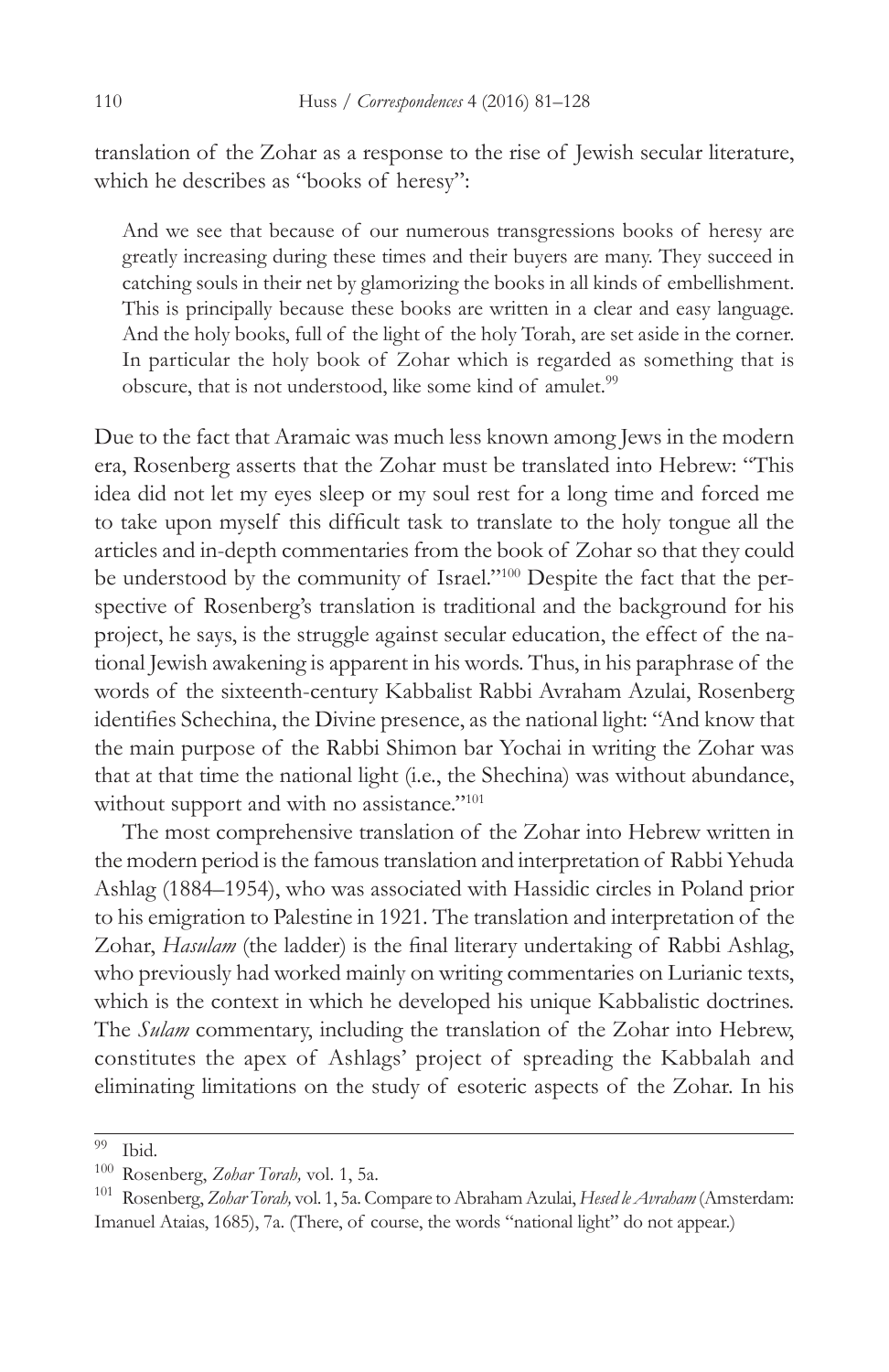introduction to his commentary and translation, Ashlag reiterates the traditional approach that justifies spreading the Zohar with eschatological reasoning:

And now in this generation, as we are already nearing the end of the last two thousand years, permission has been granted to reveal his [i.e, Isaac Luria's] words, may his memory be blessed, and the words of the Zohar to the world in a large measure, in such a way that from this generation and onward the words of the Zohar will begin to be revealed more and more until the entire measure, as the blessed God has desired, is revealed.<sup>102</sup>

Based on this eschatological approach, Rabbi Ashlag justifies the spreading of the entire Zohar to the greater public. Contrary to the Kabbalists in earlier periods who sufficed with translations of the *peshat* of the Zohar, and in contrast to Rabbi Yudel Rosenberg, who refrained from translating the esoteric portions (as did the translators of the Soncino edition to English), Rabbi Ashlag interpreted and translated the entire Zohar (except for *tikkunei* Zohar that were translated after he died by his disciple Rabbi Yehuda Zvi Brandwin). In an article he wrote after *Hasulam* was printed he asserted that the scope of his commentary and translation project served as proof that his generation had reached the days of redemption:

And here is the strong proof that our generation has reached the days of the Messiah because our eyes see that all the previous commentaries of the Book of Zohar did not even explain ten percent of the most difficult parts of the Zohar and even the little they did were as abstruse as the words of the Zohar itself. In this generation we have been given the interpretation of *Hasulam*, which is a complete interpretation of the words of the Zohar and does not leave any ambiguity of the Zohar unexplained. And these explanations are based on the simple analytic common sense that any average reader can understand. And the fact that the Zohar is revealed in this generation is clear proof that we are already within the days of the Messiah, at the outset of the same generation about which is said "for the earth shall be full of the knowledge of the Lord" (Isaiah 11:9).<sup>103</sup>

It should be noted that although Ashlag was a non-Zionist ultra-orthodox Rabbi, he connected the spreading of the Zohar to the revival of the Jewish nation, and he viewed both the establishment of the State of Israel and the spreading of the Zohar through the interpretation of *Hasulam*, as evidence of the beginnings of redemption. Following the above he wrote:

<sup>102</sup> Yehuda HaLévi Ashlag, *Hasulam*, vol. 1 (Jerusalem: Itur Rabanim, 1955), 17.

<sup>103</sup> Yehuda ha-Lévi Ashlag, *Matan Torah* (Jeursalem: Kabbalah Research Center, 1982), 134–35.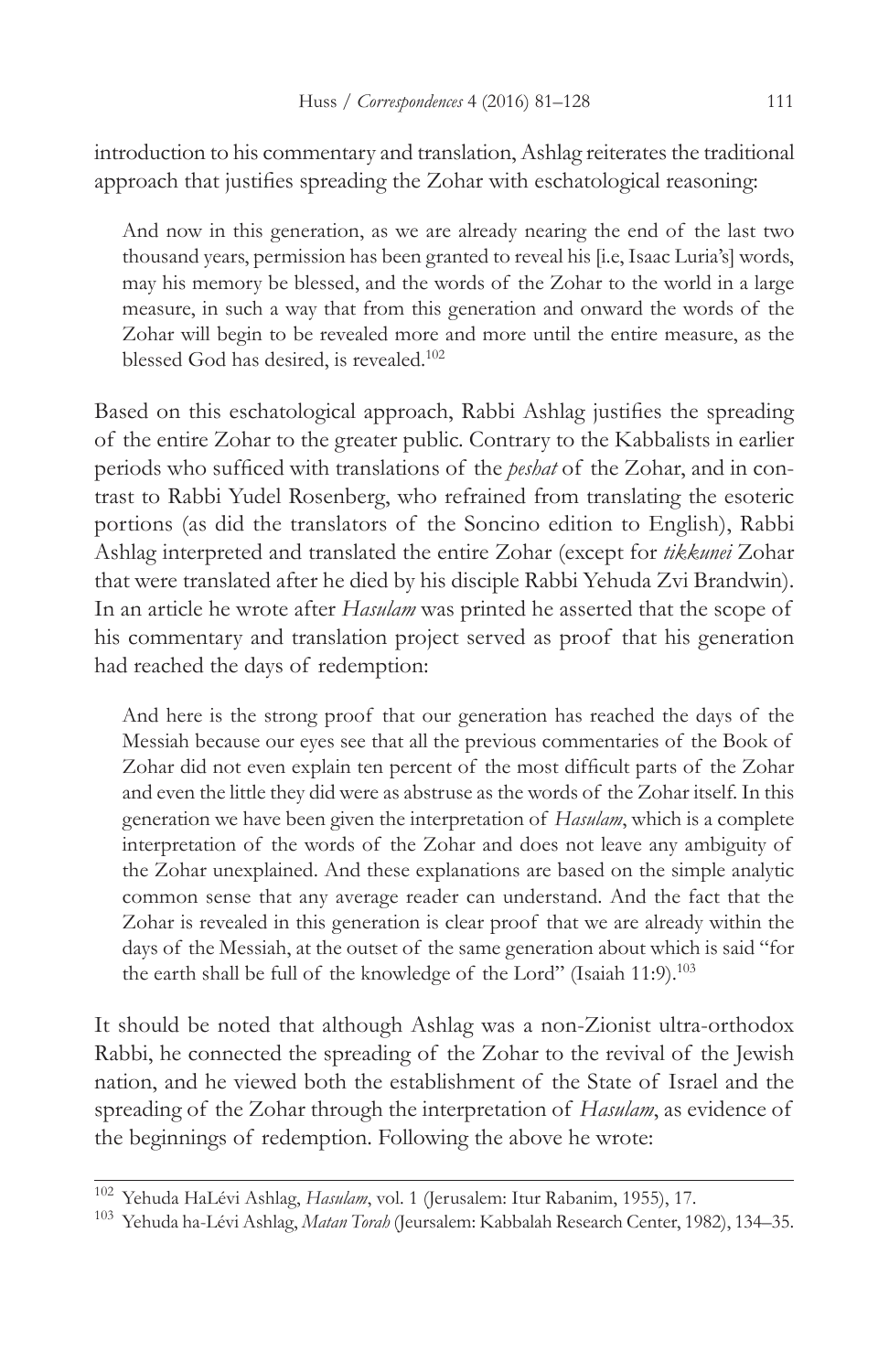This concedes that it is our generation that is the generation of the days of the Messiah. And therefore we have been granted redemption of our holy land from the hands of the gentiles. We have also been granted the revelation of the Book of Zohar. Which is the beginning of implementing the saying **"**for the earth shall be full of the knowledge of the Lord" (Isaiah 11:9) "and they shall teach no more every man his neighbour, and every man his brother, saying: 'Know the Lord'; for they shall all know Me, from the least of them unto the greatest of them" (Jeremiah 31:33).104

# **The First Academic Translations of the Zohar**

Some of the translations of the Zohar that appeared in the first half of the twentieth century were written from a modern academic perspective, using critical, historical and philological tools. Some of the Jewish scholars discussed above who dealt with translating the Zohar (Hillel Zeitlin, Nathan Frank and Joshua Abelson) received academic training. Yet, the most outstanding representative of the academic approach to the study of the Kabbalah and the Zohar in the twentieth century is Gershom Scholem who, similar to other Jewish scholars previously discussed, turned to the study of Jewish mysticism under the impact of Zionist ideology and the influence of the neo-romantic trends of the early twentieth century. Scholem's most significant studies on the Zohar are his article "Did Rabbi Moses de Leon write the Zohar" from 1926 (in which he raises doubts regarding the ascription of the Zohar to Rabbi Moses de Leon),<sup>105</sup> and the two chapters dedicated to the book of Zohar in his book *Major Trends in Jewish Mysticism*, printed for the first time in 1941, in which he retracted his opinion and determined that the entire Zohar was written by de Leon.106 As we will see in the following, in addition to these studies Scholem translated Zoharic articles into German, and later on into English.

Despite Scholem reaching the conclusion that the Zohar is a pseudoepigraphic work written by Rabbi Moses de Leon, he believed that its value as one of the most notable books in Jewish literature – and mystical literature in general – was not blemished. He asserted: "To the streak of adventurousness which was in Moses de Leon, no less than to his genius, we owe one of the most remarkable works of Jewish literature and of the literature of mysticism

<sup>104</sup> Ibid., 137.

<sup>105</sup> Gershom Scholem, "Did Moses de León Write the Zohar?" *Mada'ei hayahadut*, 1 (1926): 16–29.

<sup>106</sup> Scholem, *Major Trends*, 156–204.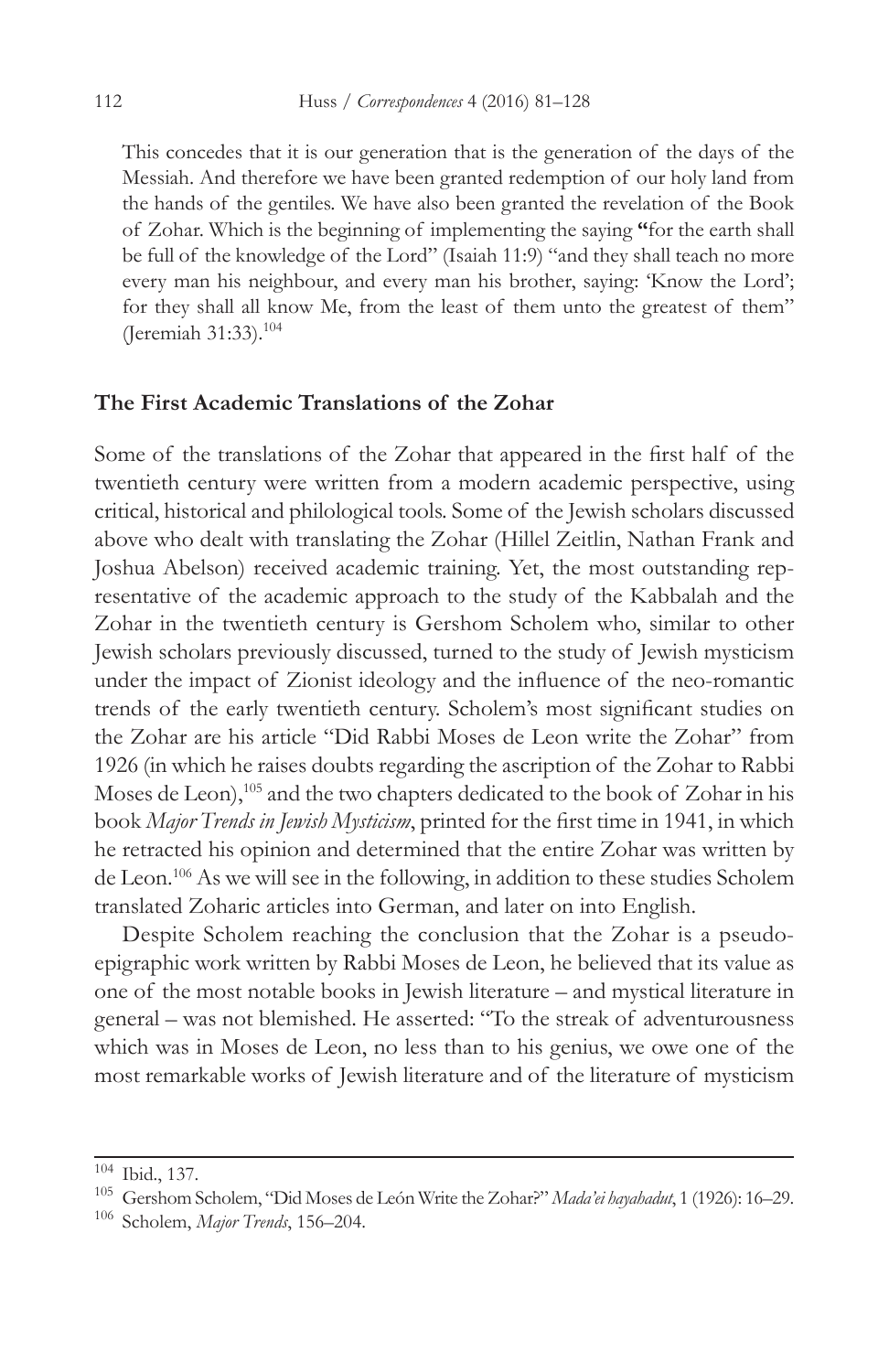in general."107 Nonetheless, together with his great esteem for the book and the genius of its author, Scholem is party to the ambivalence regarding the Zohar and Kabbalah which characterized the attitude of many modern Jewish thinkers. Scholem's ambivalence regarding the Zohar was expressed in his words on the primitive modes of thought and feeling of the author of the Zohar, alongside profound, contemplative mysticism:

[T]he author's spiritual life is centred as it were in a more archaic layer of the mind. Again and again one is struck by the simultaneous presence of crudely primitive modes of thought and feeling and of ideas whose profound contemplative mysticism is transparent… a very remarkable personality in whom as in so many mystics, profound and naive modes of thought existed side by side.108

In 1935, Scholem published his book *Die Geheimnisse der Schöpfung, Ein Kapitel aus dem Sohar* (The Secrets of Creation: A Chapter from the Zohar), which included a German translation of the beginning of the book of Zohar and a historical introduction. Later on, in 1949, Scholem published a selection of Zoharic articles translated into English, in partnership with Sherry Abel. Later this anthology was translated into many other languages, including French, Spanish, Portuguese, Italian and Dutch.<sup>109</sup> The purpose of the small volume of translations of the Zohar to English was, in the words of Scholem: "conveying to the reader some notion of the power of contemplative fantasy and creative imagery hidden within the seemingly abstruse thinking of the Kabbalists."<sup>110</sup>

Scholem rejected – often with extreme severity – other modern translations of the Zohar, because these did not meet academic criteria or because of their lack of literary value. In his introduction to his German translation, Scholem criticized the translations of the Zohar that preceded it in German and other European languages, without mentioning specifics.<sup>111</sup> In a review of Zohar translations published in the *Encyclopedia Judaica* (and later printed in his book *Kabbalah*), he criticized the translation of Rabbi Yudel Rosenberg, which he

 $107$  Ibid., 204.

<sup>108</sup> Ibid., 175.

<sup>109</sup> Gershom. Scholem, *Le Zohar: Le livre de la splendeur*, trans. E. Ochs (Paris: Seuil, 1980); Scholem, *El Zohar: el libro del esplendor* trans. L. Colomé (México: Berbera, 1984); Scholem, *Zoar: o livro do esplendor*, trans. Ana Maria Moreno Bueno (Rio de Janeiro: Editora Renes, 1977); Scholem, *Zohar: Il Libro dello splendore*, ed. E. Loewenthal (Torino: Einaudi, 1998); Scholem, *De Zohar, kabbalistische fragmenten*, (Amsterdam: J. P. Schoone, 1982).

<sup>&</sup>lt;sup>110</sup> Gershom Scholem, *The Book of Splendour: Basic Readings from the Kabbalah* (New York: Schocken, 1976 [1949]), 23.

<sup>111</sup> Scholem, *Die Geheimnisse der Schöpfung*, 19.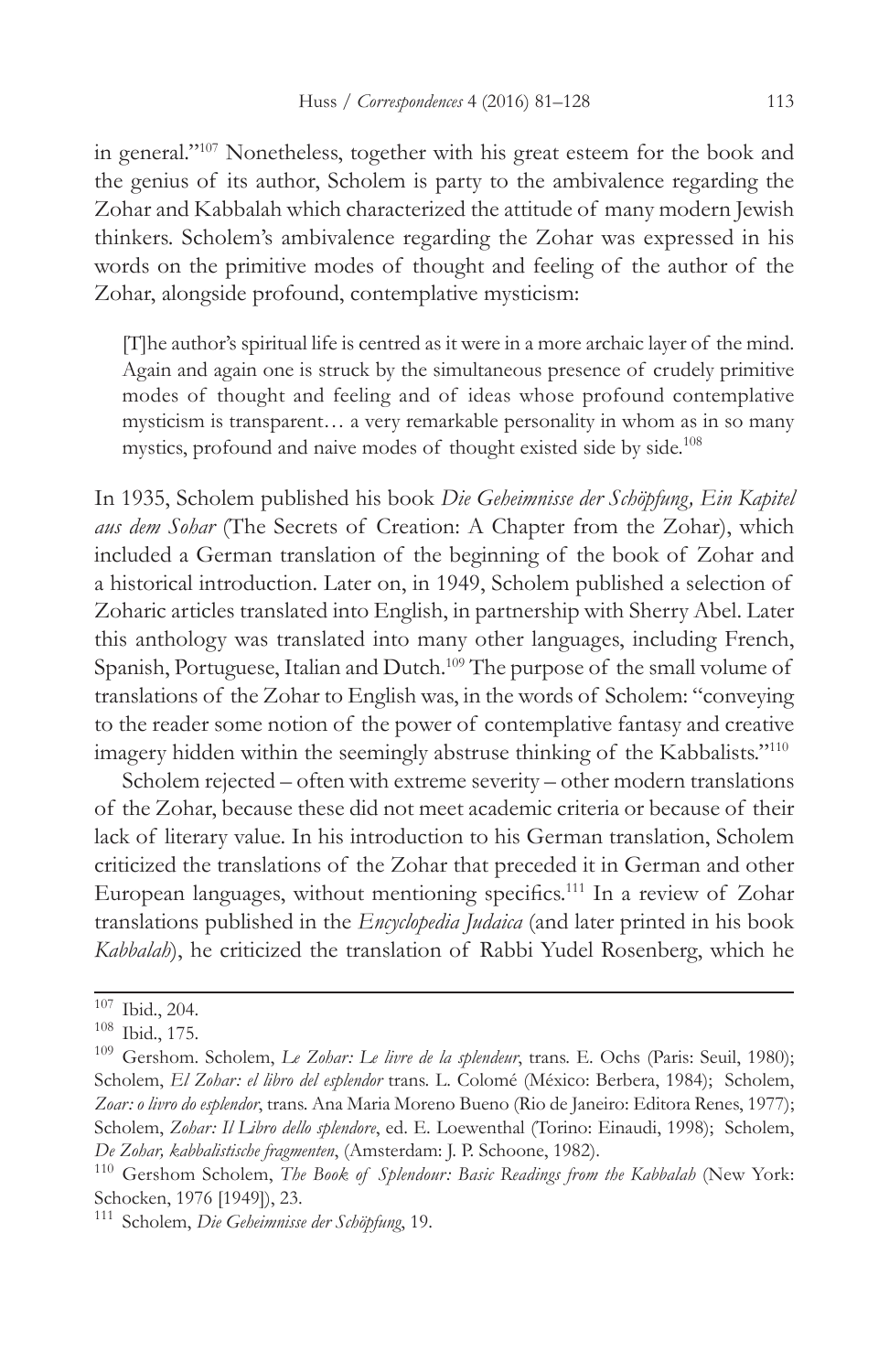claimed lacked all literary value, and the translation of Rabbi Ashlag – for being too literal and full of errors.<sup>112</sup> He also rejected de Pauly's translation into French and accused him of "distortions and adulterations."113 Scholem approved of the good style of the Soncino translation to English of Sperling, Simon and Levertoff, but he claimed that it suffered from an incomplete and erroneous, understanding of the Zohar.<sup>114</sup>

Scholem's critique of modern Zohar translations is an expression of competition for the Zohar's cultural capital, which increased in the beginning of the twentieth century among various circles, both Jewish and non-Jewish. In his critique of other Modern translators of the Zohar, Scholem asserted his and his pupils' expertise in philological and historical research methods, expertise that other translators of the Zohar at the time did not possess. Hence, the only modern Zohar translation which he was prepared to acknowledge as valuable, without reservation, was that of his student Isaiah Tishby, which was translated, according to Scholem, in a "meticulous and fine style."<sup>115</sup>

The translations of the Zohar into German and English were marginal aspects of Scholem's broad activity in Kabbalah research. He found little interest in spreading the Zohar to the broader public and integrating it in contemporary culture. A single attempt to spread the Zohar to the broad Israeli public, in the framework of the modern academic school of Kabbalah research founded by Scholem, was the above-mentioned anthology of Zohar translations done by Scholem's disciple, Isaiah Tishby, called *Mishnat Hazohar* (The Wisdom of the Zohar). The first volume of the book, which includes thematic introductions to the Zohar accompanied by translations of relevant passages, was published by the Bialik press in 1949. The second volume was published in 1961 and a shorter version was published by the Dorot press in 1969.116 The purpose of the book, as described by Tishby in the introduction of the first edition was "to open up these hidden riches for the Hebrew reader...in an ordered and concentrated form."117 It is interesting to note that even though Tishby was Gershom Scholem's pupil and though *Mishnat Hazohar* reflects

<sup>112</sup> Gershom Scholem, *Kabbalah* (Jerusalem: Keter, 1974), 240.

 $^{113}$  Ibid.

<sup>114</sup> Ibid.

<sup>115</sup> Ibid.

<sup>116</sup> A French translation was published in 1977: Isaiah Tishby, *La Kabbale: Anthologie du Zohar*, traduction francaise de I. Rouch (Paris: Berg International, 1977). In 1989, an English translation was published: Isaiah Tishby, *The Wisdom of the Zohar*, trans. David Goldstein (Oxford: The Littman Library, 1989).

<sup>117</sup> Tishby, *The Wisdom of the Zohar*, vol. 1, xxv.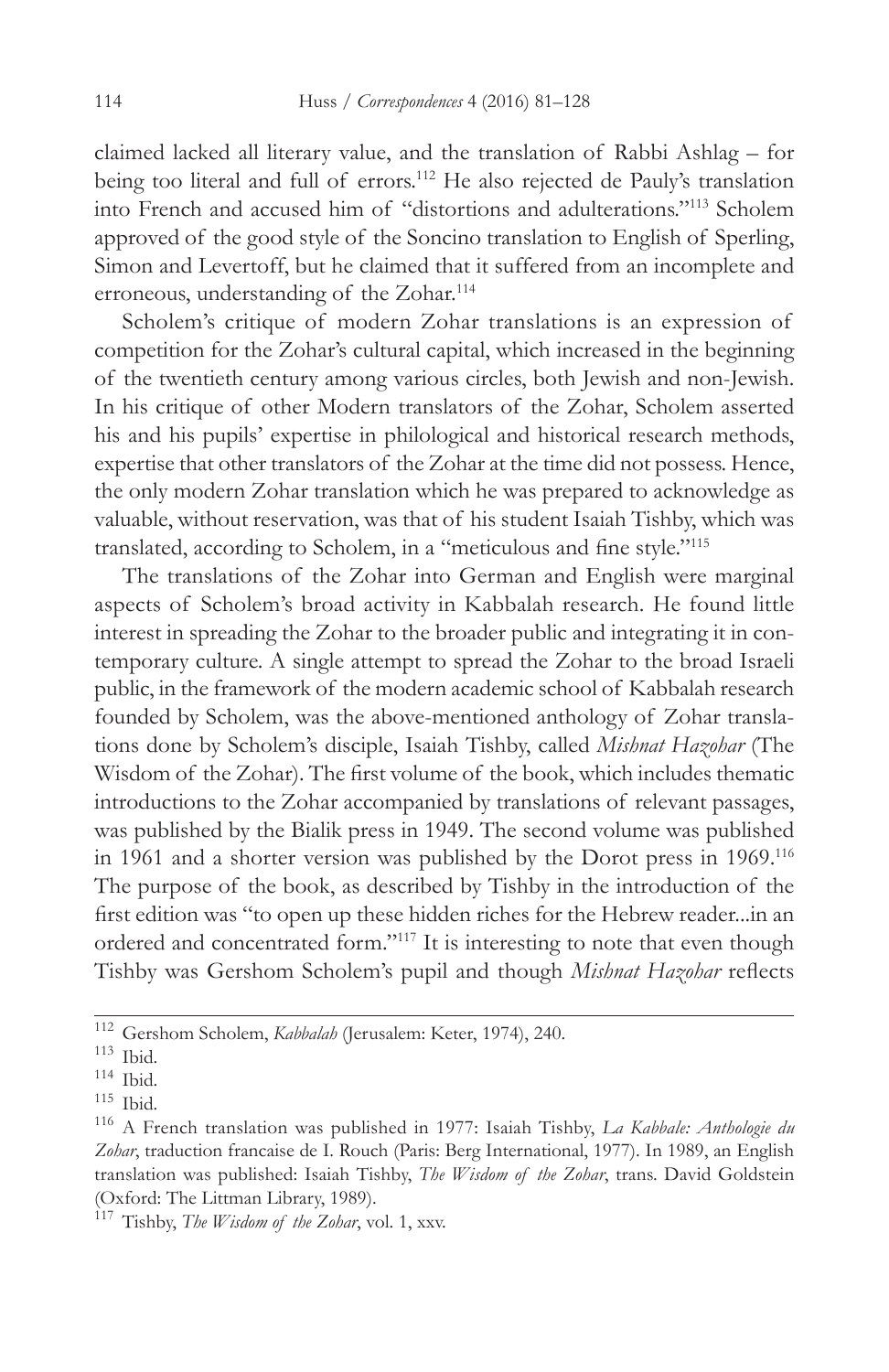Scholem's position regarding the Zohar to a great extent, the initiative for this project was not Scholem's but that of Fishel Lachover and Shmuel Abba Horodotzky.118 It must also be emphasized that *Mishnat Hazohar* is an anthology with the goal of presenting the teachings of the Zohar in an ordered and concentrated form, rather than offering the Hebrew reader a comprehensive translation of the Zohar, as Rabbi Yehuda Ashlag began to do at exactly the same time and which Hillel Zeitlin had planned to do previously. From this perspective, Tishby's project is close in nature – and completes – Bialik's cultural ingathering (*Kinus*) project, which aspired to collect and edit anthologies of the classics of Jewish literature in a Zionist, secular framework.119

Like Scholem, Tishby rejected other modern Zohar translations that were not written from an academic perspective. In a review of Zohar translations in the introduction to *Mishnat Hazohar*, Tishby wrote about Rabbi Yudel Rosenberg's translation: "Instead of clarifying the subject matter the translator's system forced him to mix up the parashiyot, and to chop up the passages into small pieces. The translation itself is unreliable."<sup>120</sup> On Zeitlin's translation: "Neither the translation nor the explanation fulfilled the hopes that Zeitlin raised. The original text was not corrected in the least and in many places the translation is inaccurate. Nor does the style match that of the Zohar. In his explanatory notes many matters are introduced that have nothing to do with the literal meaning of the Zohar."121 Tishby also criticized the English translation by Sperling, Simon and Levertoff, saying, "The translators did their work in good faith, but their lack of knowledge of kabbalistic doctrines led them into error from time to time." He invalidated de Pauly's translation into French as "full of dreadful mistakes and Christianizing falsifications", and he noted that Ernst Müller's translation "was effected with great care, but there are frequent mistakes in comprehension."122

<sup>118</sup> Ibid. According to Zeev Gries, it was Gershom Scholem who urged Bialik press to cancel their contract with Horodetzky, and persuaded Tishby to connect with Lachover to complete the project*.* Consequentially, Horodetzky sued the Bialik Institute, and they published his preface in a separate edition. See Zeev Gries, "Isaiah Tishby's Contribution to the study of the Zohar" (Hebrew), *Davar* 25.11.1994, 21; Jonatan Meir, "Hillel Zeitlin's Zohar," 154–55.

<sup>119</sup> Meir, "Hillel Zeitlin's Zohar," 155.

<sup>120</sup> Tishby, *The Wisdom of the Zohar*, vol. 1, 125, note 611.

<sup>121</sup> Ibid., note 610. 122 Ibid., 102–103.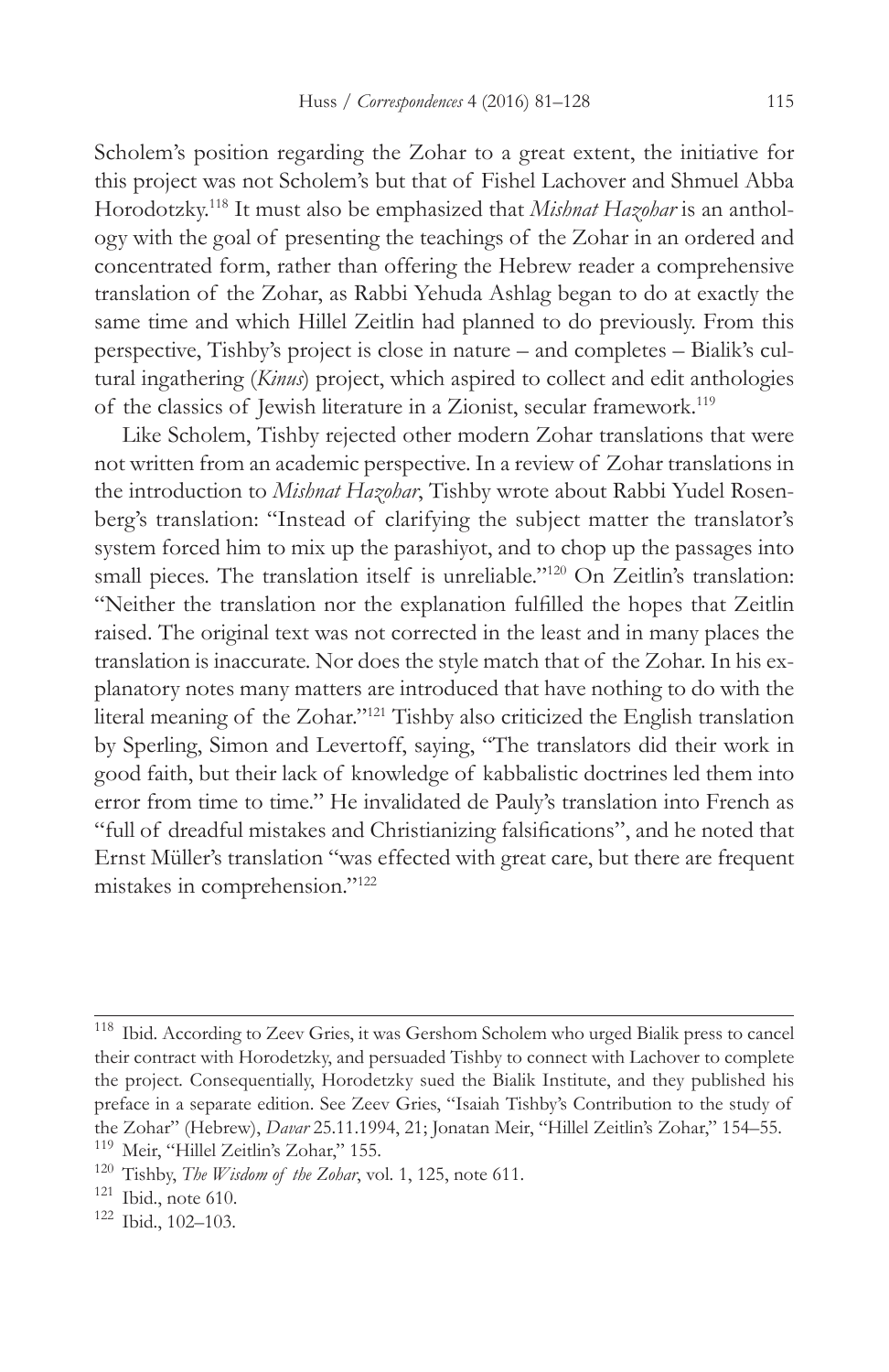### **Contemporary Academic Translations of the Zohar**

Tishby's *Mishnat ha-Zohar*, was published in English in 1989 and earlier in French in 1977. In the last decades of the twentieth century and the beginning of the twenty-first, additional anthologies of Zoharic articles in English, translated by scholars affiliated with academic institutions, were published<sup>123</sup>: Daniel Matt's anthology, *The Book of Enlightenment* (1983),<sup>124</sup> which preceded his comprehensive translation project (to be discussed in the following); a (partial) translation of the *Secrets of the Letters* by Stephen Wald (1988)<sup>125</sup>; a translation of the *Midrash ha-Neelam Ruth*, by Lawrence Englander and Herbert Basser (1993)<sup>126</sup>; a translation of eight Zoharic stories by Aryeh Wineman (1997)<sup>127</sup>; a translation of *Zohar Lamentations* by Seth Brody (1999)<sup>128</sup>; and translation of the *Sifra detzeniuta* by Pinchas Giller (2001) and Ronit Meroz (2016).<sup>129</sup>

Alongside these anthologies and translations of specific Zoharic segments in English, in the late twentieth century two comprehensive projects of Zohar translations appeared – one in French the other in English – by academic scholars who based their translations on critical philological research. Charles Mopsik began a project of translating the Zohar into French in 1981 that went

<sup>123</sup> Besides the "academic" translations of the Zohar into English, in the second half of the twentieth century additional translations into English were published, including a second edition of Mather's translation edited by Dagbort D. Runes (Dagbort D. Runes, *The Wisdom of the Kabbalah* (New York: Philosophical Library, 1957). An interesting translation is that of the *Sifra Detzniuta* and the *Idrot* (done according to the original say the authors) by two engineers, who claimed that the anthropomorphic imagery of the texts is a description of a machine to produce manna. See George Sassoon and Rodney Dale, *The Kabbalah Decoded* (London: Duckworth, 1978). Another translation of the *Sifra Detzniuta* and the *Idrot* (including the text called *Idra de-bei Mishkana*), is Roy. A. Rosenberg, *The Anatomy of God (*New York: Ktav Publishing House, 1973). <sup>124</sup> Daniel C. Matt, *The Book of Enlightenment* (Mahwa: Paulist Press, 1983); The translations were

reprinted in Daniel .C Matt, *Zohar: Annotated and Explained* (Woodstock, Paths publishing, 2002).

<sup>125</sup> Stephen G. Wald, *The Doctrine of the Divine Name, an Introduction to Classical Kabbalistic Theology* (Atlanta: Scholars Press, 1988).

<sup>126</sup> Lawrence A. Englander and Herbet W. Basser, *The Mystical Study of Ruth* (Atlanta: Scholars Press, 1993).

<sup>127</sup> Aryeh Weinman, *Mystic Tales from the Zohar* (Princeton: Princeton University Press, 1998).

<sup>128</sup> Seth Brody, *Commentary on the Song of Songs and other kabbalistic commentaries* (Kalamazoo: Medieval Institute Publication, 1999), 153–206.

<sup>129</sup> Pinchas Giller, *Reading the Zohar* (Oxford: Oxford University Press, 2001), 158–69. (Giller also translated the portion known as *Idra debi Mashkana*: Ibid., 169–71); Ronit Meroz, "The Archeology of the Zohar: Sifra Ditseniuta as a Sample Text," *DAAT* 82 (2016): xxv–xxxix. (The translation is of a shorter version of the text, found in Ms. Vatican 213.)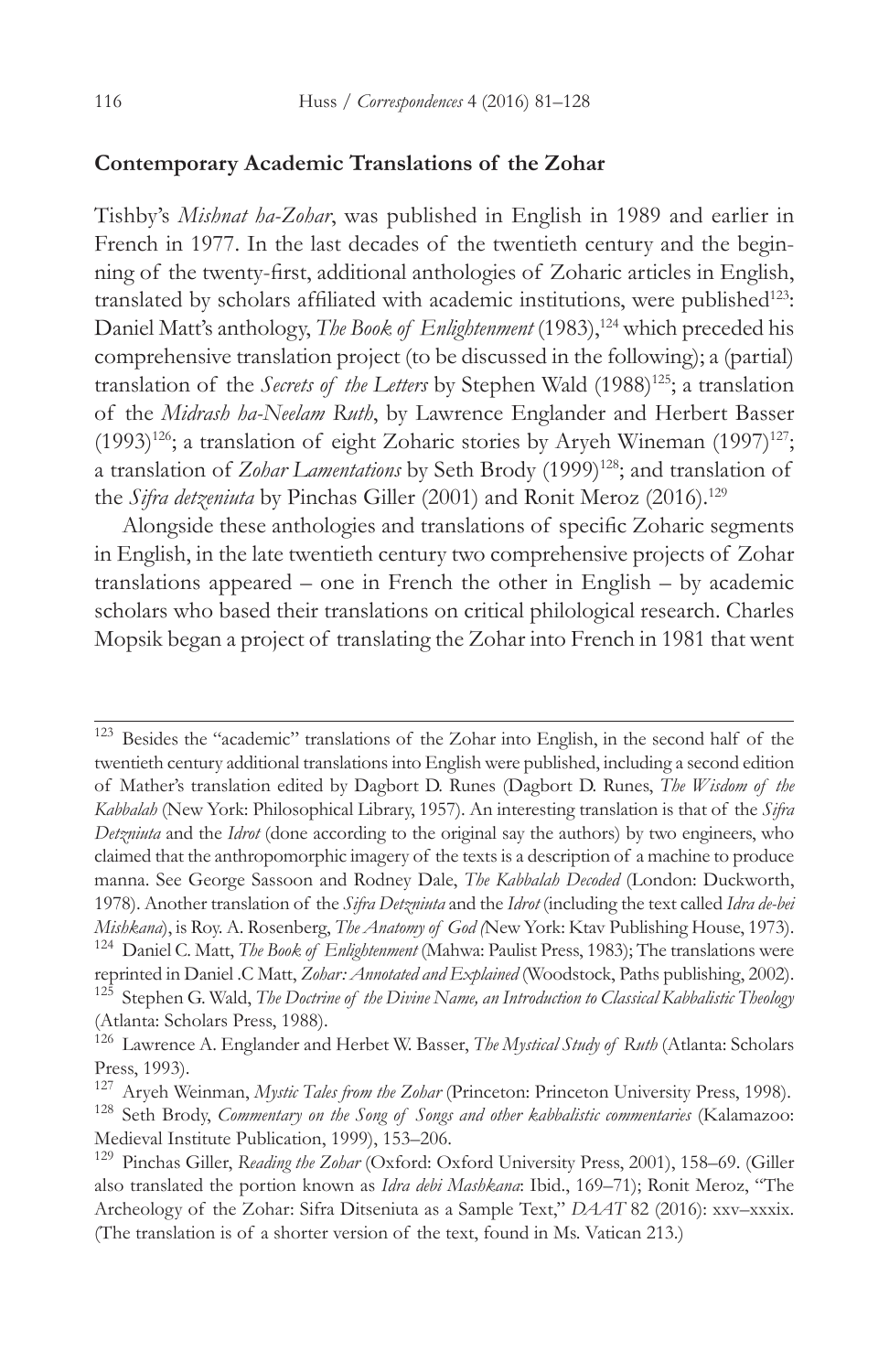unfinished due to his untimely death in 2003.130 Since 2003 Daniel Matt has been publishing a comprehensive translation into English, *The Zohar: Pritzker Edition*. 131 Recently, Nathan Wolsky and Joel Hecker translated *Midrash ha-Neelam* portions of the Zohar in the framework of the Pritzker Edition.132 The detailed introductions to these translations, based on the research of Scholem and his pupils, summarize the academic research approach to the Zohar. Yet, these comprehensive Zohar projects present a different position than that of Scholem regarding the spreading of the Zohar and its place in modern culture. Both Matt and Mopsik prepared full translations of the Zohar, rather than anthologies of translated Zoharic articles. Despite the two scholars' use of academic methods and presentation of modern hermeneutic perspectives of the text, they do not view the Zohar as a historically valuable document suited mainly (or only) to research, but as a cultural resource bearing spiritual meaning for the modern reader. Scholem's ambivalent stance, discussed earlier, expressed both "admiration" and "disgust" for the Zohar. The translations of Mopsik and Matt were written out of veneration and esteem, mainly expressing "admiration" of the Zohar. This position, reminiscent of the approach in neoromantic translations of the Zohar of the early twentieth century, is clearly expressed in Daniel Matt's introduction to the Pritzker Edition of the Zohar:

The Zohar's teachings are profound and intense...follow the words to what lies beyond and within; open the gates of imagination.... Above all, don't reduce everything you encounter in these pages to something you already know. Beware of trying to find "the essence" of a particular teaching...here essence is inadequate unless it stimulates you to explore ever deeper layers, to question your assumptions about tradition, God and self.133

The words of introduction by Margot Pritzker (of the Jewish American multimillionaire family), who initiated and sponsored Daniel Matt's translation project, perfectly illustrate its background, addressing a reader who seeks to rely on the authority of modern academic research, but who searches for spiritual meaning relevant to his or her life in the Zohar:

<sup>130</sup> Charles Mopsik, *Le Zohar*, vols. 1–4 (Lagrasse: Verdier, 1981–2000).

<sup>131</sup> Daniel C. Matt, *The Zohar*, *Pritzker Edition*, vols. 1–9 (Stanford University Press, 2003–2016).

<sup>132</sup> Nathan Wolsky, *The Zohar*, *Pritzker Edition*, vol. 10 (Stanford University Press, 2016); Joel Hecker, *The Zohar*, *Pritzker Edition,* vol. 11 (Stanford University Press, 2016).

<sup>133</sup> Matt, *Zohar Pritzker Edition*, vol. 1, xxv–xxiv.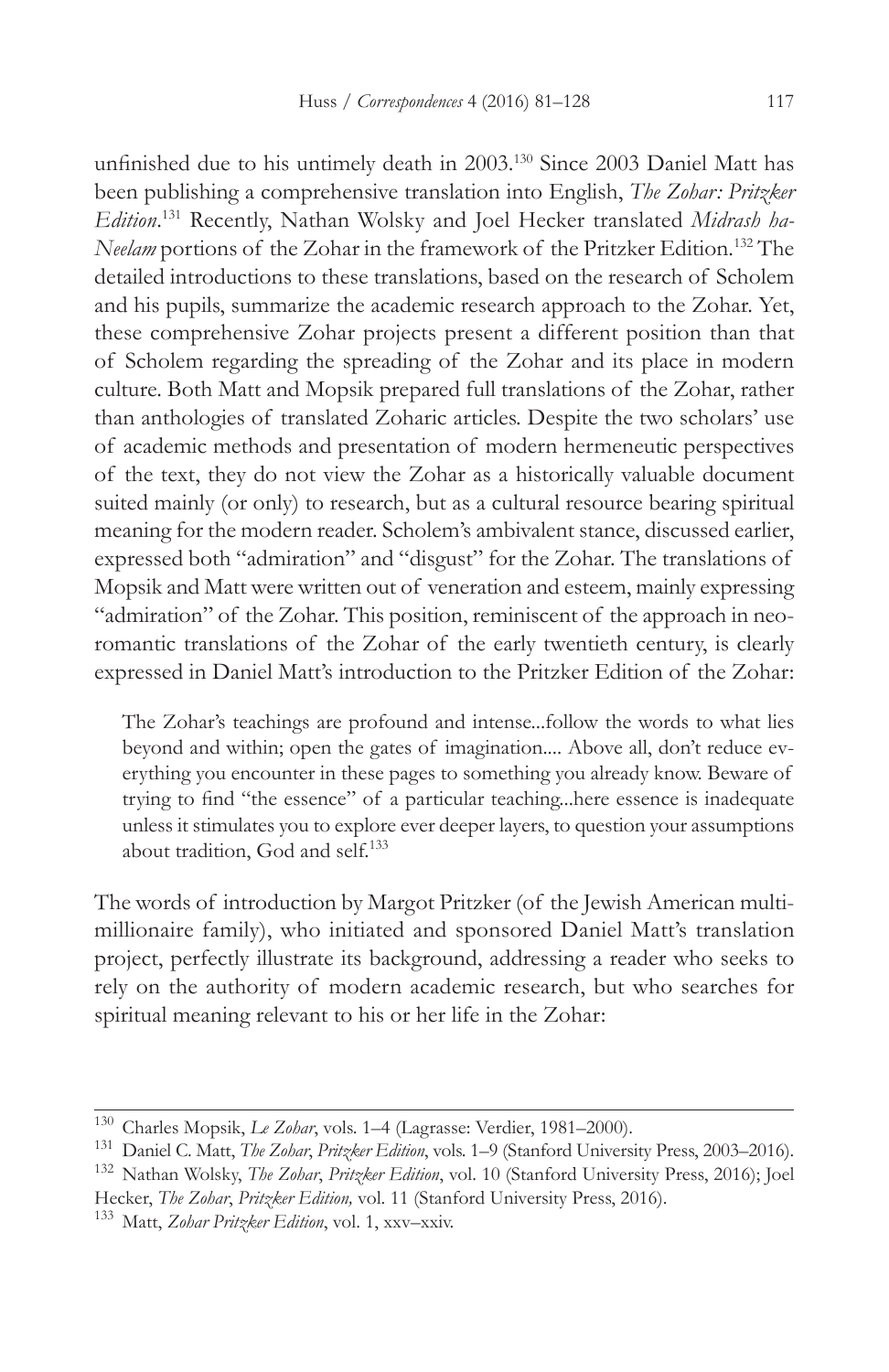I wanted to be able to study the Zohar from an English translation that would draw upon the research and scholarship of the past half-century. I determined to sponsor such a translation… My family and I now present the Zohar to the English reading public, with the hope that the radiance that flows from this great work and from the Jewish mystical tradition will bring light to those who seek it.<sup>134</sup>

As we will see in the following, during the period in which Matt began his project of translating the Zohar into English, Michael Berg and members of the Kabbalah Center were also working on an English translation. Although I do not believe that these were prepared in direct response to one another, their appearance in the same period reflects competition between different circles (academic scholars versus neo-Kabbalah practitioners) for control over the Zohar's cultural capital and its presentation to the English-speaking public.

## **The New Age of Zohar Translations**

There has been extensive activity in translations of the Zohar in the late twentieth and early twenty-first centuries. Translations based on previous translations (including those by Jean de Pauly, Gershom Scolem, Azriel Nathan Frenk, Ernst Müller and Rabbi Yehuda Ashlag) have appeared in various languages including German, Dutch, Italian, Spanish, Portuguese, Rumanian, Hungarian, Polish, Russian and Japanese.135 Several translations into Hebrew have been completed in recent decades by Jewish ultra-orthodox Kabbalists. Rabbi David

<sup>134</sup> Matt, *Zohar Pritzker Edition*, vol. 1, xiv.

<sup>135</sup> Translations into Rumanian (Carola Francisc, *Zoharul, cartea splendori, traducere din ebraica de Jean de Pauly, traducere în limba româna de Carola Francisc* (Bucuresti: Antet, 1997), and Spanish (Lenó Dujovne, *El Zohar*, vols. 1–5, (Buenos Aires: Editorial Sigal, 1977–1978)) are based on that of de Pauly. For a translation into Dutch based on Müller's translation see Ernst Müller, *Zohar, Het Heilige boek van de Kabbalah*, vertaling G. J. van Lamoen (Deventer: Ankh-Hermes, 1982). For a Polish translation based on Franck's translation, see Asriel Nathan Frenk, *Opowiesci Zoharu,* przelozyl z hebrajskiego, wstepem i komentarzem opatrzyl I. Kania (Krakow: Wydawn. Literackie, 1988). For a partial Russian translation based on Ashlag's Hebrew translation see: Efrem Bauch, *Zohar Parashat Pinchas*, Jerusalem 1995 (Еф. Бауха, *Зоар, парашат Пинхас*, Иерусалим 1995). The anthology of Zoharic articles in Hungarian is based, according to the title page, on translations by Müller and Mopsik, as well as the Ashlag translation and the Soncino translation of the Zohar into English. See Daniel Bíró and Peter Réti, *Zóhár: a ragyogás könyve* (Budapest: Holnap Kiado, 1990). Müller's *Der Zohar* was translated to Japanese in Ishimaru, Shoji, *Zoharu Kabara no seiten* (Hosei University Press, 2012). Previously, Mathers' *Kabbalah Unveiled* was translated in Handa, Itaru*, Beru wo nuida kabara* (Kokusho Kanko kai, 2000) (I am grateful to Shin'ichi Yoshinaga for this information). For translations into various languages based on Scholem's English translation, see footnote 109.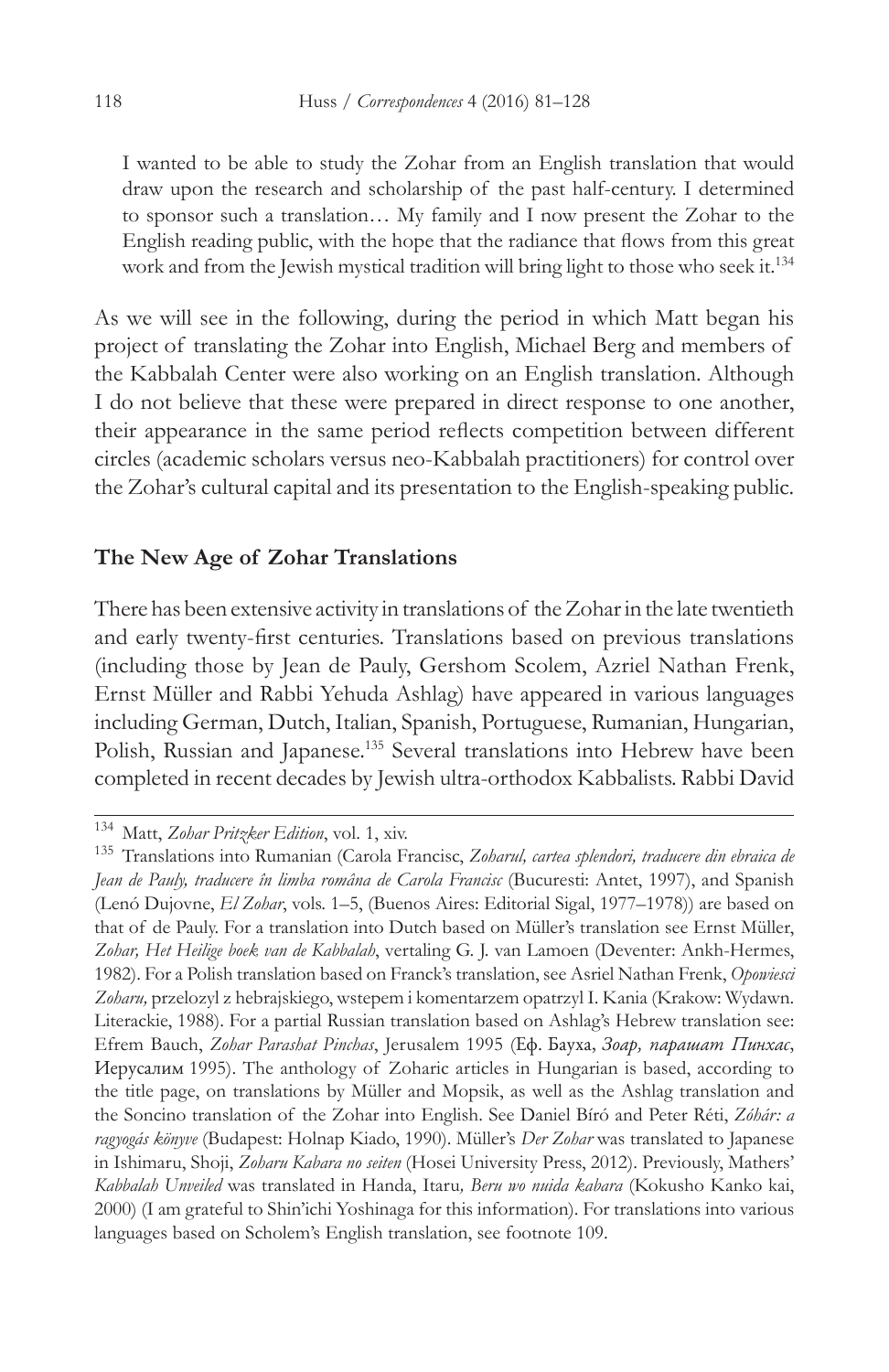Shalom Batzri, head of the Kabbalistic Yeshiva "Hashalom", and one of the prominent Kabbalists in Israel in recent years (known for his performance of a Dybbuk exorcism in 1999), collected, translated and edited the collection *Legends of the Zohar*, printed between 1981–1993. This collection was also translated into English, Spanish and French.136 Alongside Batzri's anthology (which includes articles perceived as *Peshat Zohar)* several comprehensive translations of the Zohar into Hebrew have recently come out. A translation of the Zohar is included in Rabbi Daniel Frisch's anthology of Zohar commentaries, *Matok Midvash*, published between 1986–1990.<sup>137</sup> In the introduction to the book, Frisch printed "An essay on the magnitude of importance of studying the book of Zohar and all the other secrets of the Torah in our time."138 In it, the traditional perceptions regarding the eschatological significance of studying the Zohar are repeated, as well as the notion that the Zohar contains words of morality and religious awe (Yirat Shamayim) which can also be learned by those who are not proficient in the Kabbalah.<sup>139</sup> A Hebrew translation of the Zohar was also included in the Zohar commentary of Yechiel Bar Lev, *Zohar with Yedid Nefesh Commentary*, published in 14 volumes between 1992–1999.140 Another translation into Hebrew, without a commentary, was published in ten volumes in 1998 by *Yerid Hasefarim* publishing house.<sup>141</sup> This translation was prepared by a team of scholars headed by Rabbi Shlomo Cohen, and includes an extensive introduction by Rabbi Yehuda Edri. In the introduction Edri engages in lengthy discussions of the authorship of the Zohar, the history of the Kabbalah, the structure of the Zohar, commentaries of the Zohar, and other subjects. He accepts the traditional position regarding the antiquity of the Zohar, and repeats the eschatological claim as a justification for the translation project.142 Shlomo Cohen stresses that he abstained from translating the *Idra Raba*, the *Idra Zuta* and *Sifra Ditzniuta*, following the decree against the translation of these sections. It is possible that this emphasis serves

<sup>136</sup> David Shalom Batzri, *Tales of the Zohar*, 7 vols. (Jerusalem: Haktav Institute, 1981–1993) (Hebrew); Idem, *Tales from the Zohar,* translated into English by Edward Levin (Jerusalem: Haktav Institute, 1992); Idem, *Historias Del Zohar*, traducción, D. Litvak, (Jerusalem: Haktav Institute, 1992); Idem, *Histoires du Zohar*, traduits én français par Y. Lederman, (Jerusalem: Haktav Institute, 1993).

<sup>137</sup> Daniel Frisch, *Matok MiDvash,* vols. 1–4 (Jerusalem: Machon Da`at Yoseph, 1986–1990).

<sup>138</sup> Frisch, *Matok MiDvash*, vol. 1, 14–19.

<sup>139</sup> Ibid., 4.

<sup>140</sup> Yechiel Bar Lev, *Zohar with Yedid Nefesh Commentary,* vols. 1–14 (Petah Tikvah: n.p., 1992–1997)

<sup>141</sup> *Sefer Hazohar*, 10 vols. (Jerusalem: Yerid Hasefarim, 1998).

<sup>142</sup> Ibid., vol. 1, 20.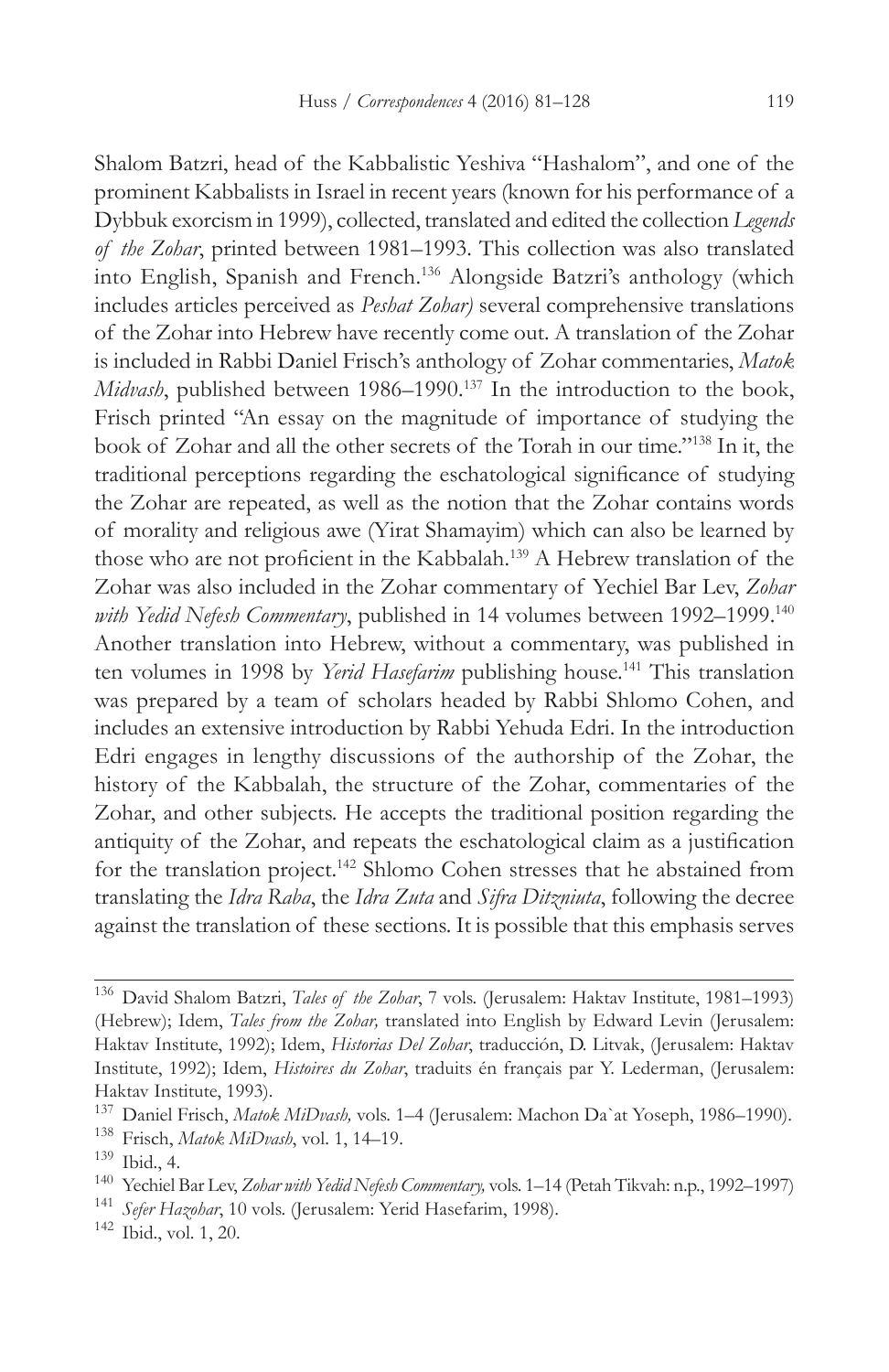to distinguish the *Yerid Hasefarim* translation from that of Rabbi Ashlag, who included these sections in his translation.

In addition to translations of the Zohar into Hebrew, an anthology of Zoharic articles translated into English with commentary was prepared by Rabbi Moshe Miller, a member of the Habad Hasidic movement.143 Moshe Miller published a comprehensive essay claiming the antiquity of the Zohar, in which he vehemently disagrees with the conclusions of the academic school of Scholem, Tishby and their ilk, but nevertheless relies on on academic studies from recent years (first and foremost those of Moshe Idel).<sup>144</sup>

A more comprehensive translation of the Zohar into English was prepared by the largest neo-Kabbalistic movement, the Kabbalah Center. The translation, completed by Michael Berg, was published in twenty-three volumes between 1999–2003.145 This edition is based on Rabbi Yehuda Ashlag's Hebrew translation and commentary, *Hasulam*. The edition begins with lengthy introductions by Philip Berg, the founder of the Kabbalah Center, and his son Michael, which present the neo-Kabbalistic ideas of their movement. The Bergs accept traditional Kabbalistic perceptions regarding the authenticity of the Zohar, its authority and its holiness, but they integrate these perceptions with typical New Age ideas. Accordingly, Michael Berg explains the purpose of his translation project based on the traditional perception that studying and spreading the Zohar will bring redemption closer, but as far as he is concerned redemption equals transformation to a higher level of global consciousness:

The following translation of the Zohar strives to open a door to the great cosmic mysteries for those who are genuinely interested in understanding the structure and laws of the universe. It is thus utterly vital for the spiritual and physical survival of humanity; and its teachings are designed to lead humanity to the days of the Mashiach, the long-prophesized return of the golden age, when peace, compassion, wisdom and love will prevail among people, when harmony will rule in the depths below as it does in the heights above. Such are the true goals of all metaphysical systems… Transformation of consciousness is the point, for from that comes the elevation of global consciousness, given our current condition, we cannot afford to ignore the gift of these Holy words any longer. It is time to change the world.146

<sup>143</sup> Moshe Miller, *Zohar Selections Translated and Annotated* (Morristown: Fiftieth Gate Publication, 2000).

<sup>&</sup>lt;sup>144</sup> Moshe Miller, *The Authenticity of the Zohar.* http://www.chabad.org/kabbalah/article\_cdo/ aid/380763/jewish/Other-Claims-and-Responses-Continued.htm (accessed 15.11.2016).

<sup>145</sup> Michael Berg, *The Zohar by Shimon Bar Yochai with the Sulam commentary*, 23 vols. (New York: Kabbalah Center International, 1999–2003).

<sup>146</sup> Ibid., vol. 1, lxxvii.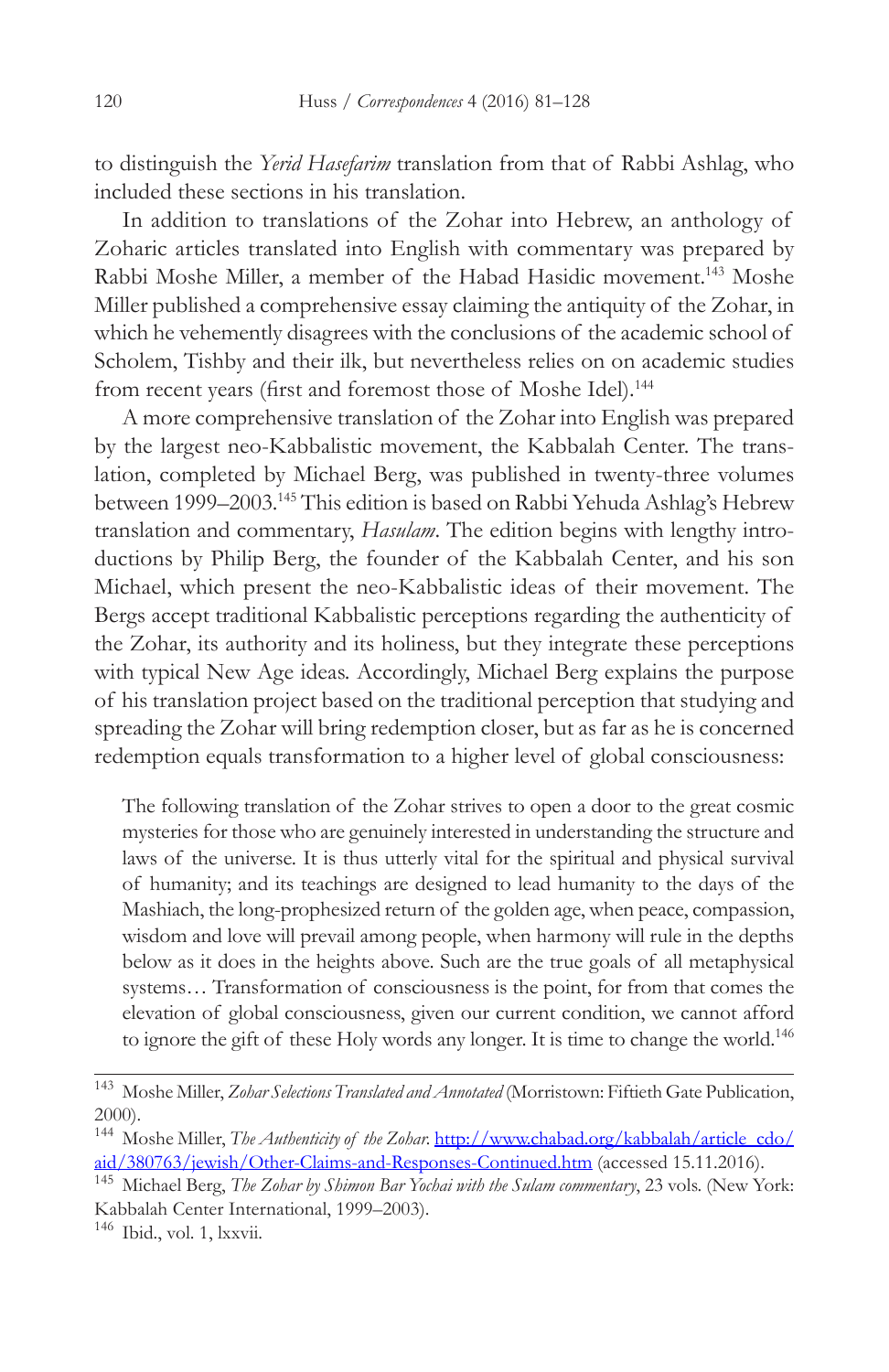In his introduction, Philip Berg ties the spreading of the Zohar to the arrival of the New Age of Aquarius:

The critical moment of change would arrive in conjunction with the Aquarian Age… The Aquarian influence will be a subtle force that will permit the gradual spread of the Holy Grail until it becomes an integral force of humankind.<sup>147</sup>

Differing from traditional Kabbalists and modern Jewish translators of the Zohar, who underline the "Jewish" nature of the Zohar as a religious or national text, Philip Berg emphasizes the universalist nature of the Zohar (an emphasis reminiscent of the Christian Kabbalistic and occultist approach): "The entire world will come to understand that the holy Zohar, which ushered in the second revelation, was intended for all humankind."148 This emphasis is expressed by adopting a Christian term, "the Holy Grail", as another name for the Zohar. In a segment integrating New Age astrological perceptions, Berg asserts that the publication of the "Holy Grail" in its entirety will allow the attraction of positive astral influence in the world (by means of reading-scanning the Zohar) and will lead to the elimination of chaos from our lives:

To address these influences, which can at times be positive or negative, the Holy Grail was assigned the task of tapping these positive influences and eliminate (sic) the negative influences. Each year brings with it a host of different influences. Nevertheless, the scanning-reading charts that will become available after the publishing of the entire Holy Grail, will assign the appropriate section of the Holy Grail to each and every week in any given year. Thus, the practitioner will have at his/her fingertips the relevant and timely connecting-section towards the elimination of chaos from our lives.<sup>149</sup>

Like many others who translated the Zohar, Michael Berg criticizes and invalidates the previous translations of the Zohar into English. He speaks out against abridged editions (probably referring to the Soncino Edition) and against the anthologies that came out in English:

Those who think they are familiar with the text, from often highly abridged editions or ones that assemble aphorisms into subject categories, will invariably find this edition utterly different from what they have been accustomed to thinking of as the Zohar. The other works are best viewed as being like the trailers one sees

 $\overline{147}$  Ibid., xxviii.

<sup>148</sup> Ibid., xxv.

<sup>149</sup> Ibid., xx–xxi.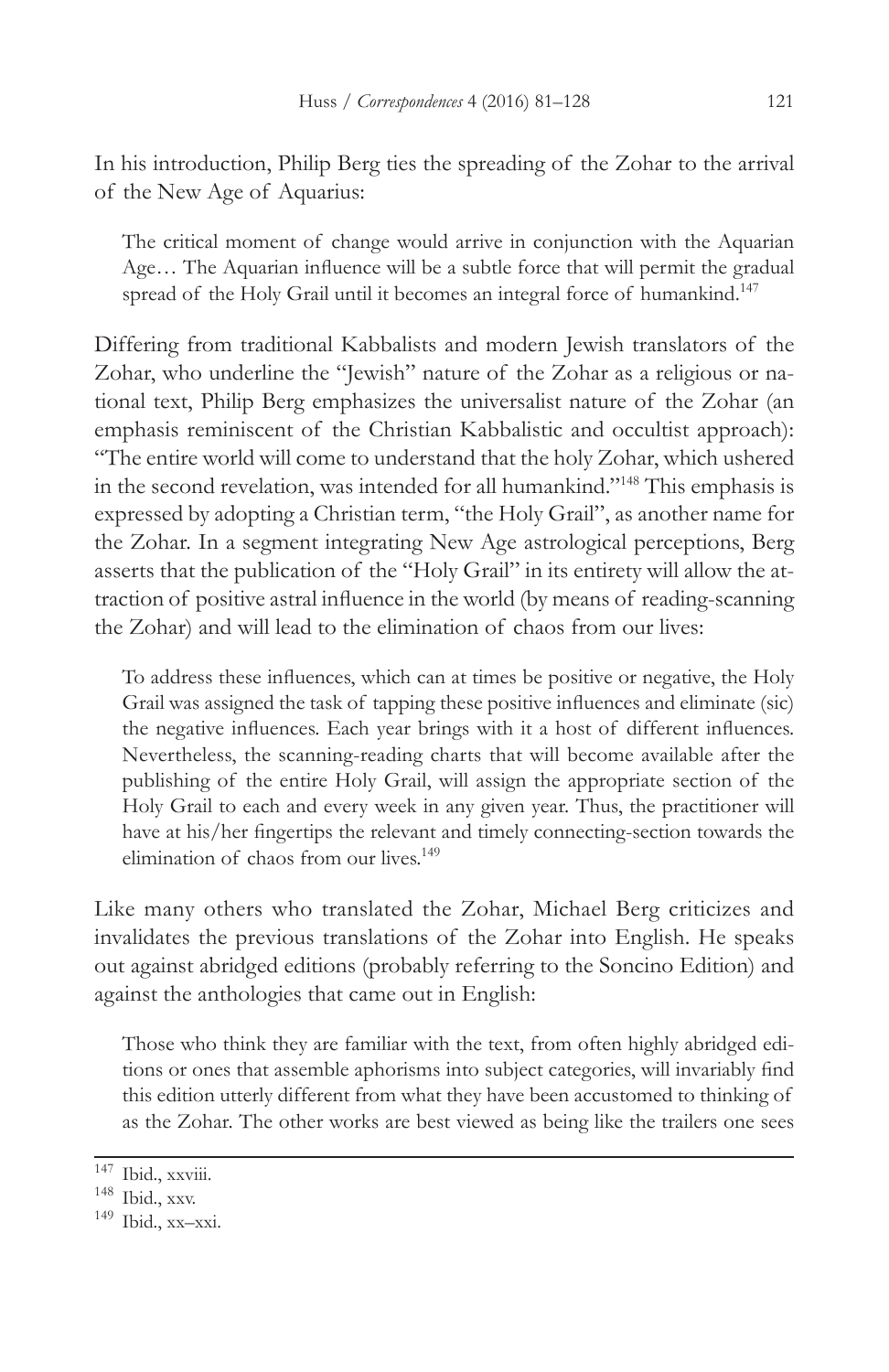long before the actual movie arrives: and like many trailers they have created an entirely misleading impression of what they were supposed to represent faithfully.150

Berg claims that he intentionally refrains from writing an academic interpretation of the Zohar. His objection is directed against academic translators such as Daniel Matt, who began his translation project in the same period. Berg's words highlight the competition over the growing cultural capital of the Zohar between neo-Kabbalists and academic scholars of Kabbalah:

Those involved with producing this edition were faced with the question of whether to present it in a formal academic manner – with footnotes, scholarly digressing on linguistic matters, and so on – or to offer it to the world in a form as simple and unadorned as possible, so that its purpose would remain solely what it always has been: to bring light where formerly there was none. We chose the latter course, since providing material for yet more obscure treaties on metaphysical theology serves no real purpose, but it does betray the real purpose of the Zohar.<sup>151</sup>

# **Conclusion**

The various translations of the Zohar reviewed in this article were created in different historical, social and political contexts and were written from diverse theological and ideological standpoints and hermeneutical perspectives. For all the translations of the Zohar that have been and continue to be created over the generations, there is one common denominator – the desire to spread it among audiences who are unable to read it in its original format. The various translations, however, differ from one another in the reader-audience they address, in the choice of Zoharic material translated, in the reasons used to justify the translation and in the ideological, political and economic factors that stimulated and enabled the various translation projects.

In several cases, common ideological factors stand behind translations done in different languages. Thus, Sabbatean ideology motivated eighteenth-century Zohar translations into Yiddish and Ladino, with Sabbatean circles also possibly involved in Latin translations of the period. During the Renaissance and the Baroque period, and in the modern era as well, Christian Kabbalists, converted Jews and missionaries translated Zoharic articles into Latin, German, French and Yiddish. Theosophical and occultist circles translated the Zohar

<sup>150</sup> Ibid., lxxiii.

<sup>151</sup> Ibid., lxxi.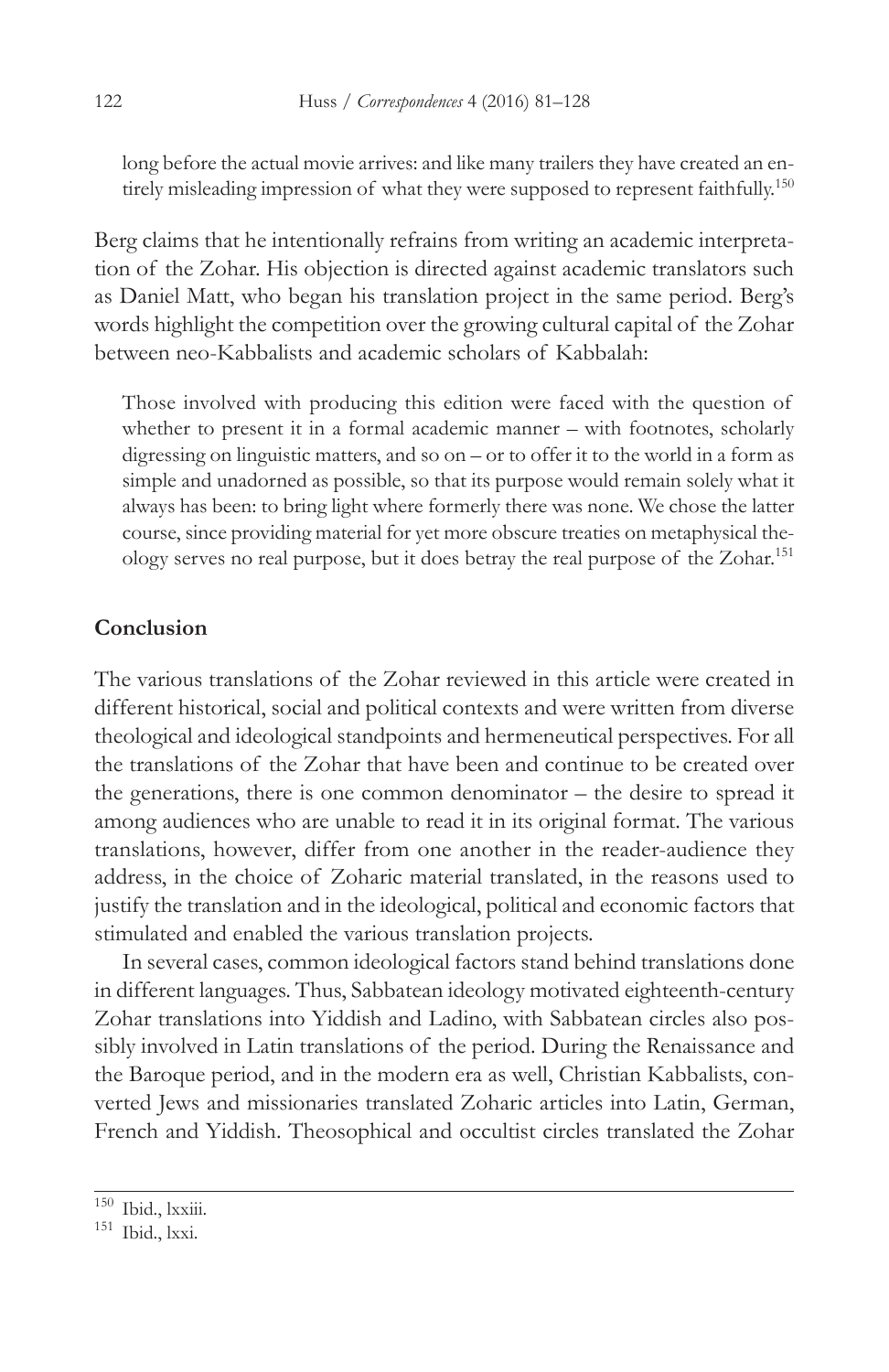into English and French at the end of the nineteenth and the beginning of the twentieth century. Jewish scholars affiliated with these circles translated Zoharic articles into Arabic and German. At the outset of the twentieth century, Jewish scholars affiliated with neo-romantic and Zionist circles translated the Zohar into German, Hebrew, Yiddish and English. Various English, French and Hebrew translations were written in the twentieth and twenty-first century from an academic perspective, based on a historical-philological research approach. Other translations in Hebrew and English were done during this same period by contemporary Jewish Kabbalists, using traditional and neo-Kabbalistic approaches.

The various theological and ideological perspectives from which the Zohar translations were created, as well as the diverse audiences they were intended for, formed the nature and scope of the different translations. Some chose to translate particular sections of the Zohar. Others created anthologies of translated Zoharic articles, which were chosen by different criteria. Christian Kabbalists like Sommer and Norellius chose to translate Zoharic articles that, according to their understanding, conveyed Christian conceptions. Traditional Jewish Kabbalistic circles generally chose to translate articles considered *Peshat Zohar*, mainly anecdotes and moral stories. The more comprehensive translations written by Jews in the twentieth century, for example the Soncino translation in English and the *Yerid Hasefarim* in Hebrew, also refrained from translating the most esoteric units of the Zohar, such as the *Idrot* and *Sifra Detzniuta*. In fact, it was exactly these esoteric parts that were translated by Sabbateans into Ladino and by the Christian Kabbalist, Knorr von Rosenroth, into Latin. Following von Rosenroth, these texts became central in occultist circles at the turn of the nineteenth century. In contrast, the modern anthologies of Zoharic articles that have been written from an academic perspective are generally divided according to subjects that reflect the categories according to which academic research of Kabbalah is carried out.

There was often competition between the different ideological circles behind the Zohar translation projects over the cultural capital (and sometimes the economic gains) that Zohar translation provided. The more the fame of the Zohar and its value as a cultural commodity increased in communities that were unable to read it in its original tongue, the more competition between various groups around the control of translation and distribution of the Zohar increased as well. As Pierre Bourdieu observes, "In fact, analysis of the fields of cultural production shows that, whether among theatre and film critics or political journalists, whether in the intellectual field or the religious field,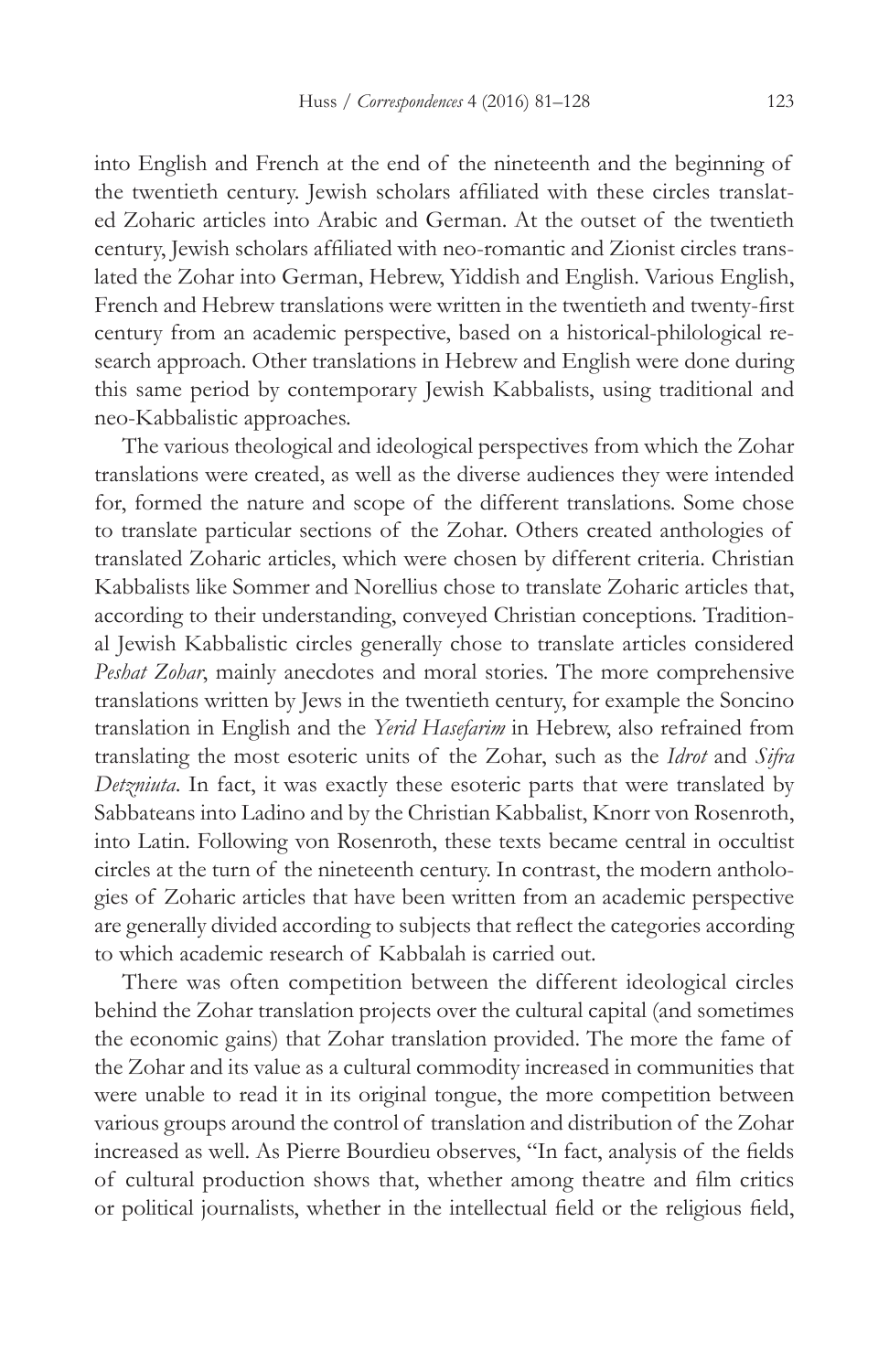producers produce not, or not so much as people think, by reference to their audience, but by reference to their competitors."152 To a great extent this is true regarding the field of Zohar translations, especially in the modern era. As we have seen in this review, in the late nineteenth and early twentieth century great interest in the Kabbalah arose among Western esoteric circles in Europe and the United States. In this context various Zohar translations were created in European languages, most of which were based on Knorr von Rosenroth's Latin translation of the Zohar. It may well be that the appearance of these translations encouraged the writing of Zohar translations in German and later in English by Jewish translators that were mostly based on the Aramaic original. These translations drew critique from Gershom Scholem and his disciples, who claimed that they did not adhere to rigorous academic standards. The academic scholars created translations in Hebrew, German and English that deployed historical and philological tools. The competition over the cultural capital of the Zohar also encouraged the creation of Zohar translations in Jewish Kabbalistic circles. It seems that it is not a coincidence that Rabbi Yehuda Ashlag's translation project was created during the same period in which Tishby's comprehensive anthology was published.

In the late twentieth and beginning of the twenty-first century interest in the Zohar and the Kabbalah is growing in many circles, resulting in intensive Zohar translation activity, mostly English, French and Hebrew. As we saw, three new translations of the Zohar in Hebrew have appeared in the past few decades (by Daniel Frish, Yechiel Bar Lev and Shlomo Cohen), which were all created in orthodox circles. In my opinion, the appearance of these translations should be regarded as a response to the intensive spreading of the interpretation of *Hasulam* by neo-Kabbalistic groups, mainly the Kabbalah Center (and recently the Bnei Baruch group). The appearance of two new comprehensive translations of the Zohar into English in the past few years, the Pritzker Edition by Daniel Matt and Michael Berg's translation for the Kabbalah Center (as well as Moshe Mille`s partial translation) was stimulated by competition for the growing English readership interested in Kabbalah. The increasing popularity of the Kabbalah and the Zohar amongst Jewish and non-Jewish audiences, and the fact that very few circles today are able to read it in its original form, promises the appearance of additional Zohar translations in the future.

<sup>152</sup> Pierre Bourdieu, *Sociology in Question* (London: Sage Publications, 1993), 165.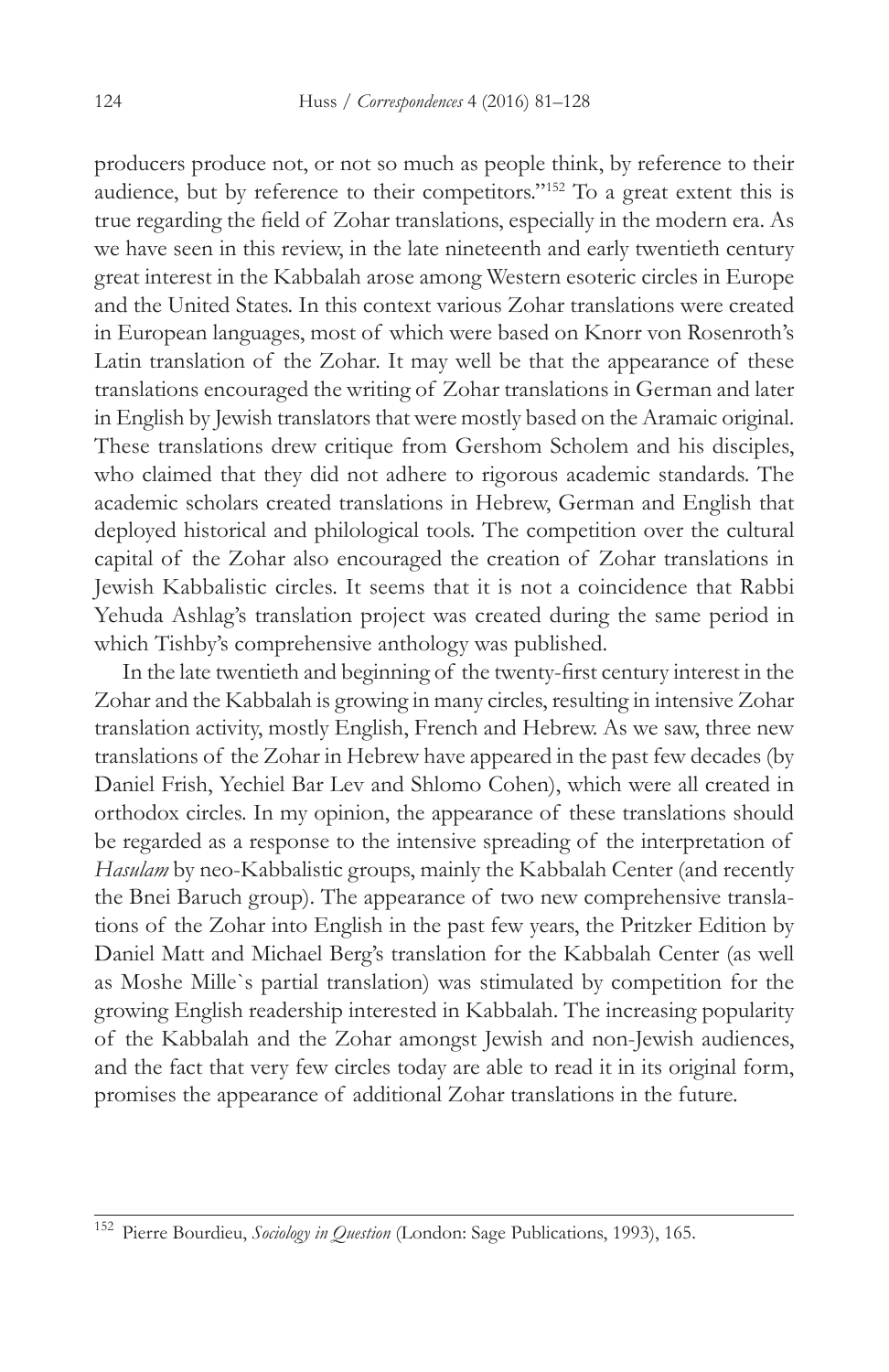# **Bibliography**

- Assaf, Simcha. "The Controversy over the Printing of Kabbalistic Literature" (Hebrew). *Sinai* 5 (1939): 1–9 (Hebrew).
- Ashlag, Yehuda HaLévi. *Hasulam*. Jerusalem: Itur Rabanim, 1955 (Hebrew).

———. *Matan Torah*. Jerusalem: Kabbalah Research Center, 1982 (Hebrew).

- Asulin, Shifra. "Another Look at Sabbateanism, Conversion, and Hebraism in Seventeenth-Century Europe: Scrutinizing the Character of Johan Kemper of Uppsala, or Moshe Son of Aharon of Krakow." (Hebrew), in *The Sabbatean Movement and Its Aftermath: Messianism, Sabbateanism and Frankism*. Vol. 2, edited by Rachel Elior, 423–70. Jerusalem: The Hebrew University, 2001.
- Azulai, Abraham. *Hesed le Avraham*. Amsterdam: Imanuel Ataias, 1685 (Hebrew).
- Bar Lev, Yechiel. *Zohar with Yedid Nefesh Commentary*. Vols. 1–14*.* Petah Tikvah: n.p., 1992–1997.
- Bauch, Efrem. *Zohar, parashat Pinchas*. Jerusalem: 1995 (Еф. Бауха, *Зоар, парашат Пинхас*, Иерусалим 1995).
- Batzri, David Shalom. *Tales of the Zohar*. 7 vols. Jerusalem: Haktav Institute, 1981–1993 (Hebrew).
	- ———. *Tales from the Zohar*. Translated into English by Edward Levin. Jerusalem: Haktav Institute, 1992.
	- ———. *Historias Del Zohar*. Traducción D. Litvak. Jerusalem: Haktav Institute, 1992.
	- ———. *Histoires du Zohar*. Traduits én français par Y. Lederman. Jerusalem: Haktav Institute, 1993.
- Berg, Michael. *The Zohar by Shimon Bar Yochai with the Sulam commentary*. 23 vols. New York: Kabbalah Center International, 1999–2003.
- Biesebthal, Johann Heinrich. *Auszüge aus dem Buche Sohar mit deutscher Übersetzung.* Berlin: P.G Löw, 1854.
- Bíró, Daniel and Réti, Peter. *Zóhár: a ragyogás könyve*. Budapest: Holnap Kiado, 1990.
- Bourdieu, Pierre. *Sociology in Question*. London: Sage Publications, 1993.
- Bourel, Dominique . "Notes sur la première traduction française du Zohar." In *Jüdisches Denken in einer Welt ohne Gott, Festschrift für Stéphane Mosès*, edited by J. Mattern, G. Motzkin and S. Sandbank, 120–29. Berlin: Vorwerk 8, 2000.
- Brody, Seth. *Commentary on the Song of Songs and other kabbalistic commentaries.* Kalamazoo: Medieval Institute Publication, 1999.
- Chateau, Henri. *Le Zohar.* Paris: Chamuel, 1895.
- Chotsh, Tzvi Hirsh. *Nahalat Tzvi*. Frankfurt-am-Main, 1711 (Hebrew).
- Coudert, Allison P. *The Impact of the Kabbalah in the Seventeenth Century.* Leiden: Brill, 1999.
- de Pauly, Jean. *Le Livre de la splendeur: Doctrine ésotérique des Israélites*. Paris: LaFume, 1906.
- de Manhar, Nurho*. Zohar: Bereshith, Genesis, and expository translation from Hebrew*. San Diego: Wizards Bookshelf, 1978.
- Deinard, Ephraim. *Alatah*. St Louis, 1927.
- Dujovne, Lenó. *El Zohar*, vols. 1–5. Buenos Aires: Editorial Sigal, 1977–1978.
- Englander, Lawrence A. and Herbet W. Basser. *The Mystical Study of Ruth*. Atlanta: Scholars Press, 1993,
- Enelow, Hyman. *Sefer menorat hama'or by* Israel ibn Joseph Al-Nakawa. New York: Bloch, 1929– 1931 (Hebrew).
- Farber-Ginat, Asi. *Joseph Gikatila's Commentary on Ezekiel's Chariot.* Los Angeles: Cherub Press, 1998 (Hebrew).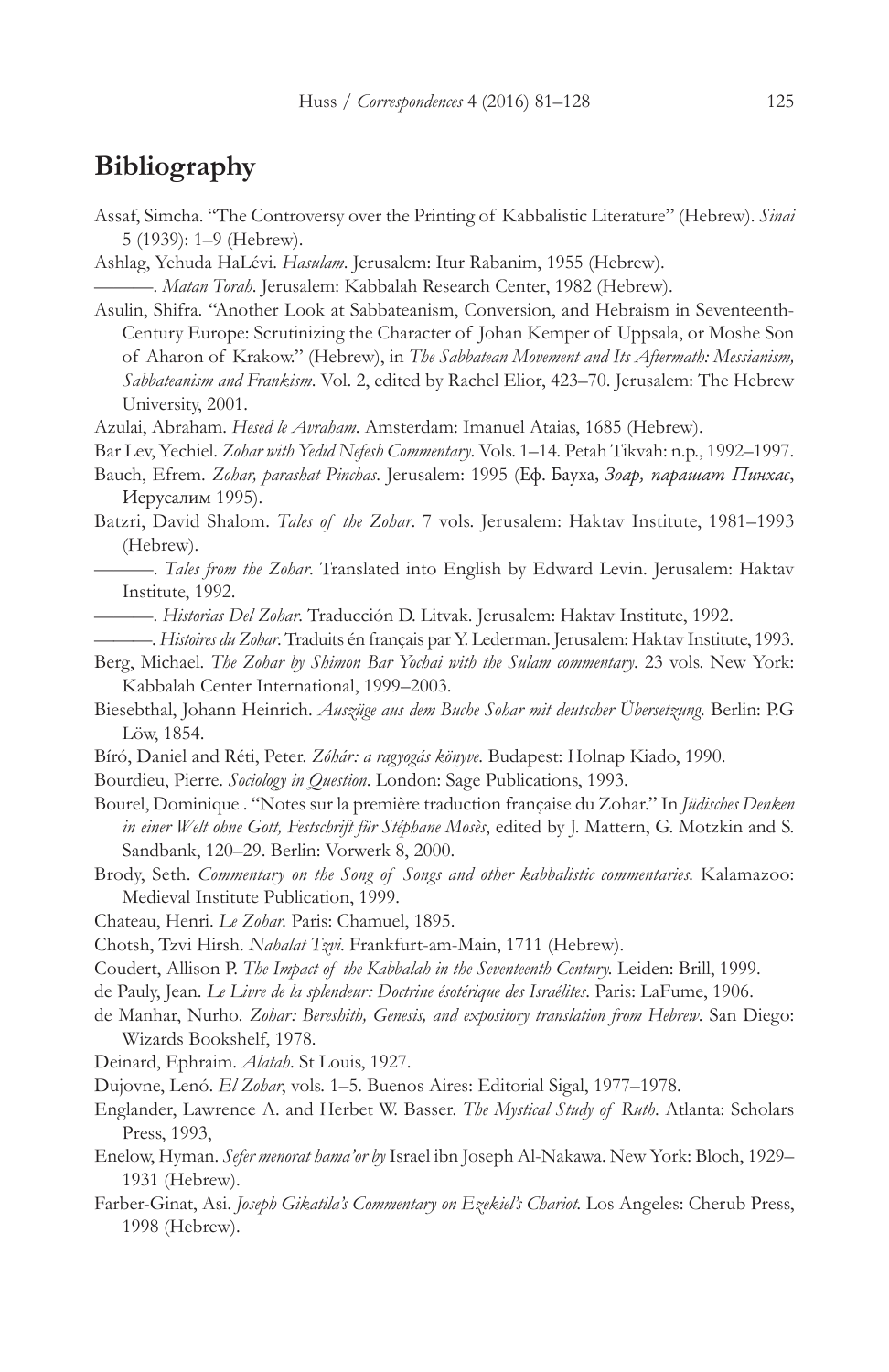Fenton, Paul "La Cabbale et l'academie." *Pardes*, 19–20 (1994): 216–238.

- Francisc, Carola. *Zoharul, cartea splendori, traducere din ebraica de Jean de Pauly, traducere în limba româna de Carola Francisc*. Bucuresti: Antet, 1997.
- Franck, Adolphe. *La kabbale ou, La philosophie religieuse des Hébreux.* Paris, 1843.

Frenk, Azriel Nathan. *Sefer agadot hazohar*. Warsaw: Achiasaf, 1923–24 (Hebrew).

- ———. *Opowiesci Zoharu.* Przelozyl z hebrajskiego, wstepem i komentarzem opatrzyl I. Kania (Krakow: Wydawn. Literackie, 1988)
- Frisch, Daniel. *Matok MiDvash.* Vols. 1–4. Jerusalem: Machon Da`at Yoseph, 1986–1990 (Hebrew).

Giller, Pinchas. *Reading the Zohar*. Oxford: Oxford University Press, 2001.

- Ginsburg, Christian D. *The Kabbalah*: *Its Doctrines, Development, and Literature*. London: Longmans, Green, Reader and Dyer, 1955.
- Grayevsky, Pinchas. "On the Translation of the Idrot to Arabic" (Hebrew). *Meginzei Yerushalaim* 2 (1930): 15–16 (Hebrew).
- Greenup, Albert William. "A Kabbalistic Epistle by Isaac b. Samuel b. Hayyim Sephardi." *Jewish Quarterly Review* 21 (1931): 370–74.
- Gross, Abraham. *Iberian Jewry from Twilight to Dawn: The World of Rabbi Abraham Saba.* Leiden: Brill, 1995.
- Hanegraaff, Wouter. *Esotericism and the Academy: Rejected Knowledge in Western Culture.* Cambridge: Cambridge University Press, 2012.
- Hecker, Joel. *The Zohar*, *Pritzker Edition.* Vol. 11. Stanford: Stanford University Press, 2016.
- Hedaya, Obadya. *The Complete Book of the Zohar on the Torah.* Petach Tikva: Yalkut, 1946 (Hebrew).

Huss, Boaz. "The Text and Context of the Zohar Sulzbach Edition." In *Tradition, Heterodoxy and Religious Culture: Judaism and Christianity in the Early Modern Period*, edited by Chanita Goodblatt and Howard Kreisel, 117–38. Be'er Sheva: Ben-Gurion University Press, 2006.

———. "The Sufis From America: Kabbalah and Theosophy in Puna in the Late Nineteenth Century." In *Kabbalah and Modernity: Interpretations, Transformations, Adaptations*, edited by Boaz Huss, Marco Pasi, Kocku von Stuckrad, 167–93. Leiden: Brill, 2010.

———. "Forward to the East: Naphatali Herz Imber's Perception of Kabbalah." *Journal of Modern Jewish Studies* 12, no. 3 (2013): 398–418.

- *Ma'arechet Ha'Elohut.* Mantua, 1558 (Hebrew).
- Idel, Moshe. "The Translation of R. David ben Judah Hehasid of the Zohar and His Interpretation of the Alfa Beita." *Alei sefer* 8 (1980): 60–73; (1981): 84–98 (Hebrew).

Imber, Naphtali Herz. "What is the Cabbala?" *Uriel* 1, no. 1 (1895): 19.

———. *Treasures of Two Worlds: Unpublished Legends and Traditions of the Jewish Nation*. Los Angeles: Citizens printing shop, 1910.

Itaru*,* Handa. *Beru wo nuida kabara*. Kokusho Kanko kai, 2000.

Jounet, Albert. *La Clef du Zohar*. Paris: Bibliothèque Chacornac, 1909.

- Kar, Don. "Notes on The Zohar in English." 1985, 1995, updated 2001–2010, http://www. digital-brilliance.com/kab/karr/zie.pdf (accessed 15.11.2016).
- Kuntz, Marion L. *Guillaume Postel, Prophet of the Restitution of all Things: His Life and Thought*. The Hague: Nijhof, 1981.
- Lappin, Eleonore. *Der Jude 1916–1928.* Tubingen: Mohr Siebeck, 2000.
- Lévi, Eliphas. *Le Livre des Splendeurs*. Paris: Chamuel, 1894.
- Liebes, Yehuda. *Studies in the Zohar.* Albany: SUNY, 1993.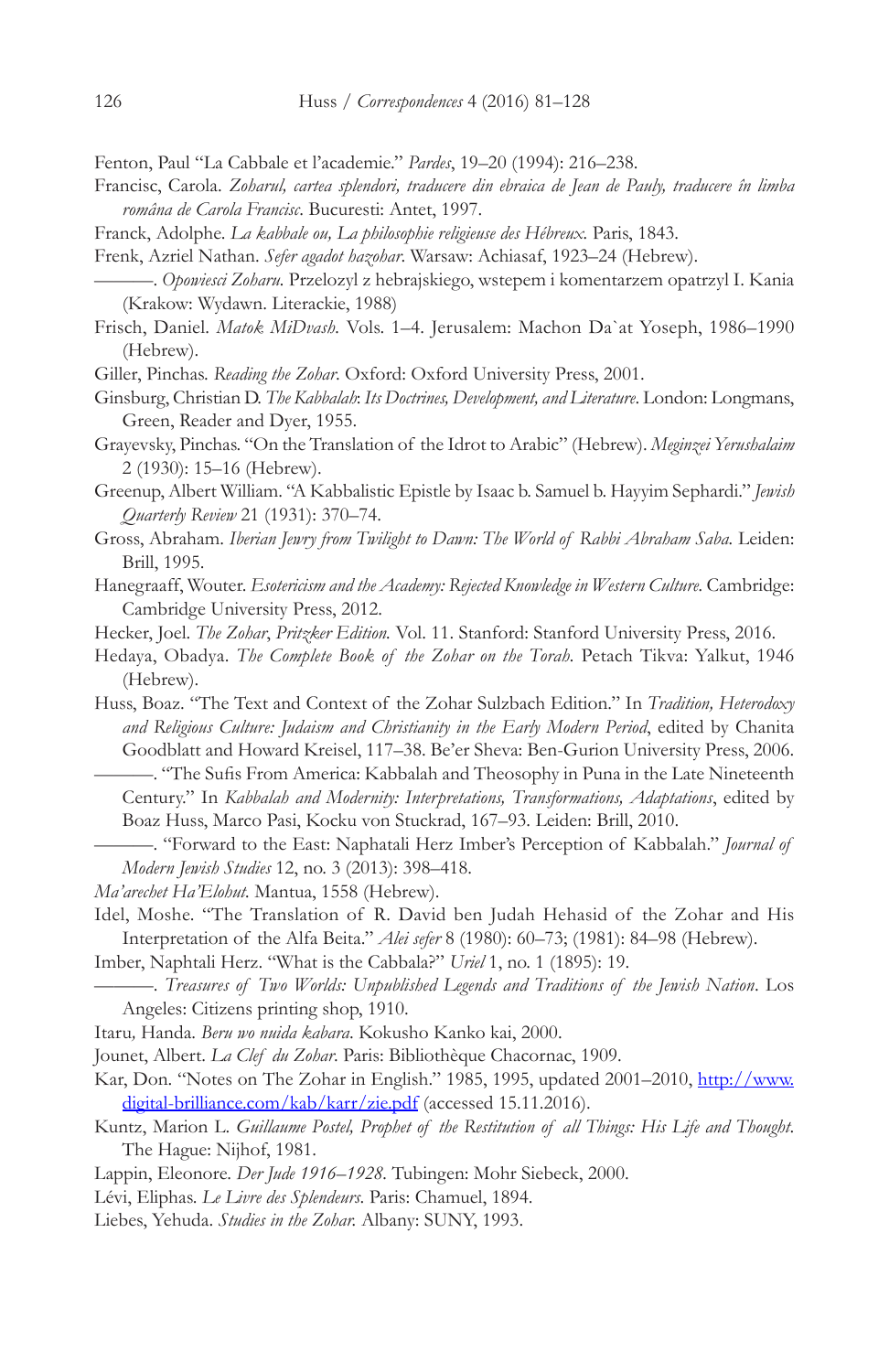Mathers, Samuel Liddel MacGregor. *The Kabbalah Unveiled*. London: G. Redway, 1887.

- Matt, Daniel C. *The Book of Mirrors.* Chico: Scholars Press, 1986.
- ———. *The Book of Enlightenment*. Mahwah: Paulist Press, 1983.
	- ———. *Zohar: Annotated and Explained.* Woodstock: Paths Publishing, 2002.
- ———. *The Zohar*, *Pritzker Edition.* Vols. 1–9 (Stanford: Stanford University Press, 2003–16)
- McGinn, Bernard. "Cabbalists and Christians: Reflections on Cabala in Medieval and Renaissance Thought." In *Jewish Christians and Christian Jews*, edited by R.H. Popkin and G.M Weinder, 11–34. Dordrecht: Springer, 1994.
- Meir, Jonatan. "Hillel Zeitlin's Zohar: the History of a Translation and Commentary Project" (Hebrew). In *Kabbalah: Journal for the Study of Jewish Mystical Texts* 10 (2004): 119–57.
- Merhavyah, Khen-Melekh. "Two Quotes from *Midrash hane'elam* in a Latin Manuscript" (Hebrew). *Kiryat sefer* 23 (1968): 566–567.
- Meroz, Ronit. "The Archeology of the Zohar: Sifra Ditseniuta as a Sample Text." *DAAT* 82 (2016): xxv–xxxix.
- Meroz, Ronit and Weiss, Judith. "The Source of Guillaume Postel's 1553 Zohar Latin Translation." *Renaissance Studies* 28, no. 4 (2014): 1–14.
- Miller, Moshe. *Zohar Selections Translated and Annotated*. Morristown: Fiftieth Gate Publication, 2000.

Mopsik, Charles. *Le Zohar*. Vols. 1–4. Lagrasse: Verdier, 1981–2000.

- Müller, Ernst. *Der Sohar und Seine Lehre: Einleitung in die Gedankenwelt der Kabbalah*. Wein & Berlin: R. Löwit, 1920.
	- ———. *Der Sohar: Das Heilige Buch Der Kabbalah, Nach dem Urtext.* Wien: Heinrich Glanz, 1932.
	- ———. *Zohar, Het Heilige boek van de Kabbalah*. Vertaling G. J. van Lamoen. Deventer: Ankh-Hermes, 1982.
- Myer, Isaac. *Qabbalah: The Philosophical Writings of Solomon Ben Yehuda Ibn Gabirol.* Philadelphia: The author, 1888.
- Norrelius, Andreas. *Phosphoros Orthodoxae Fidei Veterum Cabbalistarum*. Amsterdam, 1720.
- Oetinger, Friedrich Christoph. *Offentliches Denkmal der Lehrtafel Prinzessin Antonia*. Tübingen, 1763. Rawidowicz, Simon. *My Conversations with Bialek.* Jerusalem: Dvir, 1983.
- Rosenberg*,* Yehuda Yudel. *Sha'arei Zohar Torah*. Warsaw: Edelstein, 1906 (Hebrew).
- ———. *Zohar Torah al Hamishah Humshei Torah*. Vols. 1–5. Montreal, 1924–25. Reprint New York: Rosalg, 1955 (Hebrew).
- Rosenberg, Roy. A. *The Anatomy of God.* New York: Ktav Publishing House, 1973.
- Runes, Dagbort D. *The Wisdom of the Kabbalah.* New York: Philosophical Library, 1957.

Sassoon, George and Dale, Rodney. *The Kabbalah Decoded.* London: Duckworth, 1978.

- Schmidt-Biggemann, Wilhelm*. Geschichte der Christlichen Kabbala.* Stuttgart: Frommann-Holzboog, 2012.
- Schoeps. H. J. "Rabbi Johan Kemper in Uppsala." *Kyrkohistorisk Årsskrift 46* (1945): 146–75. Scholem, Gerhard. *Bibliographia Kabbalistica.* Leipzig: W. Drugulin, 1927.
	- ———. "Did Moses de León Write the Zohar?" (Hebrew). *Mada'ei hayahadut*, 1 (1926): 16–29. ———. *Major Trends in Jewish Mysticism*. New York: Schoken, 1971 [1941].
- ———. *The Book of Splendour: Basic Readings from the Kabbalah.* New York: Schocken, 1976 [1949].

———. *Kabbalah.* Jerusalem: Keter, 1974.

———. *Zoar: o livro do splendor*. Translated by Ana Maria Moreno Bueno. Rio de Janeiro: Editora Renes, 1977.